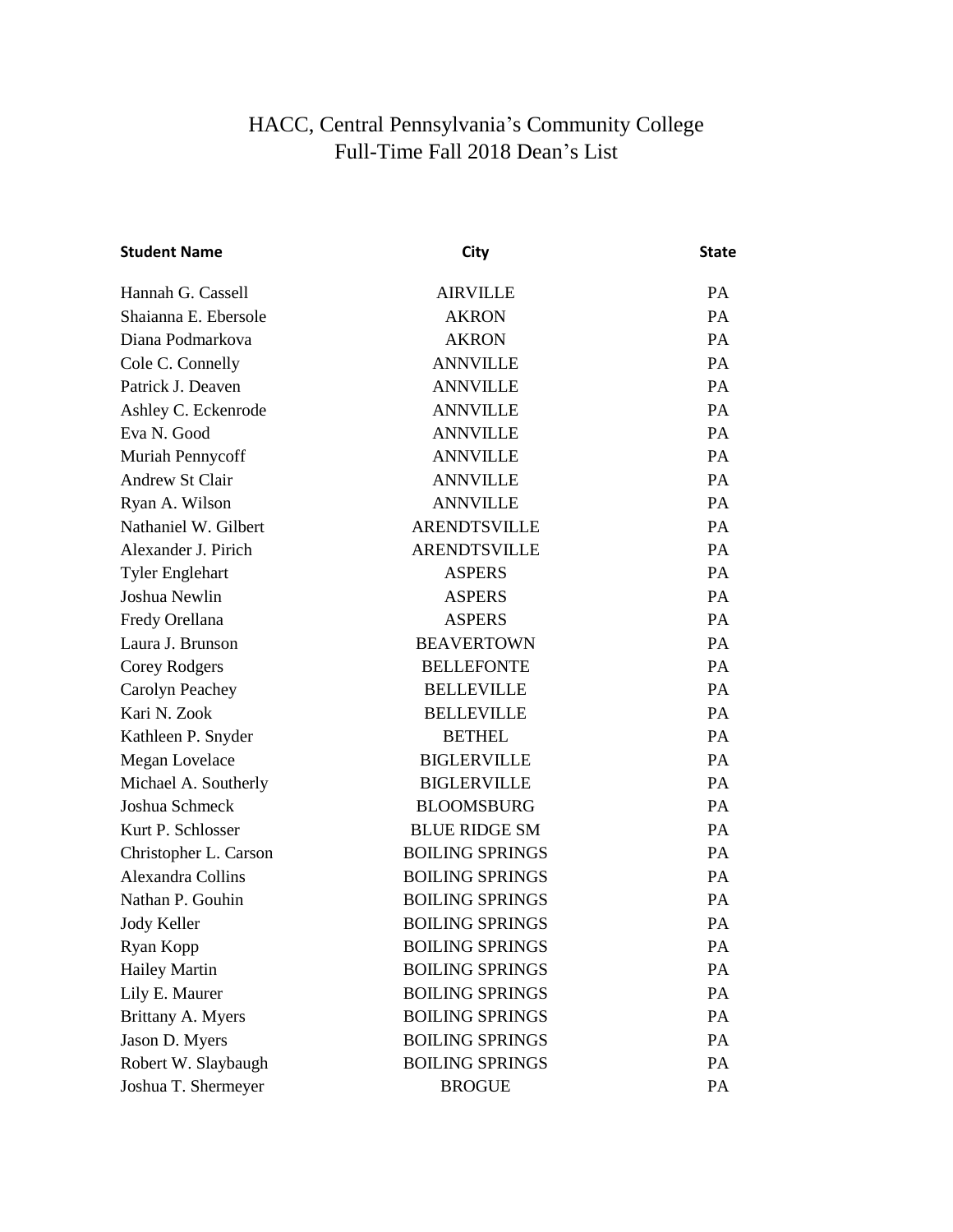| Shelbie L. Woods        | <b>BROGUE</b>      | <b>PA</b> |
|-------------------------|--------------------|-----------|
| Jacob R. Maguire        | <b>BROOMALL</b>    | PA        |
| Michelle J. Musser      | <b>BROWNSTOWN</b>  | PA        |
| Julia G. Tsai           | <b>BROWNSTOWN</b>  | PA        |
| Nicholas R. Bobish      | <b>BROWNSVILLE</b> | <b>PA</b> |
| Stephen B. Bobish       | <b>BROWNSVILLE</b> | PA        |
| Abdi M. Abdi            | <b>CAMP HILL</b>   | PA        |
| Ali H. Abdille          | <b>CAMP HILL</b>   | PA        |
| Hailie R. Baker         | <b>CAMP HILL</b>   | <b>PA</b> |
| Daniel M. Barr          | <b>CAMP HILL</b>   | PA        |
| Samantha J. Belz        | <b>CAMP HILL</b>   | PA        |
| Wesley M. Culwell       | <b>CAMP HILL</b>   | PA        |
| James M. Dailey         | <b>CAMP HILL</b>   | <b>PA</b> |
| Charles O. Daroy        | <b>CAMP HILL</b>   | PA        |
| Abdoul M. Derra         | <b>CAMP HILL</b>   | PA        |
| Abigail N. Dockery      | <b>CAMP HILL</b>   | PA        |
| Hailey A. Donson        | <b>CAMP HILL</b>   | <b>PA</b> |
| <b>Landon Duvall</b>    | <b>CAMP HILL</b>   | PA        |
| Chelsea G. Edwards      | <b>CAMP HILL</b>   | PA        |
| Brittany N. Harris      | <b>CAMP HILL</b>   | PA        |
| Celeste N. Hawk         | <b>CAMP HILL</b>   | <b>PA</b> |
| Huy Hoang               | <b>CAMP HILL</b>   | PA        |
| Truc T. Hoang           | <b>CAMP HILL</b>   | PA        |
| Kayla Hughes            | <b>CAMP HILL</b>   | PA        |
| Filip Kapular           | <b>CAMP HILL</b>   | <b>PA</b> |
| Marjorie M. Keller      | <b>CAMP HILL</b>   | PA        |
| Karen M. Kline          | <b>CAMP HILL</b>   | PA        |
| Maverick R. Koscienski  | <b>CAMP HILL</b>   | <b>PA</b> |
| Daulton J. Leonard      | <b>CAMP HILL</b>   | PA        |
| Valerie Locke           | <b>CAMP HILL</b>   | PA        |
| Anthony A. Massaro      | <b>CAMP HILL</b>   | PA        |
| Emmitt D. McKell        | <b>CAMP HILL</b>   | PA        |
| Tyler K. Muschara       | <b>CAMP HILL</b>   | PA        |
| Anh N. Nguyen           | <b>CAMP HILL</b>   | PA        |
| Abdikarim H. Osman      | <b>CAMP HILL</b>   | PA        |
| George Papastamatis     | <b>CAMP HILL</b>   | PA        |
| Alex R. Pettenati       | <b>CAMP HILL</b>   | PA        |
| <b>Sebastien Pierre</b> | <b>CAMP HILL</b>   | PA        |
| Madeline V. Plank       | <b>CAMP HILL</b>   | PA        |
| Isaac B. Poe            | <b>CAMP HILL</b>   | PA        |
| Mariana T. Saba         | <b>CAMP HILL</b>   | PA        |
| Shahnoza Saidova        | <b>CAMP HILL</b>   | PA        |
| Matt R. Schoonhoven     | <b>CAMP HILL</b>   | PA        |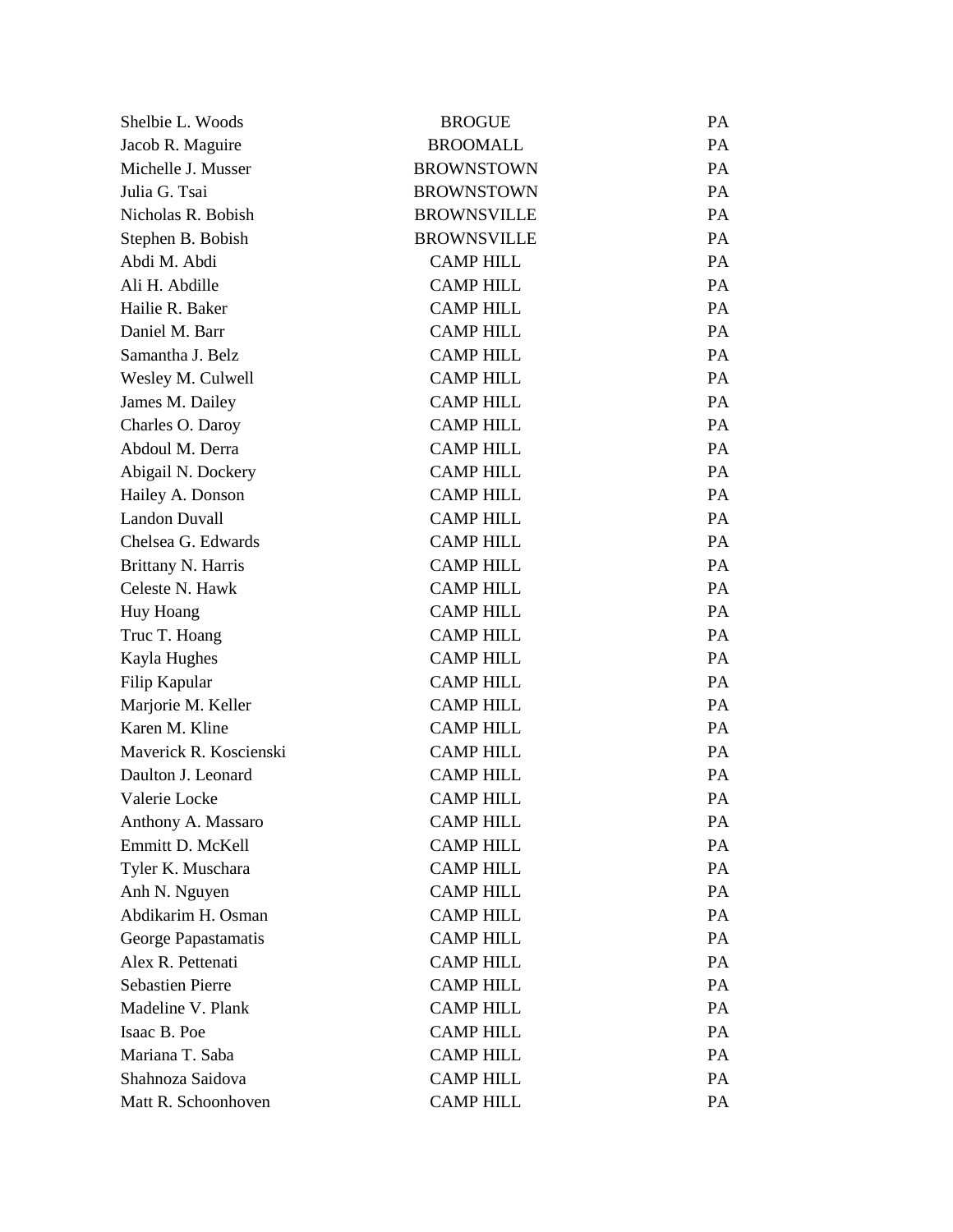| Angel Solmonson       | <b>CAMP HILL</b>    | PA |
|-----------------------|---------------------|----|
| Samuel R. Spears      | <b>CAMP HILL</b>    | PA |
| Kara L. Starr         | <b>CAMP HILL</b>    | PA |
| Matthew R. Stauffer   | <b>CAMP HILL</b>    | PA |
| Cooper T. Teffeteller | <b>CAMP HILL</b>    | PA |
| Sara M. Villegas      | <b>CAMP HILL</b>    | PA |
| Rachel A. Wagner      | <b>CAMP HILL</b>    | PA |
| Travis W. Wilson      | <b>CAMP HILL</b>    | PA |
| Owen C. Woodward      | <b>CAMP HILL</b>    | PA |
| Alek S. Woof          | <b>CAMP HILL</b>    | PA |
| Michael E. Houser     | <b>CAMPBELLTOWN</b> | PA |
| Samantha N. Houser    | <b>CAMPBELLTOWN</b> | PA |
| Amna Alhadethi        | <b>CARLISLE</b>     | PA |
| Karen C. Back         | <b>CARLISLE</b>     | PA |
| Matthew J. Bear       | <b>CARLISLE</b>     | PA |
| Lenisa Berrios        | <b>CARLISLE</b>     | PA |
| Darius O. Brown       | <b>CARLISLE</b>     | PA |
| Colin V. Castle       | <b>CARLISLE</b>     | PA |
| Michael S. Dempsey    | <b>CARLISLE</b>     | PA |
| Alexandra Doupe       | <b>CARLISLE</b>     | PA |
| Brandy L. Elkins      | <b>CARLISLE</b>     | PA |
| <b>Quinn Erney</b>    | <b>CARLISLE</b>     | PA |
| Nathan C. Feaser      | <b>CARLISLE</b>     | PA |
| Scott Fehr            | <b>CARLISLE</b>     | PA |
| Brianna S. Fetter     | <b>CARLISLE</b>     | PA |
| Mitchell A. Greene    | <b>CARLISLE</b>     | PA |
| <b>Robert Grigsby</b> | <b>CARLISLE</b>     | PA |
| Mya D. Hart           | <b>CARLISLE</b>     | PA |
| Steven E. Hurley      | <b>CARLISLE</b>     | PA |
| Ashley M. Ivanoff     | <b>CARLISLE</b>     | PA |
| Kaitlyn L. Johnson    | <b>CARLISLE</b>     | PA |
| Desire E. Jones       | <b>CARLISLE</b>     | PA |
| <b>Holly Jones</b>    | <b>CARLISLE</b>     | PA |
| Wesley D. Kidwell     | <b>CARLISLE</b>     | PA |
| Alexander J. Kostyak  | <b>CARLISLE</b>     | PA |
| Cara Lin              | <b>CARLISLE</b>     | PA |
| Zane A. Loose         | <b>CARLISLE</b>     | PA |
| Benjamin Martinez     | <b>CARLISLE</b>     | PA |
| Isa Miller            | <b>CARLISLE</b>     | PA |
| Joshua Nailor         | <b>CARLISLE</b>     | PA |
| Noah T. O'Donnell     | <b>CARLISLE</b>     | PA |
| Barbara Oyeson        | <b>CARLISLE</b>     | PA |
| Margi M. Pathak       | <b>CARLISLE</b>     | PA |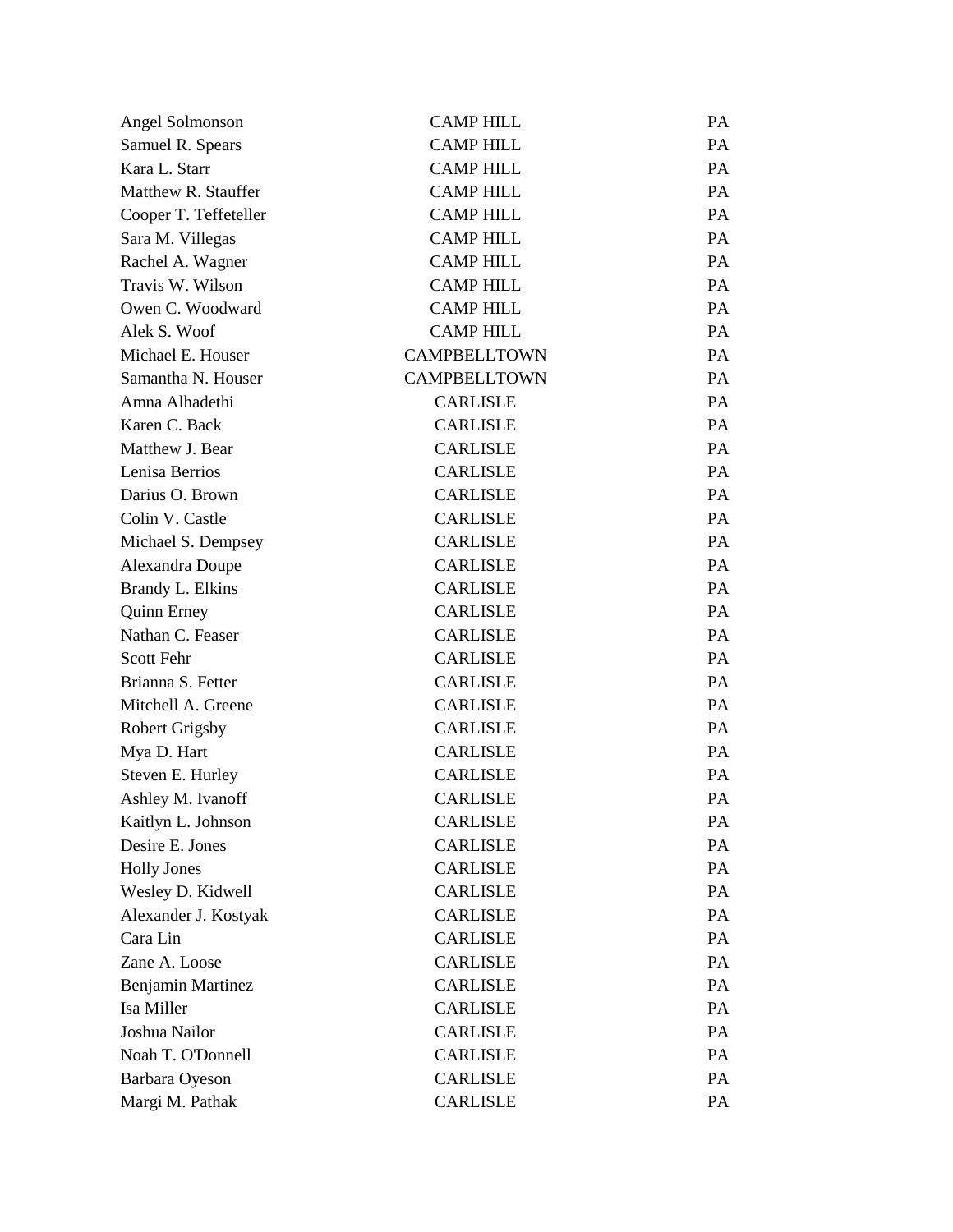| Eva E. Reeder          | <b>CARLISLE</b>     | <b>PA</b> |
|------------------------|---------------------|-----------|
| Amanda Rossi           | <b>CARLISLE</b>     | PA        |
| Anna J. Rundall        | <b>CARLISLE</b>     | PA        |
| Cari A. Russell        | <b>CARLISLE</b>     | PA        |
| Emily R. Sedlak        | <b>CARLISLE</b>     | <b>PA</b> |
| Jasmine Shearin        | <b>CARLISLE</b>     | PA        |
| David T. Sheperd       | <b>CARLISLE</b>     | PA        |
| Danielle O. Thomas     | <b>CARLISLE</b>     | PA        |
| Ashleigh J. Turpin     | <b>CARLISLE</b>     | <b>PA</b> |
| Emma F. Van Grouw      | <b>CARLISLE</b>     | PA        |
| Alexis L. VanMeter     | <b>CARLISLE</b>     | PA        |
| Anna C. Walker         | <b>CARLISLE</b>     | PA        |
| Jonathan W. Weed       | <b>CARLISLE</b>     | <b>PA</b> |
| Peyton M. Yentzer      | <b>CARLISLE</b>     | PA        |
| Joseph A. Zell         | <b>CARLISLE</b>     | PA        |
| Mounir Zeroual         | <b>CARLISLE</b>     | PA        |
| Jason A. Bard          | <b>CHAMBERSBURG</b> | PA        |
| Mayra P. Bautista      | <b>CHAMBERSBURG</b> | PA        |
| Zachary W. Boone       | <b>CHAMBERSBURG</b> | PA        |
| Derek A. Briggs        | <b>CHAMBERSBURG</b> | PA        |
| Courtney Burkholder    | <b>CHAMBERSBURG</b> | PA        |
| Amelia R. Collins      | <b>CHAMBERSBURG</b> | PA        |
| Hannah R. Davis        | <b>CHAMBERSBURG</b> | PA        |
| Michele L. Epps        | <b>CHAMBERSBURG</b> | PA        |
| Anna E. Gibaud         | <b>CHAMBERSBURG</b> | PA        |
| Marilyn L. Martinez    | <b>CHAMBERSBURG</b> | PA        |
| Danni M. May           | <b>CHAMBERSBURG</b> | PA        |
| Ellyon E. Mills        | <b>CHAMBERSBURG</b> | PA        |
| Kaeton A. Miracle      | <b>CHAMBERSBURG</b> | PA        |
| Douglas W. Muir        | <b>CHAMBERSBURG</b> | PA        |
| Eric S. Norcross       | <b>CHAMBERSBURG</b> | PA        |
| Hirenkumar S. Patel    | <b>CHAMBERSBURG</b> | PA        |
| Benjamin A. Russell    | <b>CHAMBERSBURG</b> | PA        |
| Kevin R. Shoop         | <b>CHAMBERSBURG</b> | PA        |
| Brya S. Smith          | <b>CHAMBERSBURG</b> | PA        |
| <b>Ainsley Vasquez</b> | <b>CHAMBERSBURG</b> | PA        |
| Bryce L. Walter        | <b>CHAMBERSBURG</b> | PA        |
| Kyre Washington        | <b>CHAMBERSBURG</b> | PA        |
| Jacob S. Smith         | <b>CHRISTIANA</b>   | PA        |
| Allison C. Collins     | <b>CLEONA</b>       | PA        |
| Michael N. Kozluk      | <b>COATESVILLE</b>  | PA        |
| Tessa L. Bartles       | <b>COLUMBIA</b>     | PA        |
| Jeremy D. Crouse       | <b>COLUMBIA</b>     | PA        |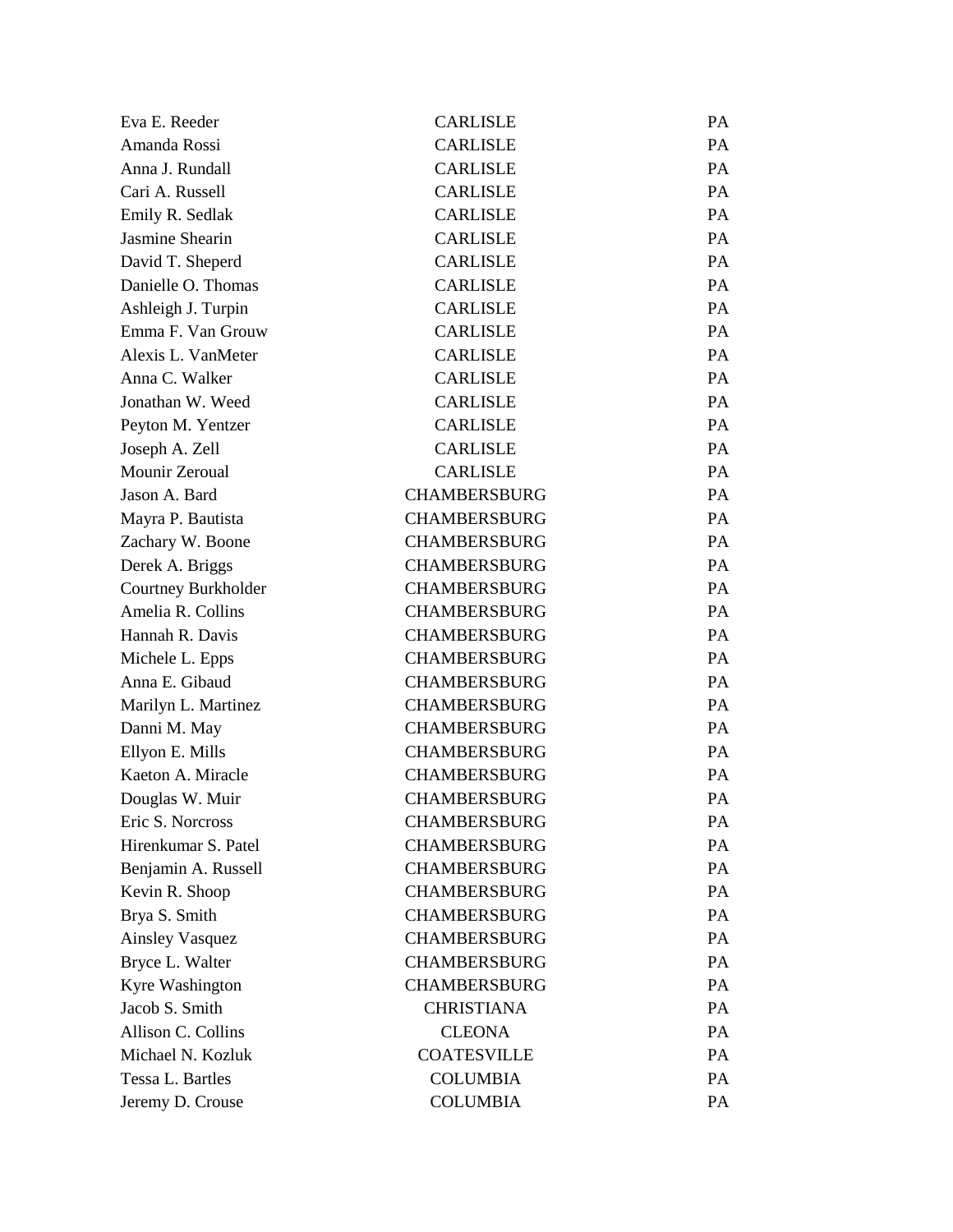| Rangers Gonzalez         | <b>COLUMBIA</b>   | PA        |
|--------------------------|-------------------|-----------|
| Christina Stauffer       | <b>COLUMBIA</b>   | <b>PA</b> |
| Brionna M. Kline         | <b>CONESTOGA</b>  | PA        |
| Tessa M. Reiner          | <b>CONESTOGA</b>  | <b>PA</b> |
| Dane P. Aubel            | <b>DALLASTOWN</b> | <b>PA</b> |
| Emmary R. Craun          | <b>DALLASTOWN</b> | <b>PA</b> |
| Logan M. Love            | <b>DALLASTOWN</b> | PA        |
| Rhiana F. Williams-Perez | <b>DALLASTOWN</b> | <b>PA</b> |
| Ashley N. Heck           | <b>DAUPHIN</b>    | PA        |
| Megan R. Herigan         | <b>DAUPHIN</b>    | <b>PA</b> |
| Heidi Hubbard            | <b>DAUPHIN</b>    | PA        |
| Madison S. Megonnell     | <b>DAUPHIN</b>    | <b>PA</b> |
| <b>Tiffany Sheetz</b>    | <b>DAUPHIN</b>    | PA        |
| Lori A. Zeppuhar         | <b>DAUPHIN</b>    | <b>PA</b> |
| Angel N. Dunaway         | <b>DELTA</b>      | PA        |
| Kyle T. Orem             | <b>DELTA</b>      | <b>PA</b> |
| Bryanna D. Fox           | <b>DENVER</b>     | PA        |
| Kayleen R. Martin        | <b>DENVER</b>     | <b>PA</b> |
| Sarah R. Milligan        | <b>DENVER</b>     | PA        |
| Brooke A. Moyer          | <b>DENVER</b>     | <b>PA</b> |
| Anna V. Teleguz          | <b>DENVER</b>     | PA        |
| <b>Sydney Adkins</b>     | <b>DILLSBURG</b>  | <b>PA</b> |
| Kaely L. Chilcote        | <b>DILLSBURG</b>  | PA        |
| <b>Shealyn Evans</b>     | <b>DILLSBURG</b>  | <b>PA</b> |
| Griffin T. Fell          | <b>DILLSBURG</b>  | PA        |
| Kaelyn M. Goulet         | <b>DILLSBURG</b>  | <b>PA</b> |
| Claudia K. Haak          | <b>DILLSBURG</b>  | PA        |
| Rachel M. Kalmbach       | <b>DILLSBURG</b>  | <b>PA</b> |
| Ted B. Kautz             | <b>DILLSBURG</b>  | PA        |
| Emma Klinger             | <b>DILLSBURG</b>  | PA        |
| Richard J. Lavery        | <b>DILLSBURG</b>  | PA        |
| Victoria J. Lemon        | <b>DILLSBURG</b>  | PA        |
| Sami R. Lerew            | <b>DILLSBURG</b>  | PA        |
| <b>Blake D. Sanchez</b>  | <b>DILLSBURG</b>  | PA        |
| Jeremy A. Smith          | <b>DILLSBURG</b>  | PA        |
| Kasey J. Stahl           | <b>DILLSBURG</b>  | PA        |
| Nathaniel A. Stoner      | <b>DILLSBURG</b>  | PA        |
| Melissa Y. Stough        | <b>DILLSBURG</b>  | PA        |
| <b>Austin Strawser</b>   | <b>DILLSBURG</b>  | PA        |
| Alex J. Van Horn         | <b>DILLSBURG</b>  | PA        |
| Adam S. Cawley           | <b>DOVER</b>      | PA        |
| Dakota Hilbert           | <b>DOVER</b>      | PA        |
| Bailee G. Hogue          | <b>DOVER</b>      | PA        |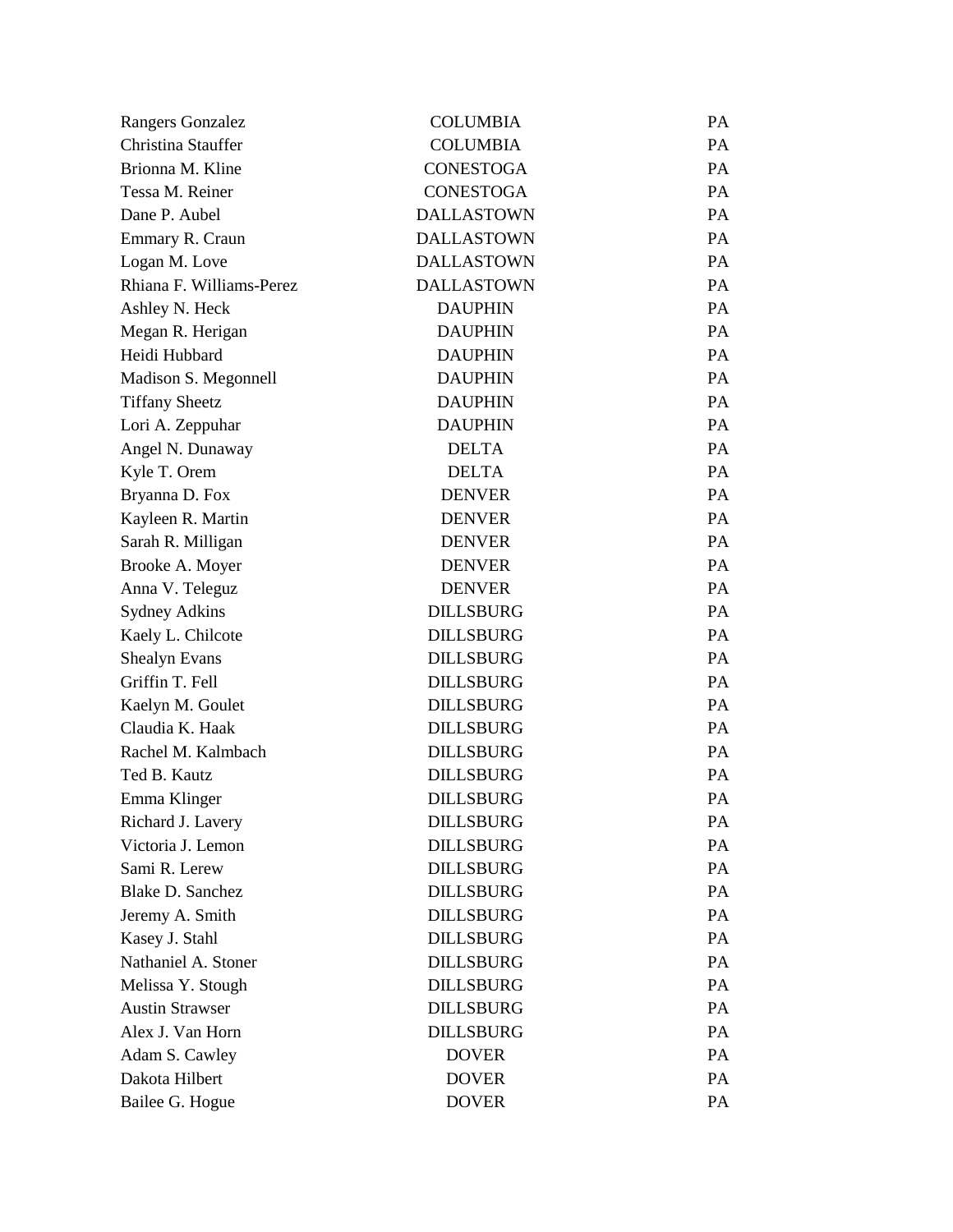| Alexander J. Irwin      | <b>DOVER</b>           | <b>PA</b> |
|-------------------------|------------------------|-----------|
| Tiffanie C. Jewitt      | <b>DOVER</b>           | PA        |
| Hannah M. Keller        | <b>DOVER</b>           | PA        |
| Victoria Lomman         | <b>DOVER</b>           | PA        |
| Caitlin Myers           | <b>DOVER</b>           | PA.       |
| Vanessa J. Rodriguez    | <b>DOVER</b>           | PA        |
| Madisyn M. Spahr        | <b>DOVER</b>           | PA        |
| Kierstan M. Spangler    | <b>DOVER</b>           | PA        |
| Stevie M. Stanat        | <b>DOVER</b>           | PA        |
| Emily L. Stover         | <b>DOVER</b>           | PA        |
| Samuel J. Waddell       | <b>DOVER</b>           | PA        |
| Savannah A. Hatfield    | <b>DRUMORE</b>         | PA        |
| Jadan Willis            | <b>DRUMORE</b>         | PA.       |
| Kaycie M. Breighner     | <b>DUNCANNON</b>       | PA        |
| Sarah G. Cotton         | <b>DUNCANNON</b>       | PA        |
| Makayla A. Eller        | <b>DUNCANNON</b>       | PA        |
| Alex G. Fuller          | <b>DUNCANNON</b>       | PA.       |
| Brittany M. Krick       | <b>DUNCANNON</b>       | PA        |
| Julia H. May            | <b>DUNCANNON</b>       | PA        |
| James D. Nelson         | <b>DUNCANNON</b>       | PA        |
| Katie M. Pack           | <b>DUNCANNON</b>       | PA.       |
| Taylor M. Reed          | <b>DUNCANNON</b>       | PA        |
| Alyssa A. Spease        | <b>DUNCANNON</b>       | PA        |
| Liana H. Verbos         | <b>DUNCANNON</b>       | PA        |
| Christian J. Arcarese   | <b>EAST BERLIN</b>     | PA        |
| Taylor J. Groft         | <b>EAST BERLIN</b>     | PA        |
| Lenore O'Rourke         | <b>EAST BERLIN</b>     | PA        |
| <b>Candice Stark</b>    | <b>EAST BERLIN</b>     | PA        |
| Nicole A. Weaver        | <b>EAST BERLIN</b>     | PA        |
| Elizabeth R. Dorsheimer | <b>EAST EARL</b>       | PA        |
| Shaina Joseph           | <b>EAST EARL</b>       | PA        |
| Brandon C. Ramiro       | <b>EAST EARL</b>       | PA        |
| Tierra L. Zimmerman     | <b>EAST EARL</b>       | PA        |
| Carly J. Bunty          | <b>EAST PETERSBURG</b> | PA        |
| Megan E. Gockley        | <b>EAST PETERSBURG</b> | PA        |
| Stephanie J. Balmer     | <b>ELIZABETHTOWN</b>   | PA        |
| Austin J. Derr          | <b>ELIZABETHTOWN</b>   | PA        |
| Nicholas R. Goodling    | <b>ELIZABETHTOWN</b>   | PA        |
| Bryan J. Goody          | <b>ELIZABETHTOWN</b>   | PA        |
| Zack M. Harvey          | <b>ELIZABETHTOWN</b>   | PA        |
| Sabir Mali              | <b>ELIZABETHTOWN</b>   | PA        |
| Sarah Martin            | <b>ELIZABETHTOWN</b>   | PA        |
| Marina J. McDonough     | <b>ELIZABETHTOWN</b>   | PA        |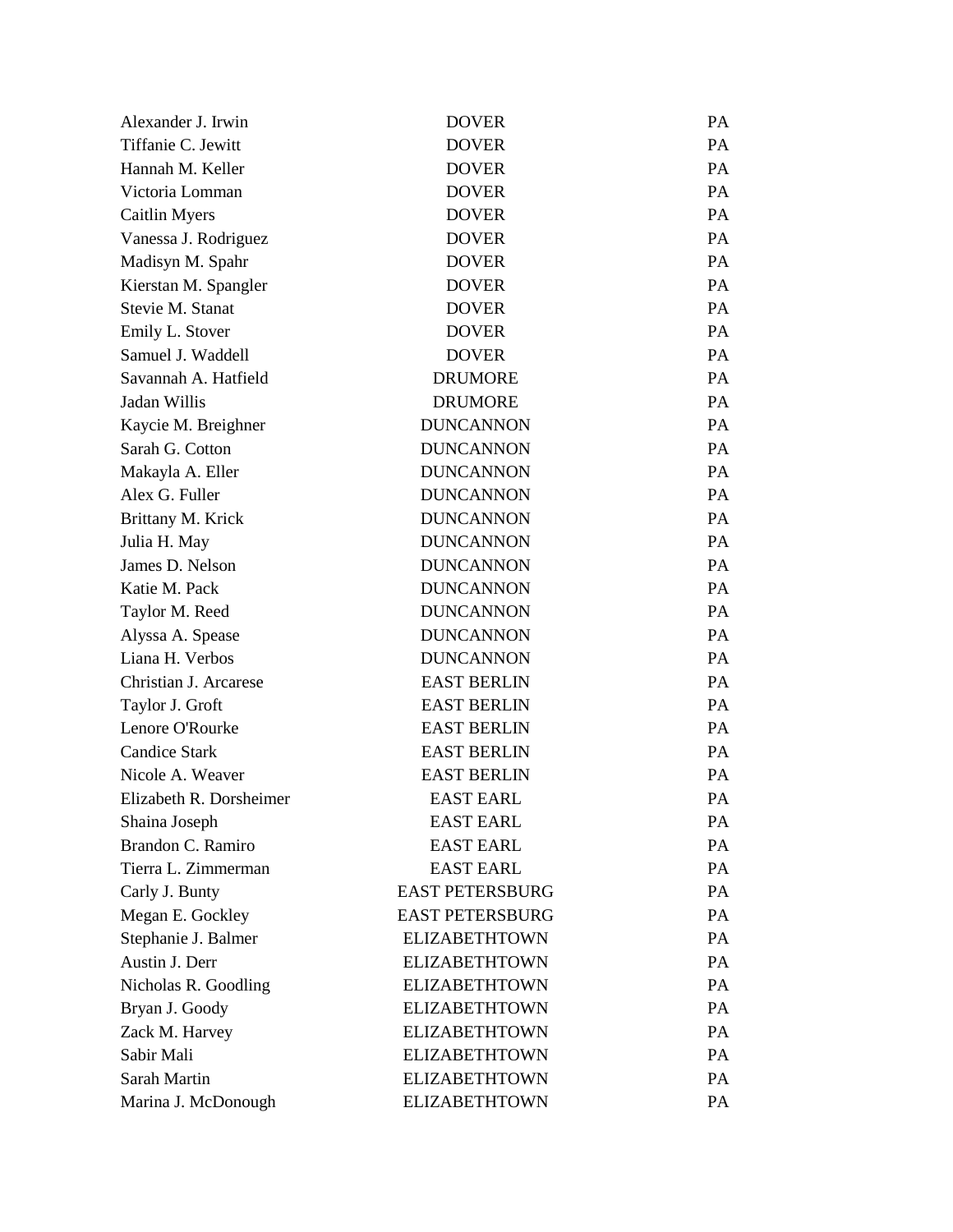| Patrick I. Miller         | <b>ELIZABETHTOWN</b>  | PA        |
|---------------------------|-----------------------|-----------|
| Alyssa K. Olweiler        | <b>ELIZABETHTOWN</b>  | PA        |
| Sarah L. Phillippe        | <b>ELIZABETHTOWN</b>  | PA        |
| Kevin W. Pisani           | <b>ELIZABETHTOWN</b>  | PA        |
| John M. Quinn             | <b>ELIZABETHTOWN</b>  | PA        |
| <b>Matthew Romain</b>     | <b>ELIZABETHTOWN</b>  | PA        |
| Zachery C. Shaffer        | <b>ELIZABETHTOWN</b>  | <b>PA</b> |
| Corrine B. Shirk          | <b>ELIZABETHTOWN</b>  | PA        |
| <b>Chase Stehman</b>      | <b>ELIZABETHTOWN</b>  | PA        |
| Samantha L. Stoner        | <b>ELIZABETHTOWN</b>  | PA        |
| Jessica A. Wilson         | <b>ELIZABETHTOWN</b>  | PA        |
| Hannah J. Zeiset          | <b>ELIZABETHTOWN</b>  | PA        |
| Brittney M. Baker         | <b>ELIZABETHVILLE</b> | PA        |
| Kelsey Hoffman            | <b>ELIZABETHVILLE</b> | PA        |
| Kyle A. Silks             | <b>ELIZABETHVILLE</b> | PA        |
| Nicholas C. Straub        | <b>ELIZABETHVILLE</b> | PA        |
| Taylor R. Moore           | <b>ELLIOTTSBURG</b>   | PA        |
| Dylan M. Smith            | <b>ELLIOTTSBURG</b>   | PA        |
| Savannah M. Urich         | <b>ELLIOTTSBURG</b>   | PA        |
| Kacie A. Wagner           | <b>ELLIOTTSBURG</b>   | PA        |
| Madison P. Barcavage      | <b>ENOLA</b>          | PA        |
| Daniel H. Freeburn        | <b>ENOLA</b>          | PA        |
| Mark J. Gardell           | <b>ENOLA</b>          | PA        |
| Morgan E. Geduldig        | <b>ENOLA</b>          | PA        |
| Imogene I. Gross          | <b>ENOLA</b>          | PA        |
| Danielle R. Gruber        | <b>ENOLA</b>          | PA        |
| Jordan A. Gummo           | <b>ENOLA</b>          | PA        |
| Emily M. Hoffman          | <b>ENOLA</b>          | PA        |
| Utsav D. Kanani           | <b>ENOLA</b>          | PA        |
| Joyce D. Kim              | <b>ENOLA</b>          | PA        |
| <b>Matthew Moyer</b>      | <b>ENOLA</b>          | PA        |
| Michael T. Myers          | <b>ENOLA</b>          | PA        |
| Michelina E. Plantz       | <b>ENOLA</b>          | PA        |
| Gavin D. Predix           | <b>ENOLA</b>          | PA        |
| Edward J. Rogers          | <b>ENOLA</b>          | PA        |
| Laura F. Ronemus          | <b>ENOLA</b>          | PA        |
| Celeste M. Rosales Huaman | <b>ENOLA</b>          | PA        |
| Morgan T. Shaughnessy     | <b>ENOLA</b>          | PA        |
| Emma E. Shepler           | <b>ENOLA</b>          | PA        |
| David Stepanyan           | <b>ENOLA</b>          | PA        |
| Matthew T. Stocker        | <b>ENOLA</b>          | PA        |
| Margaret E. Turner        | <b>ENOLA</b>          | PA        |
| Aaron S. Utsick           | <b>ENOLA</b>          | PA        |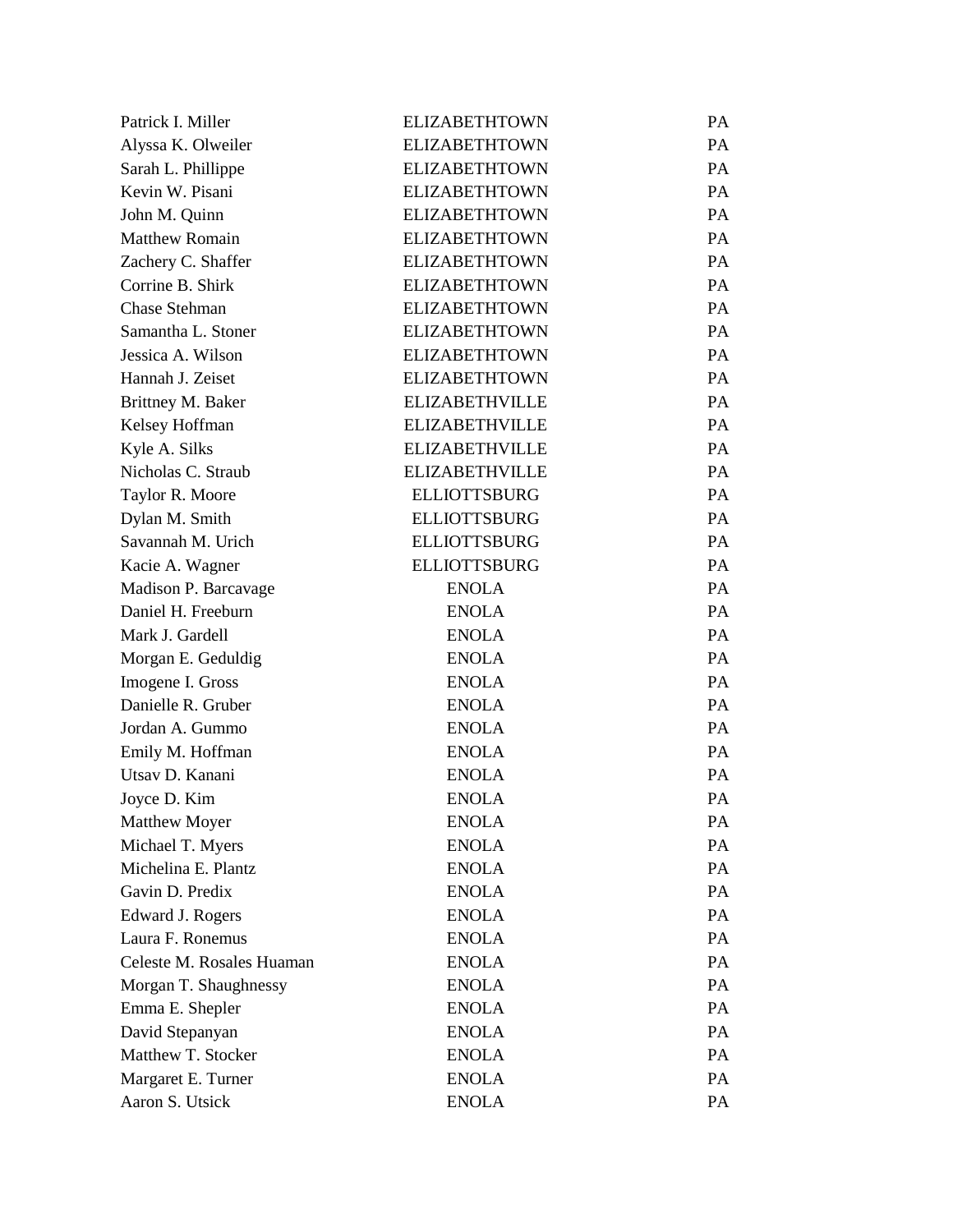| Nicolas Vasiloff         | <b>ENOLA</b>     | PA        |
|--------------------------|------------------|-----------|
| Koby J. Wright           | <b>ENOLA</b>     | PA        |
| Farah K. Abdulrahman     | <b>EPHRATA</b>   | PA        |
| Grant M. Deguzman        | <b>EPHRATA</b>   | PA        |
| Tsveta S. Doncheva       | <b>EPHRATA</b>   | PA        |
| Tara J. Eby              | <b>EPHRATA</b>   | PA        |
| Emma R. Einwechter       | <b>EPHRATA</b>   | PA        |
| Hannah J. Giffin         | <b>EPHRATA</b>   | <b>PA</b> |
| Nancy T. Gregory         | <b>EPHRATA</b>   | PA        |
| Brandon T. Groff         | <b>EPHRATA</b>   | PA        |
| Kendra E. Groff          | <b>EPHRATA</b>   | PA        |
| <b>Bridgette Hanna</b>   | <b>EPHRATA</b>   | <b>PA</b> |
| Sarah E. Holland         | <b>EPHRATA</b>   | PA        |
| Benjamin E. Miller       | <b>EPHRATA</b>   | <b>PA</b> |
| Joshua Myers             | <b>EPHRATA</b>   | PA        |
| Amanda Romberger         | <b>EPHRATA</b>   | <b>PA</b> |
| Trent E. Shuke           | <b>EPHRATA</b>   | PA        |
| Brittany M. Weaver       | <b>EPHRATA</b>   | PA        |
| Lucy M. Wiker            | <b>EPHRATA</b>   | PA        |
| Heather E. Witmer        | <b>EPHRATA</b>   | <b>PA</b> |
| Lena A. Zakharov         | <b>EPHRATA</b>   | PA        |
| Roseanna D. McClenachan  | <b>ERIE</b>      | PA        |
| Ronald J. Cline          | <b>ETTERS</b>    | PA        |
| Logan N. Davis           | <b>ETTERS</b>    | PA        |
| Bailey A. Faesel         | <b>ETTERS</b>    | PA        |
| Jordan Fiut              | <b>ETTERS</b>    | PA        |
| Steven M. Hall           | <b>ETTERS</b>    | PA        |
| Archer C. Houseman       | <b>ETTERS</b>    | PA        |
| Emina M. Imamovic        | <b>ETTERS</b>    | PA        |
| Morgon Keiser            | <b>ETTERS</b>    | PA        |
| Michael G. Kepko         | <b>ETTERS</b>    | PA        |
| <b>Lauren McGuinness</b> | <b>ETTERS</b>    | PA        |
| <b>Madison Miller</b>    | <b>ETTERS</b>    | PA        |
| Greg Minnich             | <b>ETTERS</b>    | PA        |
| Aidan T. Moore           | <b>ETTERS</b>    | PA        |
| Seth W. Moore            | <b>ETTERS</b>    | PA        |
| Tannar C. Rebman         | <b>ETTERS</b>    | PA        |
| Jacob Spong              | <b>ETTERS</b>    | PA        |
| Crysta C. Waller         | <b>ETTERS</b>    | PA        |
| Tre D. Williams          | <b>ETTERS</b>    | PA        |
| Bailey G. Buttner        | <b>FAIRFIELD</b> | PA        |
| Mary E. Cissel           | <b>FAIRFIELD</b> | PA        |
| Lindsay M. Collins       | <b>FAIRFIELD</b> | PA        |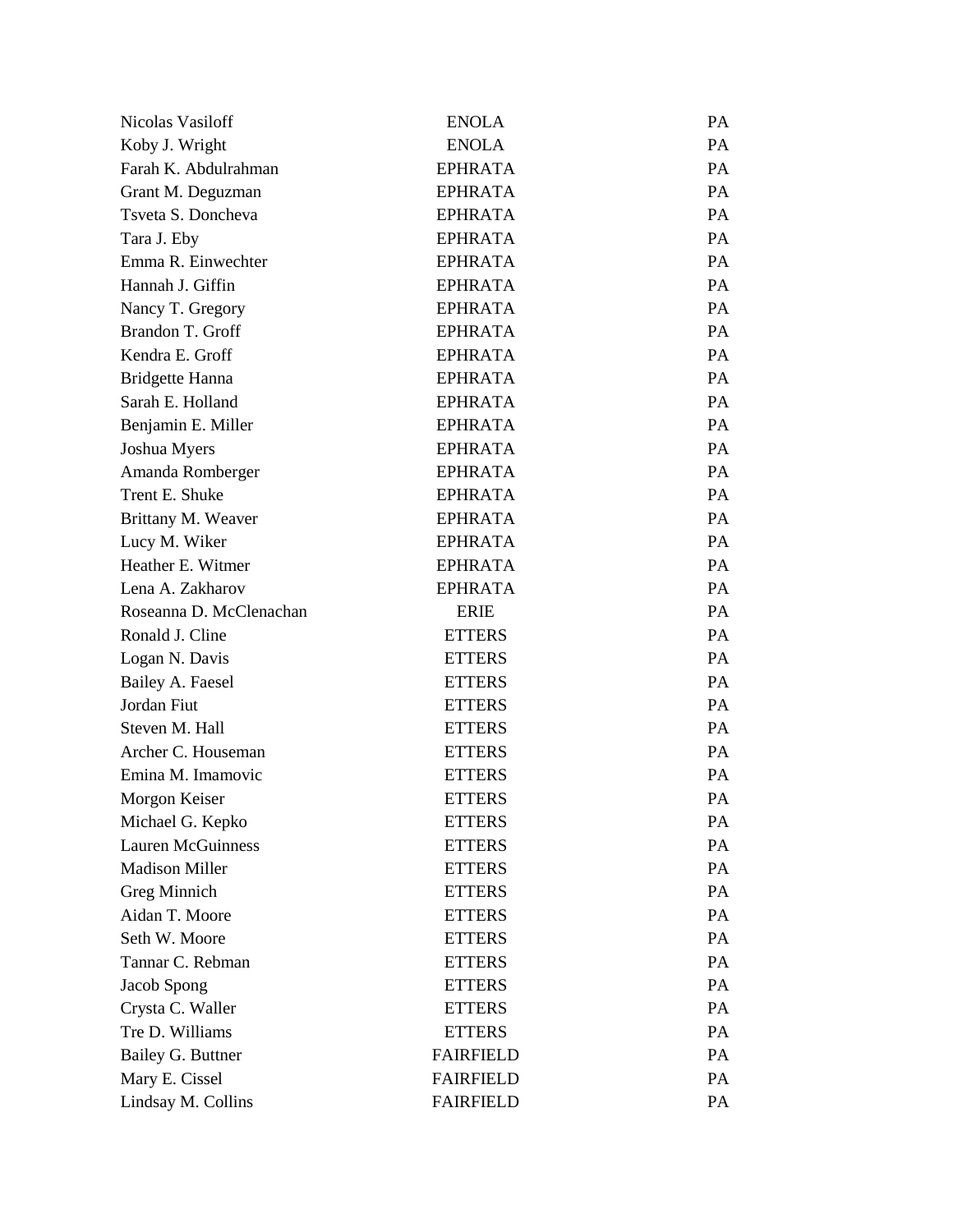| Cameron A. Connelly     | <b>FAIRFIELD</b>      | PA |
|-------------------------|-----------------------|----|
| Callie Fennimore        | <b>FAIRFIELD</b>      | PA |
| Marc R. Heffernan       | <b>FAIRFIELD</b>      | PA |
| Nicole S. Knoedler      | <b>FAIRFIELD</b>      | PA |
| Cameron A. Mickley      | <b>FAIRFIELD</b>      | PA |
| Matthew G. Moser        | <b>FAIRFIELD</b>      | PA |
| Bailey G. Roberts       | <b>FAIRFIELD</b>      | PA |
| Katharina Roberts       | <b>FAIRFIELD</b>      | PA |
| Ashley G. Roser         | <b>FAIRFIELD</b>      | PA |
| Brooke L. Cole          | <b>FAWN GROVE</b>     | PA |
| Collyn R. Bouder        | <b>FAYETTEVILLE</b>   | PA |
| Samuel Jacobson         | <b>FAYETTEVILLE</b>   | PA |
| Brooke K. Powell        | <b>FAYETTEVILLE</b>   | PA |
| Shania Sharar           | <b>FAYETTEVILLE</b>   | PA |
| Matthew B. Waymire      | <b>FAYETTEVILLE</b>   | PA |
| Brittany N. West        | <b>FAYETTEVILLE</b>   | PA |
| Rafferty S. Fazio       | <b>FELTON</b>         | PA |
| Alora M. Girken         | <b>FELTON</b>         | PA |
| Jacob M. Gottloeb       | <b>FELTON</b>         | PA |
| Garrett C. Helf         | <b>FELTON</b>         | PA |
| Victoria S. Hyson       | <b>FELTON</b>         | PA |
| Alyssa J. Keeny         | <b>FELTON</b>         | PA |
| Christina M. Mills      | <b>FELTON</b>         | PA |
| Natasha Moskowitz       | <b>FELTON</b>         | PA |
| Megan N. Starr          | <b>FELTON</b>         | PA |
| Sean J. Taylor          | <b>FELTON</b>         | PA |
| Douglas M. Watkins      | <b>FELTON</b>         | PA |
| William G. Shaeffer     | <b>FORD CITY</b>      | PA |
| Amber L. Kintzer        | <b>FREDERICKSBURG</b> | PA |
| Ashlynn R. Murray       | <b>FREDERICKSBURG</b> | PA |
| Victoria R. Clevenstine | GAP                   | PA |
| Thomas J. Underwood     | <b>GAP</b>            | PA |
| Nicholas E. Walsh       | GAP                   | PA |
| Brian K. Connolly       | <b>GARDNERS</b>       | PA |
| Kayla M. Berger         | <b>GETTYSBURG</b>     | PA |
| Kevin Cheng             | <b>GETTYSBURG</b>     | PA |
| <b>Andrew Constable</b> | <b>GETTYSBURG</b>     | PA |
| Andrew A. Copenhaver    | <b>GETTYSBURG</b>     | PA |
| Elizabeth A. Craine     | <b>GETTYSBURG</b>     | PA |
| Vanessa M. Crone        | <b>GETTYSBURG</b>     | PA |
| Edgar J. Diaz           | <b>GETTYSBURG</b>     | PA |
| Irma Drndar             | <b>GETTYSBURG</b>     | PA |
| Kizzy M. Duncan         | <b>GETTYSBURG</b>     | PA |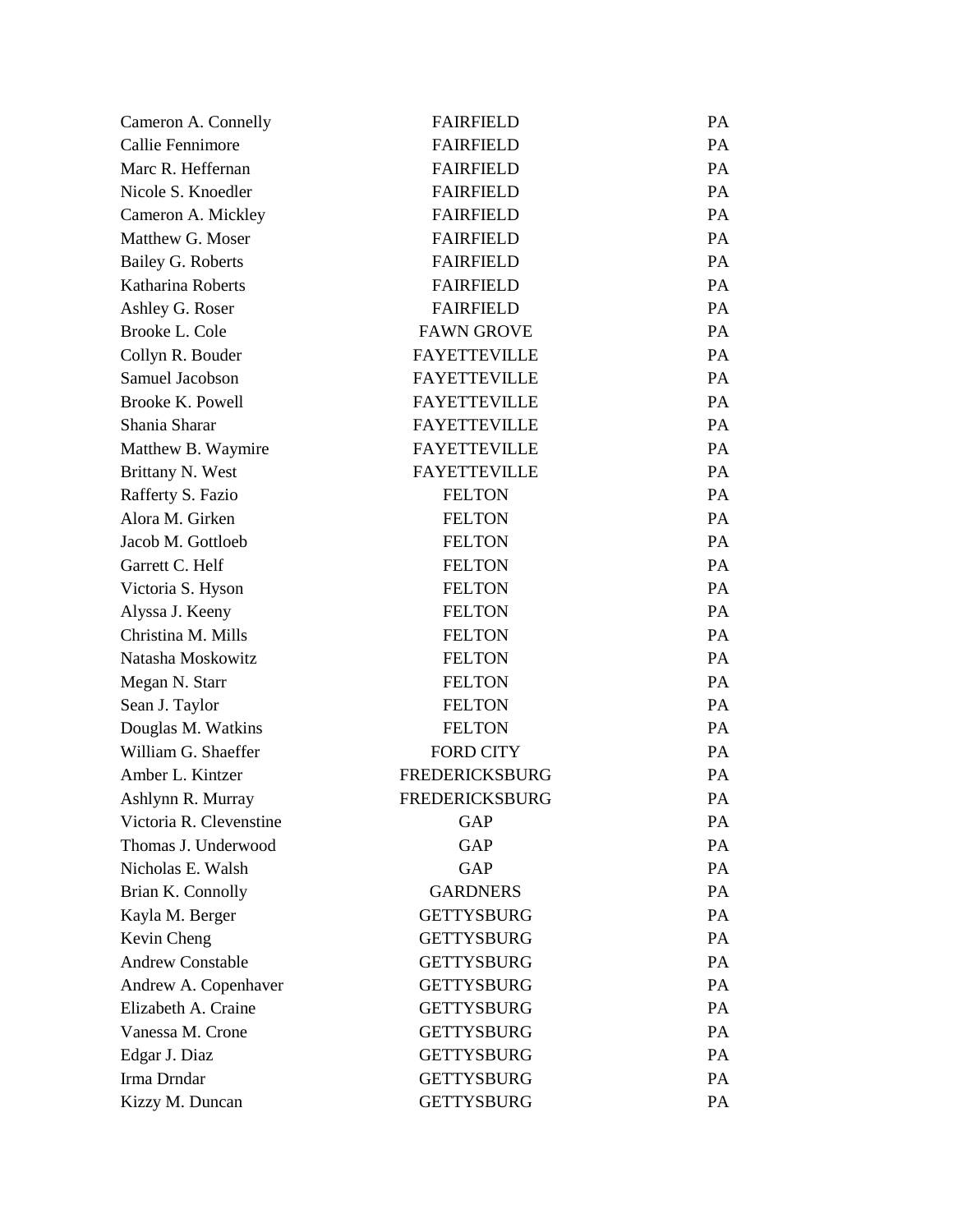| Kevin J. Foster        | <b>GETTYSBURG</b>  | <b>PA</b> |
|------------------------|--------------------|-----------|
| Renee L. Gallagher     | <b>GETTYSBURG</b>  | PA        |
| Logan C. Goodwill      | <b>GETTYSBURG</b>  | PA        |
| Tasia N. Graham        | <b>GETTYSBURG</b>  | PA        |
| Alec Lardarello        | <b>GETTYSBURG</b>  | <b>PA</b> |
| Kevin Maguire          | <b>GETTYSBURG</b>  | PA        |
| Amy L. Matthews        | <b>GETTYSBURG</b>  | PA        |
| Hannah A. McOmber      | <b>GETTYSBURG</b>  | PA        |
| Justin A. Rudisill     | <b>GETTYSBURG</b>  | <b>PA</b> |
| John R. Smith          | <b>GETTYSBURG</b>  | PA        |
| Seth P. Topper         | <b>GETTYSBURG</b>  | PA        |
| <b>Adrienne Trout</b>  | <b>GETTYSBURG</b>  | PA        |
| Reyes Vargas           | <b>GETTYSBURG</b>  | <b>PA</b> |
| Coral L. Wagner        | <b>GETTYSBURG</b>  | PA        |
| Elizabeth A. Wilson    | <b>GETTYSBURG</b>  | PA        |
| Annabelle F. Hall      | <b>GLEN ROCK</b>   | PA        |
| Christine E. Novacek   | <b>GLEN ROCK</b>   | <b>PA</b> |
| Amber L. Sweitzer      | <b>GLEN ROCK</b>   | PA        |
| David M. Lenig         | <b>GLENVILLE</b>   | PA        |
| Judah P. Licharowicz   | <b>GLENVILLE</b>   | PA        |
| Emily L. Lingle        | <b>GRANTVILLE</b>  | <b>PA</b> |
| Nicholas B. Stueckroth | <b>GRANTVILLE</b>  | PA        |
| Cameron C. Koppenhaver | <b>GRATZ</b>       | PA        |
| Hanna A. Novinger      | <b>GRATZ</b>       | PA        |
| Tiffany M. Witmer      | <b>GREENCASTLE</b> | <b>PA</b> |
| Amanda M. Acri         | <b>HALIFAX</b>     | PA        |
| Austin J. Cook         | <b>HALIFAX</b>     | PA        |
| Aaron P. Geyer         | <b>HALIFAX</b>     | <b>PA</b> |
| Anna R. Hogsett        | <b>HALIFAX</b>     | PA        |
| Grant A. Klinger       | <b>HALIFAX</b>     | PA        |
| Hollie L. Long         | <b>HALIFAX</b>     | PA        |
| Nicholas J. Paulauskas | <b>HALIFAX</b>     | PA        |
| Jayden C. Shadle       | <b>HALIFAX</b>     | PA        |
| Brinley M. Weaver      | <b>HALIFAX</b>     | PA        |
| Evan Brenneman         | <b>HALLAM</b>      | PA        |
| Chasity M. Rodriguez   | <b>HALLAM</b>      | PA        |
| Tamara Korotkikh       | <b>HAMBURG</b>     | PA        |
| Austin P. Albright     | <b>HANOVER</b>     | PA        |
| Collin Bateman         | <b>HANOVER</b>     | PA        |
| Corinne M. Crushong    | <b>HANOVER</b>     | PA        |
| Michael K. Daniel      | <b>HANOVER</b>     | PA        |
| Quinn N. DeVage        | <b>HANOVER</b>     | PA        |
| Gabriel Eaton-Landau   | <b>HANOVER</b>     | PA        |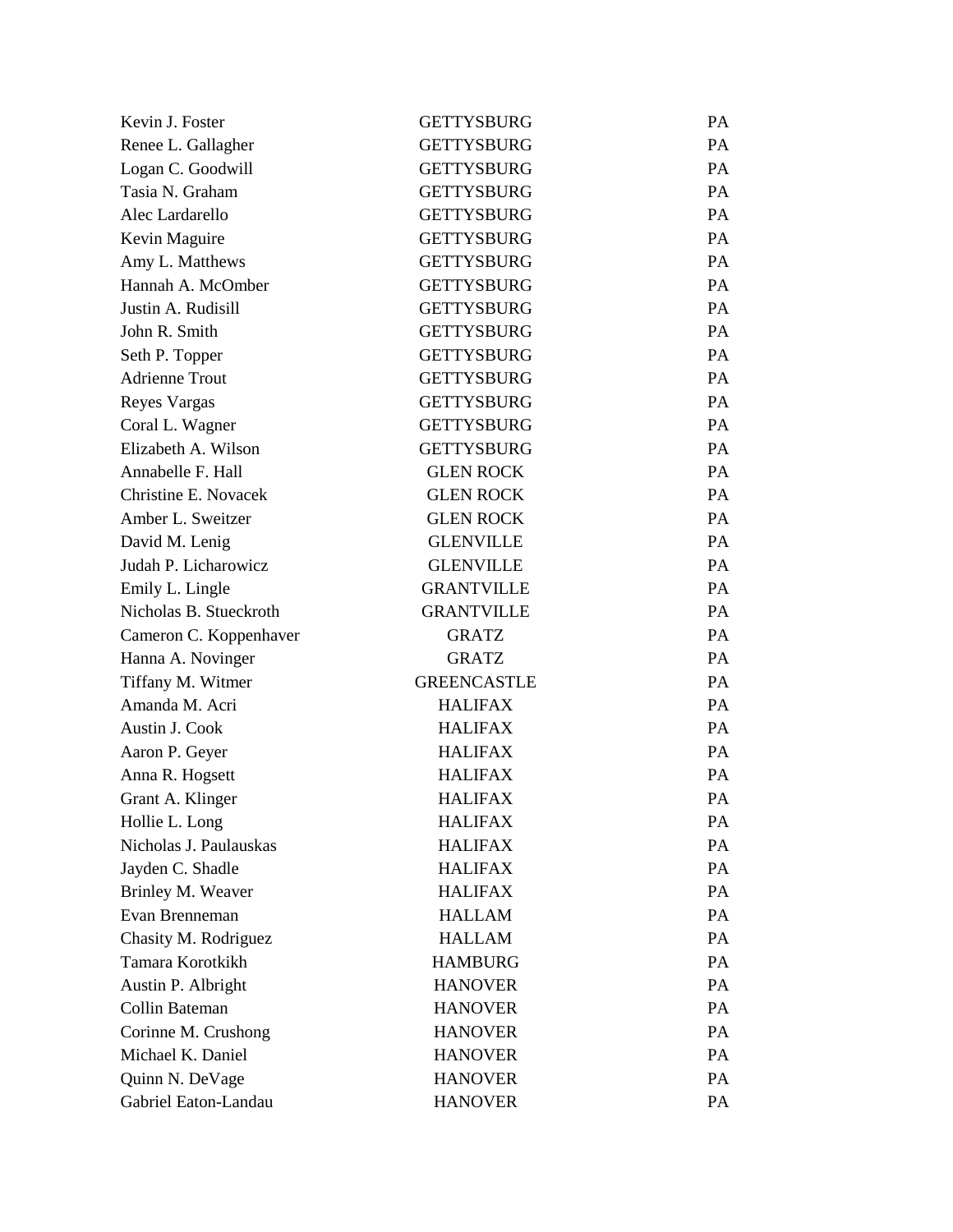| Kurt J. Eichhorn         | <b>HANOVER</b>      | PA |
|--------------------------|---------------------|----|
| Jody S. Emig             | <b>HANOVER</b>      | PA |
| Brady W. Higgins         | <b>HANOVER</b>      | PA |
| Cody M. Jarratt          | <b>HANOVER</b>      | PA |
| Morgan A. King           | <b>HANOVER</b>      | PA |
| Gudrun K. Kjartansdottir | <b>HANOVER</b>      | PA |
| Sodi E. Kroehler         | <b>HANOVER</b>      | PA |
| Bryclyn A. Kuhn          | <b>HANOVER</b>      | PA |
| Kayla C. Lacey           | <b>HANOVER</b>      | PA |
| Amaya S. Larkin          | <b>HANOVER</b>      | PA |
| Kuressa S. Laughman      | <b>HANOVER</b>      | PA |
| Elizabeth C. Lazenby     | <b>HANOVER</b>      | PA |
| Jaime A. Leete           | <b>HANOVER</b>      | PA |
| Dalton J. Legore         | <b>HANOVER</b>      | PA |
| John M. Logsdon          | <b>HANOVER</b>      | PA |
| Brian D. Malkin          | <b>HANOVER</b>      | PA |
| Alexa N. Merrel          | <b>HANOVER</b>      | PA |
| Hannah G. Miller         | <b>HANOVER</b>      | PA |
| Anna E. Morton           | <b>HANOVER</b>      | PA |
| Joshua L. Morton         | <b>HANOVER</b>      | PA |
| Tanner J. Myers          | <b>HANOVER</b>      | PA |
| Spring J. Olivares       | <b>HANOVER</b>      | PA |
| Jacob E. Pascoe          | <b>HANOVER</b>      | PA |
| Sierra M. Reeder         | <b>HANOVER</b>      | PA |
| Anastasia M. Rega        | <b>HANOVER</b>      | PA |
| Alisha M. Renz           | <b>HANOVER</b>      | PA |
| Tori Sager               | <b>HANOVER</b>      | PA |
| Patrick Serafino         | <b>HANOVER</b>      | PA |
| Logan V. Smith           | <b>HANOVER</b>      | PA |
| Brandy L. Stremmel       | <b>HANOVER</b>      | PA |
| Michael P. Woodward      | <b>HANOVER</b>      | PA |
| Jeremy Zeiders           | <b>HANOVER</b>      | PA |
| Emma V. Schlossman       | <b>HARLEYSVILLE</b> | PA |
| Sammy R. Abdelrahman     | <b>HARRISBURG</b>   | PA |
| Mahesh Acharya           | <b>HARRISBURG</b>   | PA |
| Udaya Acharya            | <b>HARRISBURG</b>   | PA |
| Oluwafunke C. Adejonwo   | <b>HARRISBURG</b>   | PA |
| Abaid Ahmad              | <b>HARRISBURG</b>   | PA |
| Mohamed S. Ahmed         | <b>HARRISBURG</b>   | PA |
| Abdulrahman S. Alafari   | <b>HARRISBURG</b>   | PA |
| Safiah Alafari           | <b>HARRISBURG</b>   | PA |
| Ali Alahmar              | <b>HARRISBURG</b>   | PA |
| Fatimah A. Alhashim      | <b>HARRISBURG</b>   | PA |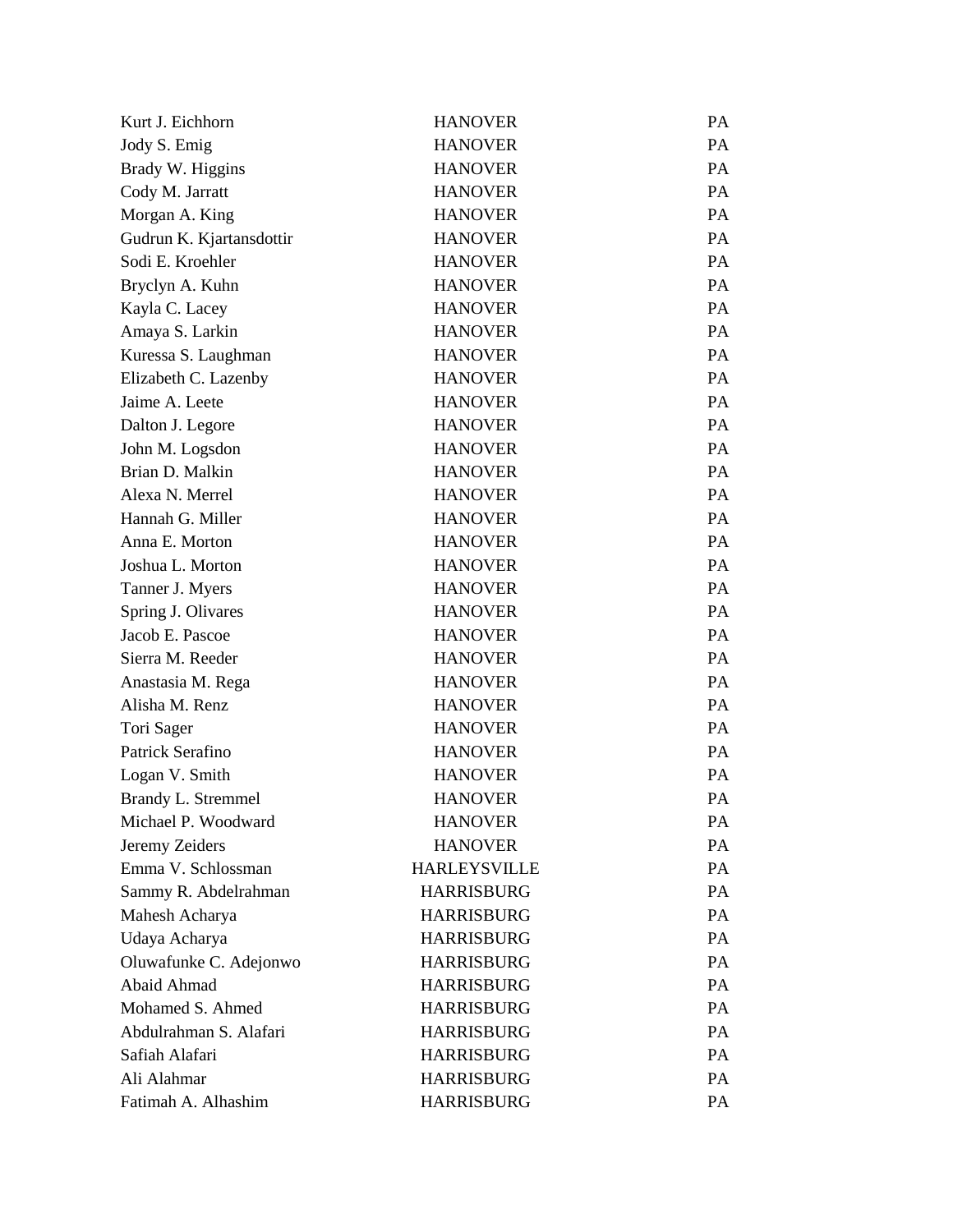| Amar Alhayek                | <b>HARRISBURG</b> | <b>PA</b> |
|-----------------------------|-------------------|-----------|
| Mohamed H. Allam            | <b>HARRISBURG</b> | <b>PA</b> |
| Abdalsalam Almusharaf       | <b>HARRISBURG</b> | <b>PA</b> |
| Taqi Almuzayn               | <b>HARRISBURG</b> | <b>PA</b> |
| Zaynab H. Alshaqaq          | <b>HARRISBURG</b> | <b>PA</b> |
| <b>Ahmed Altaweel</b>       | <b>HARRISBURG</b> | <b>PA</b> |
| Katie M. Altieri            | <b>HARRISBURG</b> | <b>PA</b> |
| Ali Alzabdani               | <b>HARRISBURG</b> | PA        |
| Hom N. Bajgai               | <b>HARRISBURG</b> | <b>PA</b> |
| Vishal Bajpai               | <b>HARRISBURG</b> | <b>PA</b> |
| Hannah M. Baker             | <b>HARRISBURG</b> | <b>PA</b> |
| Michael J. Ballinger        | <b>HARRISBURG</b> | <b>PA</b> |
| Madeleine Raissa N. Bambile | <b>HARRISBURG</b> | <b>PA</b> |
| Taylar M. Bevins            | <b>HARRISBURG</b> | <b>PA</b> |
| Arusa R. Bhatti             | <b>HARRISBURG</b> | <b>PA</b> |
| Clayton H. Bishop           | <b>HARRISBURG</b> | <b>PA</b> |
| <b>Russel P. Blust</b>      | <b>HARRISBURG</b> | <b>PA</b> |
| Derrek H. Boyd              | <b>HARRISBURG</b> | PA        |
| Mark R. Britton             | <b>HARRISBURG</b> | <b>PA</b> |
| <b>Madison Broomer</b>      | <b>HARRISBURG</b> | <b>PA</b> |
| Chase R. Brown              | <b>HARRISBURG</b> | <b>PA</b> |
| Lindsay A. Busko            | <b>HARRISBURG</b> | PA        |
| Aidan D. Carrigan           | <b>HARRISBURG</b> | <b>PA</b> |
| Barry R. Carter             | <b>HARRISBURG</b> | <b>PA</b> |
| Rasheeda C. Carter          | <b>HARRISBURG</b> | <b>PA</b> |
| Ryan Castaneira             | <b>HARRISBURG</b> | <b>PA</b> |
| Liviana Castellano          | <b>HARRISBURG</b> | PA        |
| Alexandra M. Coleman        | <b>HARRISBURG</b> | <b>PA</b> |
| Susan M. Coleman            | <b>HARRISBURG</b> | <b>PA</b> |
| Emily C. Colvin             | <b>HARRISBURG</b> | PA        |
| Jazmine J. Cooper           | <b>HARRISBURG</b> | <b>PA</b> |
| Melissa A. Cornelius        | <b>HARRISBURG</b> | <b>PA</b> |
| Damodar Dahal               | <b>HARRISBURG</b> | PA        |
| Tara N. Dahal               | <b>HARRISBURG</b> | PA        |
| Avery A. Deemer             | <b>HARRISBURG</b> | PA        |
| Megan I. Deimler            | <b>HARRISBURG</b> | PA        |
| Leah M. DeLoatch            | <b>HARRISBURG</b> | PA        |
| Naomi L. Detwiler           | <b>HARRISBURG</b> | PA        |
| Khem Dhungel                | <b>HARRISBURG</b> | PA        |
| Sharonda L. Diggs           | <b>HARRISBURG</b> | PA        |
| Zoey R. Dippery             | <b>HARRISBURG</b> | PA        |
| Kaitlyn C. Doxie            | <b>HARRISBURG</b> | PA        |
| Michael J. Duke             | <b>HARRISBURG</b> | PA        |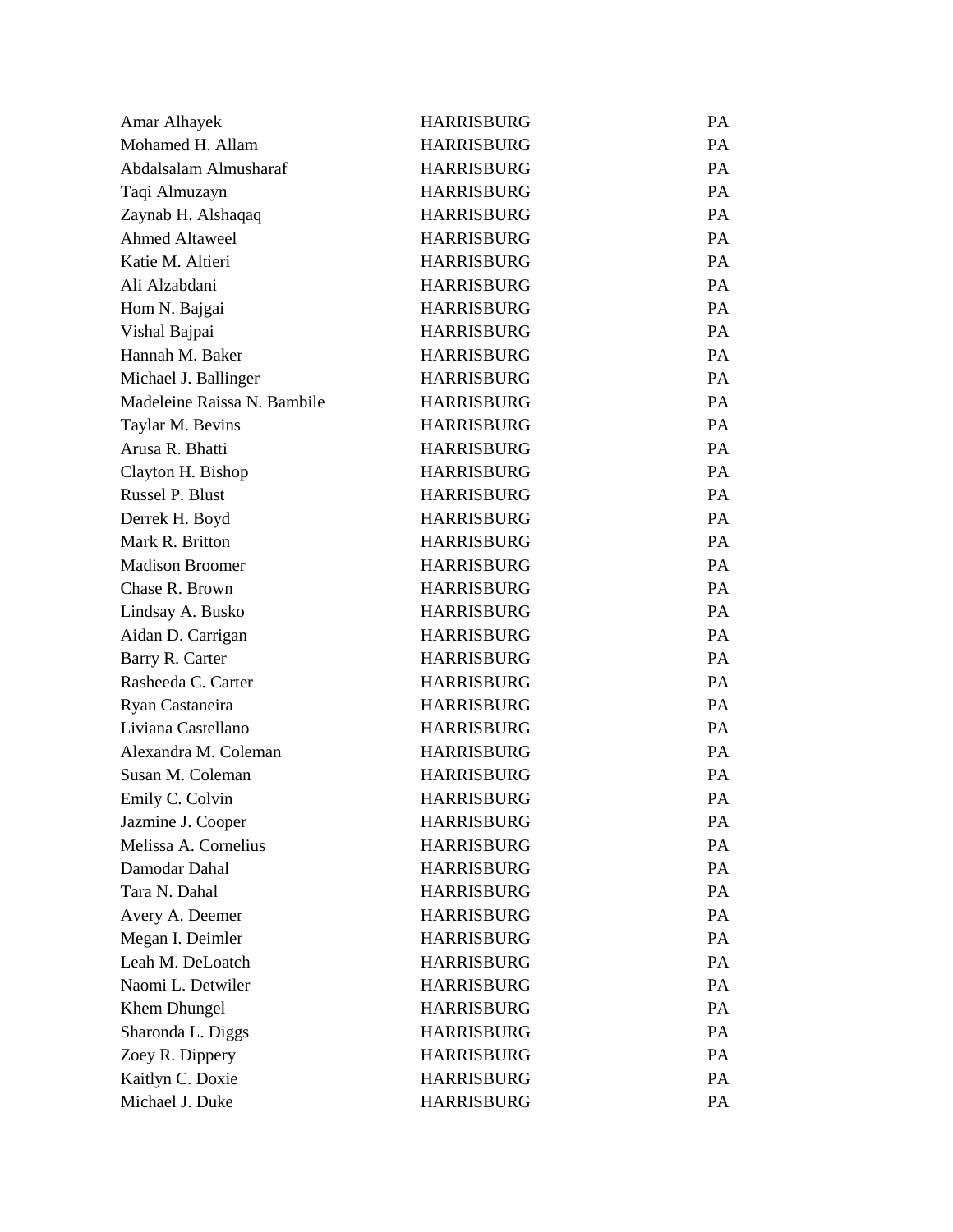| Matthew M. Dwyer           | <b>HARRISBURG</b> | PA        |
|----------------------------|-------------------|-----------|
| Claude W. Edoa Mbomo       | <b>HARRISBURG</b> | <b>PA</b> |
| Maya C. Ellison            | <b>HARRISBURG</b> | PA        |
| Belaihun D. Feleke         | <b>HARRISBURG</b> | PA        |
| Zachary D. Fetrow          | <b>HARRISBURG</b> | PA        |
| <b>Bradley N. Focht</b>    | <b>HARRISBURG</b> | PA        |
| Margaret A. Fox            | <b>HARRISBURG</b> | PA        |
| Christian X. Fox-Klein     | <b>HARRISBURG</b> | PA        |
| Ryan D. Frist              | <b>HARRISBURG</b> | PA        |
| Kaylee D. Fuller           | <b>HARRISBURG</b> | PA        |
| Jessika R. Gaspang         | <b>HARRISBURG</b> | PA        |
| Adam L. Gipe               | <b>HARRISBURG</b> | <b>PA</b> |
| Noble F. Gluscevich        | <b>HARRISBURG</b> | PA        |
| Benedicte M. Gnankou       | <b>HARRISBURG</b> | PA        |
| <b>Stefanie Goeke</b>      | <b>HARRISBURG</b> | PA        |
| Jennifer A. Gonzalez       | <b>HARRISBURG</b> | <b>PA</b> |
| Paige M. Gordon            | <b>HARRISBURG</b> | PA        |
| Austen D. Graby            | <b>HARRISBURG</b> | PA        |
| Cris Graham                | <b>HARRISBURG</b> | PA        |
| Mikayla H. Greene          | <b>HARRISBURG</b> | <b>PA</b> |
| Remon G. Grees             | <b>HARRISBURG</b> | PA        |
| Jasmine R. Grey            | <b>HARRISBURG</b> | PA        |
| Deborah R. Guida           | <b>HARRISBURG</b> | PA        |
| Jake L. Guiswite           | <b>HARRISBURG</b> | <b>PA</b> |
| Deo R. Gurung              | <b>HARRISBURG</b> | PA        |
| Emily T. Haldeman          | <b>HARRISBURG</b> | PA        |
| Brandon M. Hall            | <b>HARRISBURG</b> | PA        |
| Elizabeth S. Hankerson     | <b>HARRISBURG</b> | PA        |
| Laura A. Harding           | <b>HARRISBURG</b> | PA        |
| Cheryl A. Hartawan         | <b>HARRISBURG</b> | PA        |
| Girgis Henein              | <b>HARRISBURG</b> | <b>PA</b> |
| Anele H. Herbst            | <b>HARRISBURG</b> | PA        |
| Sofia M. Hernandez         | <b>HARRISBURG</b> | PA        |
| Joshua Hinman              | <b>HARRISBURG</b> | PA        |
| Michael D. Holmes          | <b>HARRISBURG</b> | PA        |
| Cody C. Hoover             | <b>HARRISBURG</b> | PA        |
| Yamilex Horta              | <b>HARRISBURG</b> | PA        |
| Robert T. Huff             | <b>HARRISBURG</b> | PA        |
| Dallas K. Humes-Wilkerson  | <b>HARRISBURG</b> | PA        |
| Jennifer J. Jackson-Ritter | <b>HARRISBURG</b> | PA        |
| Muhammad Y. Jacques        | <b>HARRISBURG</b> | PA        |
| Joshua Jenkins             | <b>HARRISBURG</b> | PA        |
| Caleb J. Johnson           | <b>HARRISBURG</b> | PA        |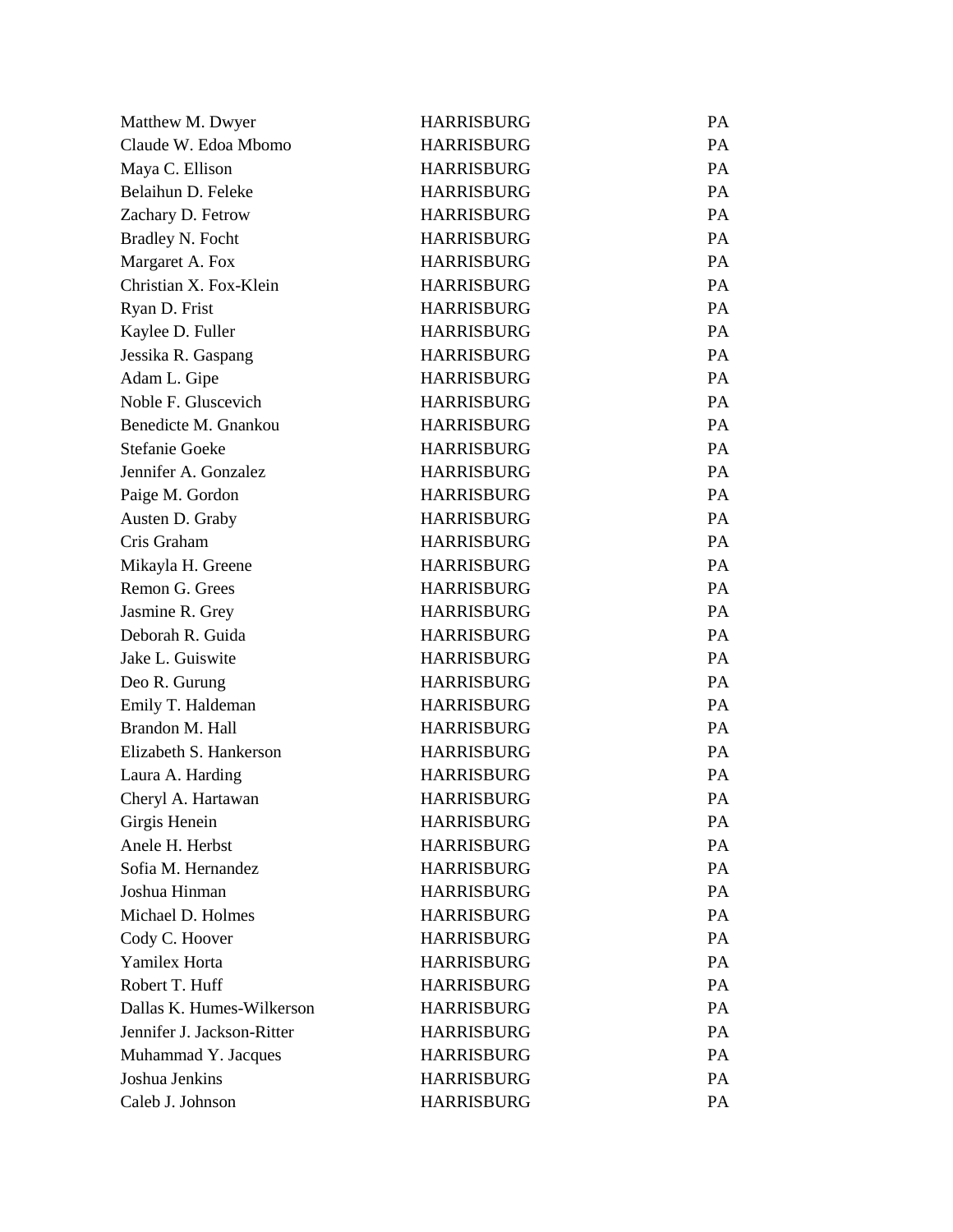| Maya-Nahara Johnson     | <b>HARRISBURG</b> | PA        |
|-------------------------|-------------------|-----------|
| Katherine M. Jordan     | <b>HARRISBURG</b> | PA        |
| Vadym V. Kaletnyk       | <b>HARRISBURG</b> | PA        |
| Amanda Kauffman         | <b>HARRISBURG</b> | PA        |
| Sarah A. Kettell        | <b>HARRISBURG</b> | <b>PA</b> |
| Alyssa G. Kimmel        | <b>HARRISBURG</b> | PA        |
| Christian T. Knade      | <b>HARRISBURG</b> | PA        |
| James E. Krebs          | <b>HARRISBURG</b> | PA        |
| Tej Lalvani             | <b>HARRISBURG</b> | PA        |
| Ibrahim O. Lasisi       | <b>HARRISBURG</b> | PA        |
| Kaylin N. Lauger        | <b>HARRISBURG</b> | PA        |
| Gloria Lawrence         | <b>HARRISBURG</b> | PA        |
| Lucas Lawrence          | <b>HARRISBURG</b> | PA        |
| Rocco J. Lawrence       | <b>HARRISBURG</b> | PA        |
| Anna Lazarciuc          | <b>HARRISBURG</b> | PA        |
| Shane D. Leasure        | <b>HARRISBURG</b> | PA        |
| Morgan E. Leighow       | <b>HARRISBURG</b> | PA        |
| Adam L. Leonhard        | <b>HARRISBURG</b> | PA        |
| Tabitha K. Lewis        | <b>HARRISBURG</b> | PA        |
| Samantha E. Liggett     | <b>HARRISBURG</b> | PA        |
| Jadzia Lightbourne      | <b>HARRISBURG</b> | PA        |
| Sardia Lightbourne      | <b>HARRISBURG</b> | PA        |
| Devon J. Linville       | <b>HARRISBURG</b> | PA        |
| Juan J. Lopez-Salazar   | <b>HARRISBURG</b> | PA        |
| Jordan D. Lynch-Rexroth | <b>HARRISBURG</b> | PA        |
| Mia C. Maisonet         | <b>HARRISBURG</b> | PA        |
| Matthew J. Manbeck      | <b>HARRISBURG</b> | PA        |
| Danielle R. Mancuso     | <b>HARRISBURG</b> | PA        |
| Yasmine N. Martin       | <b>HARRISBURG</b> | PA        |
| <b>Avielle Maser</b>    | <b>HARRISBURG</b> | PA        |
| Saadia Masood           | <b>HARRISBURG</b> | PA        |
| John W. McArthur        | <b>HARRISBURG</b> | PA        |
| Justin H. McFadden      | <b>HARRISBURG</b> | PA        |
| Evan J. McGreevy        | <b>HARRISBURG</b> | PA        |
| Amanda L. McMillin      | <b>HARRISBURG</b> | PA        |
| Trevor J. McNeal        | <b>HARRISBURG</b> | PA        |
| Karishma Medatia        | <b>HARRISBURG</b> | PA        |
| Grace E. Messimer       | <b>HARRISBURG</b> | PA        |
| William L. Moats        | <b>HARRISBURG</b> | PA        |
| <b>Andrew Moore</b>     | <b>HARRISBURG</b> | PA        |
| Daniel P. Morris        | <b>HARRISBURG</b> | PA        |
| Shyann E. Moyer         | <b>HARRISBURG</b> | PA        |
| Hassan Muhaimid         | <b>HARRISBURG</b> | PA        |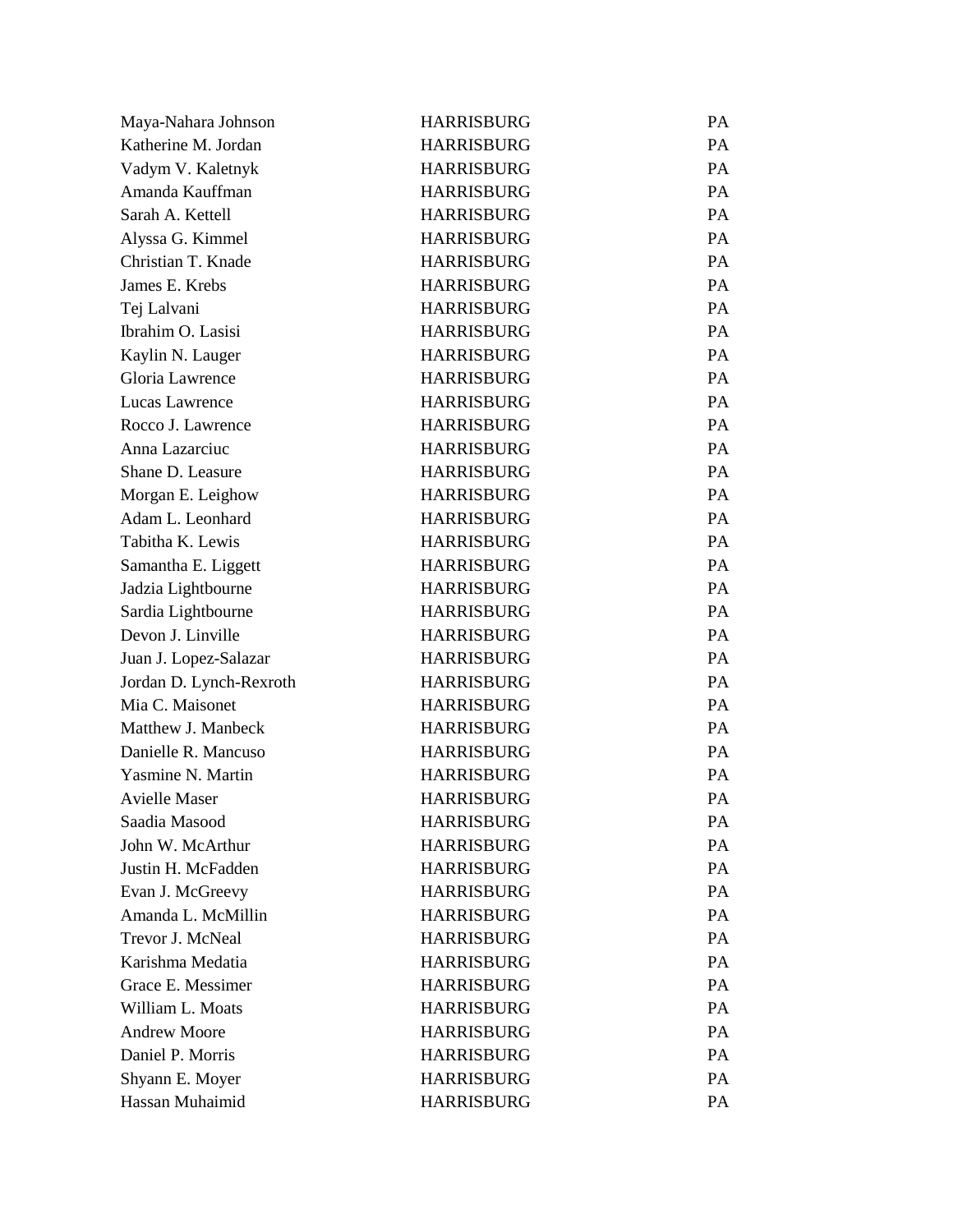| Michael C. Neumyer         | <b>HARRISBURG</b> | PA        |
|----------------------------|-------------------|-----------|
| Epenzah Ngaaje             | <b>HARRISBURG</b> | PA        |
| Reine J. Nguende           | <b>HARRISBURG</b> | PA        |
| Duy K. Nguyen              | <b>HARRISBURG</b> | PA        |
| Jade Nguyen                | <b>HARRISBURG</b> | PA        |
| Nghia T. Nguyen            | <b>HARRISBURG</b> | PA        |
| Steven T. Nguyen           | <b>HARRISBURG</b> | PA        |
| Angeleah M. Noel           | <b>HARRISBURG</b> | PA        |
| Marcos I. Ortega           | <b>HARRISBURG</b> | PA        |
| Kelci M. Owings            | <b>HARRISBURG</b> | PA        |
| Princess B. Owiredu-Yeboah | <b>HARRISBURG</b> | PA        |
| Zachary H. Pannebaker      | <b>HARRISBURG</b> | PA        |
| <b>Bhargav Patel</b>       | <b>HARRISBURG</b> | PA        |
| Priyanka P. Patel          | <b>HARRISBURG</b> | PA        |
| Andrew K. Patterson        | <b>HARRISBURG</b> | PA        |
| Jacob R. Patterson         | <b>HARRISBURG</b> | PA        |
| Logan K. Peters            | <b>HARRISBURG</b> | PA        |
| Kayleigh G. Pfeiffer       | <b>HARRISBURG</b> | PA        |
| Kyle Pifer                 | <b>HARRISBURG</b> | PA        |
| MacKenzie L. Piotroski     | <b>HARRISBURG</b> | PA        |
| Jon Podany                 | <b>HARRISBURG</b> | PA        |
| Alexander J. Priest        | <b>HARRISBURG</b> | PA        |
| Mickyothma Rai             | <b>HARRISBURG</b> | PA        |
| Gabriela C. Ramos          | <b>HARRISBURG</b> | PA        |
| Megan E. Reichard          | <b>HARRISBURG</b> | PA        |
| Nathan L. Rew              | <b>HARRISBURG</b> | PA        |
| Kirollos Rezkalla          | <b>HARRISBURG</b> | PA        |
| Marco M. Riad              | <b>HARRISBURG</b> | PA        |
| Gregory W. Riden           | <b>HARRISBURG</b> | PA        |
| Talia L. Rivera            | <b>HARRISBURG</b> | PA        |
| Michael A. Robbins         | <b>HARRISBURG</b> | <b>PA</b> |
| Evan A. Roccasecca         | <b>HARRISBURG</b> | PA        |
| Alexa N. Romanchock        | <b>HARRISBURG</b> | PA        |
| Phineas S. Rummel          | <b>HARRISBURG</b> | PA        |
| Patrick J. Ruppert         | <b>HARRISBURG</b> | PA        |
| Dylan P. Ryan              | <b>HARRISBURG</b> | PA        |
| Aboubacar Saidou           | <b>HARRISBURG</b> | PA        |
| <b>Dalibor Samardzic</b>   | <b>HARRISBURG</b> | PA        |
| Alex Schargorodsky         | <b>HARRISBURG</b> | PA        |
| Caroline M. Schmidt        | <b>HARRISBURG</b> | PA        |
| G S. Scott                 | <b>HARRISBURG</b> | PA        |
| Danessa M. Scranton        | <b>HARRISBURG</b> | PA        |
| Marco Serour               | <b>HARRISBURG</b> | PA        |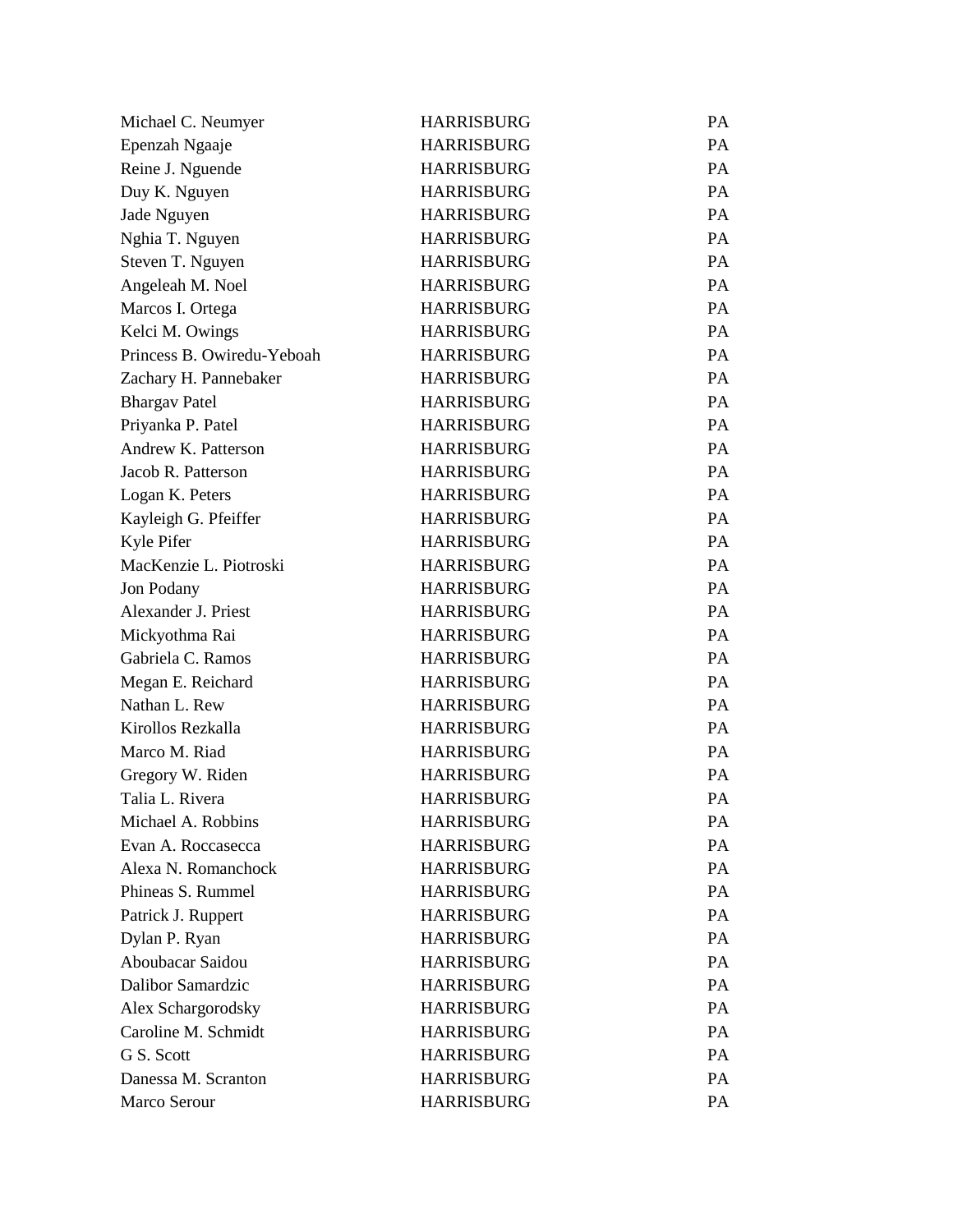| Tristan L. Shaffner       | <b>HARRISBURG</b> | PA        |
|---------------------------|-------------------|-----------|
| Beatrice E. Shipi         | <b>HARRISBURG</b> | <b>PA</b> |
| Aissa Sidibe              | <b>HARRISBURG</b> | PA        |
| Cole R. Smith             | <b>HARRISBURG</b> | <b>PA</b> |
| Katie E. Stadler          | <b>HARRISBURG</b> | PA        |
| Marissa A. Starr          | <b>HARRISBURG</b> | PA        |
| Sarah C. Stegall          | <b>HARRISBURG</b> | PA        |
| Glenna A. Stehman         | <b>HARRISBURG</b> | PA        |
| Sarah Stewart             | <b>HARRISBURG</b> | PA        |
| Matthew B. Strickler      | <b>HARRISBURG</b> | PA        |
| Roshika Subba             | <b>HARRISBURG</b> | PA        |
| Krishna P. Subedi         | <b>HARRISBURG</b> | <b>PA</b> |
| Christian D. Suderman     | <b>HARRISBURG</b> | PA        |
| Shelby M. Sumner          | <b>HARRISBURG</b> | PA        |
| Mia L. Talmadge           | <b>HARRISBURG</b> | PA        |
| <b>Raven Thorne</b>       | <b>HARRISBURG</b> | <b>PA</b> |
| Tien D. Tran              | <b>HARRISBURG</b> | PA        |
| Vi Tran                   | <b>HARRISBURG</b> | PA        |
| Tuyen K. Truong           | <b>HARRISBURG</b> | PA        |
| Kristjan N. Urich         | <b>HARRISBURG</b> | <b>PA</b> |
| Tyler H. Vu               | <b>HARRISBURG</b> | PA        |
| Oksana Vus                | <b>HARRISBURG</b> | PA        |
| Darcy Wallace             | <b>HARRISBURG</b> | PA        |
| Parker M. Wallace         | <b>HARRISBURG</b> | <b>PA</b> |
| Ryan K. Wallace           | <b>HARRISBURG</b> | PA        |
| Dakota Walsh              | <b>HARRISBURG</b> | PA        |
| Xuefei Wang               | <b>HARRISBURG</b> | PA        |
| Yi-Yao Wang               | <b>HARRISBURG</b> | PA        |
| Jenna N. Washburn         | <b>HARRISBURG</b> | PA        |
| Danielle Watkins          | <b>HARRISBURG</b> | PA        |
| Luke A. Weldon            | <b>HARRISBURG</b> | PA        |
| Bryan P. White            | <b>HARRISBURG</b> | PA        |
| Colin I. Williams         | <b>HARRISBURG</b> | PA        |
| Sadie K. Wilson           | <b>HARRISBURG</b> | PA        |
| Victoria E. Wojciechowski | <b>HARRISBURG</b> | PA        |
| Nayezgi D. Woldekiros     | <b>HARRISBURG</b> | PA        |
| Jasmine M. Wright         | <b>HARRISBURG</b> | PA        |
| Wannica C. Wyatt          | <b>HARRISBURG</b> | PA        |
| Noel Yafambe              | <b>HARRISBURG</b> | PA        |
| Yana Yanchenko            | <b>HARRISBURG</b> | PA        |
| Liying Yang               | <b>HARRISBURG</b> | PA        |
| Morgan D. Green           | <b>HELLAM</b>     | PA        |
| Adrianna N. Kowalski      | <b>HELLAM</b>     | PA        |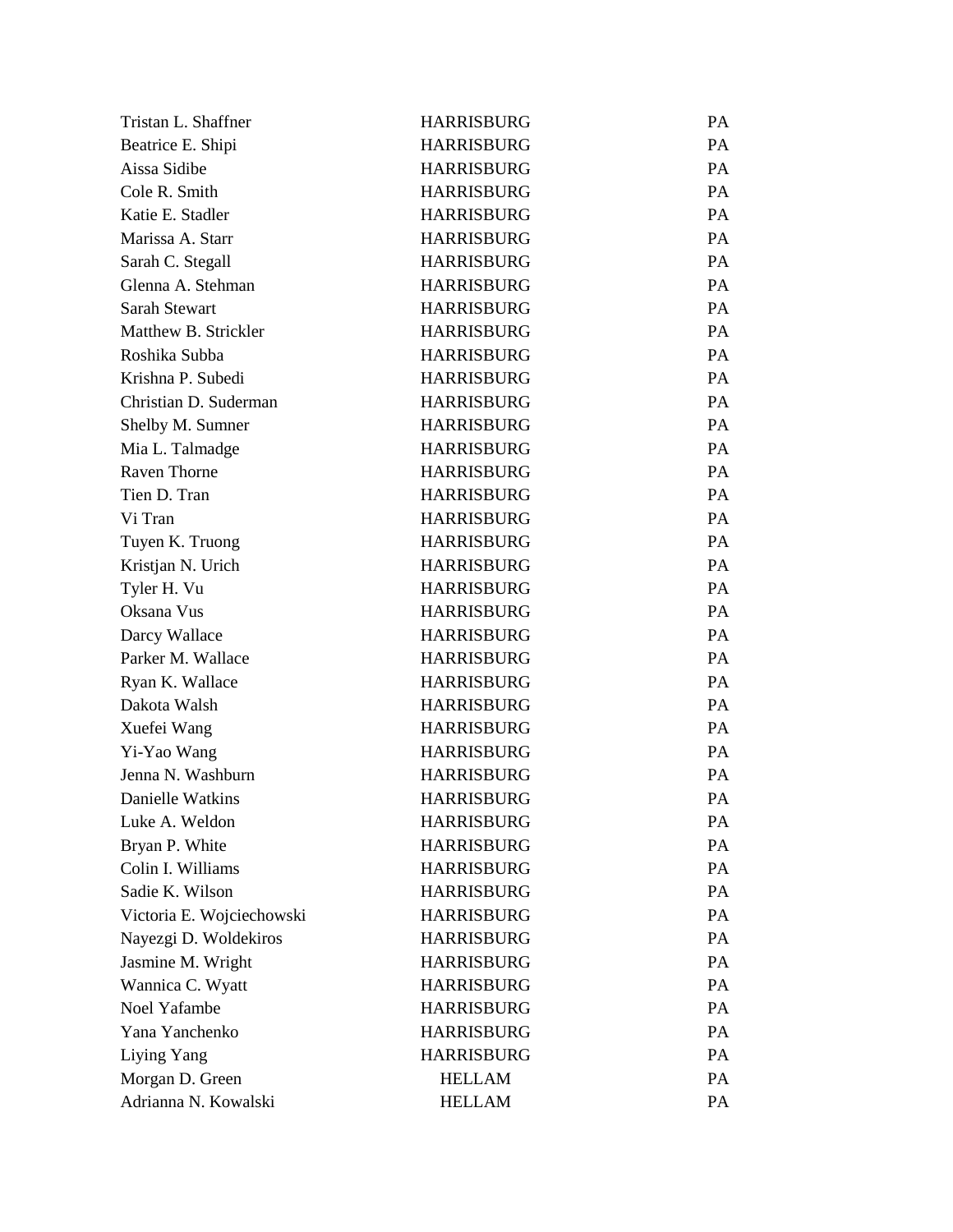| <b>Biniam Aderaw</b>      | <b>HERSHEY</b>     | PA        |
|---------------------------|--------------------|-----------|
| Fatima Asghar             | <b>HERSHEY</b>     | PA        |
| <b>Thomas Buckfelder</b>  | <b>HERSHEY</b>     | PA        |
| Qi Chen                   | <b>HERSHEY</b>     | PA        |
| Lutia A. Crum-Ewing       | <b>HERSHEY</b>     | PA        |
| Sophia A. Crum-Ewing      | <b>HERSHEY</b>     | PA        |
| Miranda R. Daniels        | <b>HERSHEY</b>     | PA        |
| Miranda E. Eichner        | <b>HERSHEY</b>     | PA        |
| Brandon C. Frank          | <b>HERSHEY</b>     | PA        |
| Joseph T. Frantz          | <b>HERSHEY</b>     | PA        |
| Lesley Gamarra            | <b>HERSHEY</b>     | PA        |
| Tyler S. Kiscadden        | <b>HERSHEY</b>     | PA        |
| Barbara J. Kowalski       | <b>HERSHEY</b>     | PA        |
| Nicholas O. Lebby         | <b>HERSHEY</b>     | PA        |
| Anthony D. Pasquini       | <b>HERSHEY</b>     | PA        |
| Nick I. Patel             | <b>HERSHEY</b>     | PA        |
| Rachel Robino             | <b>HERSHEY</b>     | PA        |
| Brandon T. Stine          | <b>HERSHEY</b>     | PA        |
| Samantha S. Stonesifer    | <b>HERSHEY</b>     | PA        |
| Kariann M. Sweeney        | <b>HERSHEY</b>     | PA        |
| Amy Ta                    | <b>HERSHEY</b>     | <b>PA</b> |
| Duc H. Ton                | <b>HERSHEY</b>     | PA        |
| Sarah K. Wilcox           | <b>HERSHEY</b>     | PA        |
| Haleigh B. Yeingst        | <b>HERSHEY</b>     | PA        |
| Zuleyka M. Folk           | <b>HIGHSPIRE</b>   | PA        |
| Devyani M. Joshi          | <b>HIGHSPIRE</b>   | PA        |
| Marlon D. Livingston      | <b>HIGHSPIRE</b>   | PA        |
| Sean Phillips             | <b>HIGHSPIRE</b>   | PA        |
| Jessica N. Smith          | <b>HOLTWOOD</b>    | PA        |
| Anthony D. Allmond        | <b>HUMMELSTOWN</b> | PA        |
| Paige O. Balshy           | <b>HUMMELSTOWN</b> | PA        |
| Yovana Becerra            | <b>HUMMELSTOWN</b> | PA        |
| <b>Badreddine Bouhmam</b> | <b>HUMMELSTOWN</b> | PA        |
| Houssam Bouhmam           | <b>HUMMELSTOWN</b> | PA        |
| Jesslyn A. Campbell       | <b>HUMMELSTOWN</b> | PA        |
| Rachel A. Campbell        | <b>HUMMELSTOWN</b> | PA        |
| Brianna N. Dincau         | <b>HUMMELSTOWN</b> | PA        |
| <b>Brandon Foreman</b>    | <b>HUMMELSTOWN</b> | PA        |
| <b>Cameron Foreman</b>    | <b>HUMMELSTOWN</b> | PA        |
| Rachel M. Garlock         | <b>HUMMELSTOWN</b> | PA        |
| Tyler A. Hancock          | <b>HUMMELSTOWN</b> | PA        |
| Abigail M. Harris         | <b>HUMMELSTOWN</b> | PA        |
| Joseph E. LaFlamme        | <b>HUMMELSTOWN</b> | PA        |
|                           |                    |           |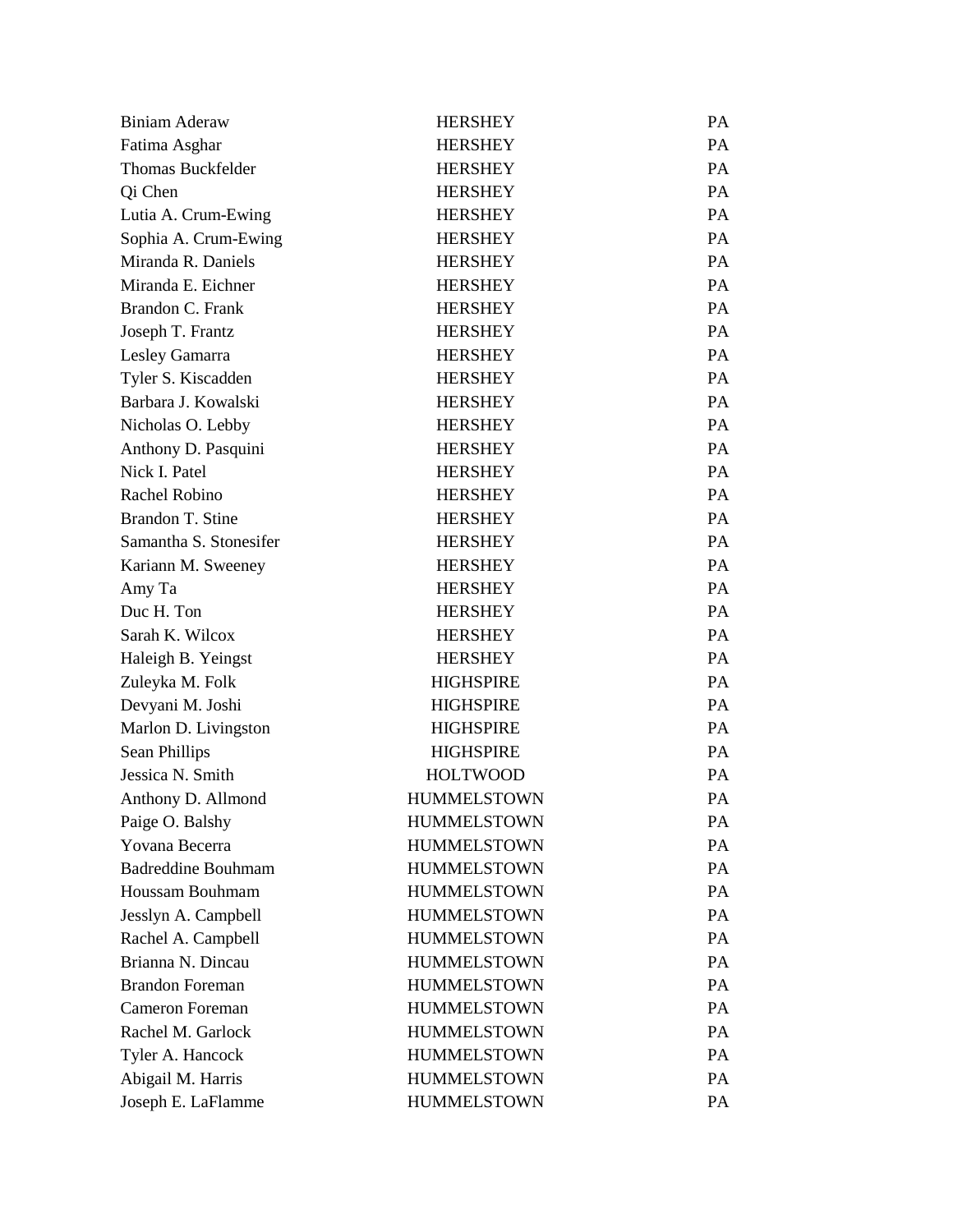| Melissa Leeper        | <b>HUMMELSTOWN</b>  | PA        |
|-----------------------|---------------------|-----------|
| Philip B. Marconi     | <b>HUMMELSTOWN</b>  | <b>PA</b> |
| Christin Y. Mills     | <b>HUMMELSTOWN</b>  | PA        |
| Josean G. Ramirez     | <b>HUMMELSTOWN</b>  | PA        |
| Sushruth Sinha        | <b>HUMMELSTOWN</b>  | PA        |
| Trystan M. Wertley    | <b>HUMMELSTOWN</b>  | PA        |
| Wyatt A. Yoxheimer    | <b>HUMMELSTOWN</b>  | PA        |
| Bethany H. Zipprick   | <b>HUMMELSTOWN</b>  | PA        |
| Gunner L. Haubert     | <b>ICKESBURG</b>    | PA        |
| Tyler M. Zanin        | <b>INTERCOURSE</b>  | PA        |
| Marina Musso          | <b>JACOBUS</b>      | PA        |
| Gregory M. Olewiler   | <b>JACOBUS</b>      | PA        |
| Jacob R. Gaworecki    | <b>JOHNSON CITY</b> | <b>NY</b> |
| Alexandra K. Baez     | <b>JONESTOWN</b>    | PA        |
| Julia I. Binner       | <b>JONESTOWN</b>    | PA        |
| Tatum E. Doney        | <b>JONESTOWN</b>    | PA        |
| Cody Dunbar           | <b>JONESTOWN</b>    | PA        |
| Edward L. Harmon II   | <b>JONESTOWN</b>    | PA        |
| Jeremy C. Kessler     | <b>JONESTOWN</b>    | PA        |
| Philip N. Lum         | <b>JONESTOWN</b>    | PA        |
| Ronald S. Mutkus      | <b>JONESTOWN</b>    | PA        |
| Samuel A. Mutkus      | <b>JONESTOWN</b>    | PA        |
| Kelly Sorber          | <b>JONESTOWN</b>    | PA        |
| Amy Wetter            | <b>JONESTOWN</b>    | PA        |
| Dalton A. Zeigler     | <b>JONESTOWN</b>    | PA        |
| Nicole M. Muccio      | <b>KERSEY</b>       | PA        |
| <b>Tara Doratt</b>    | <b>KINZERS</b>      | PA        |
| Sarah J. Groff        | <b>KINZERS</b>      | PA        |
| Carly E. Allison      | <b>LANCASTER</b>    | <b>PA</b> |
| Maria Attoni          | <b>LANCASTER</b>    | PA        |
| Arianna Bowers        | <b>LANCASTER</b>    | PA        |
| George L. Brown       | <b>LANCASTER</b>    | PA        |
| Lenore E. Bush        | <b>LANCASTER</b>    | PA        |
| Jessica L. Cartwright | <b>LANCASTER</b>    | PA        |
| Jonathan E. Cawood    | <b>LANCASTER</b>    | PA        |
| Haley J. Chandler     | <b>LANCASTER</b>    | PA        |
| Hope Cheuvront        | <b>LANCASTER</b>    | PA        |
| Casey Corvino         | <b>LANCASTER</b>    | PA        |
| Matthew T. Cramer     | <b>LANCASTER</b>    | PA        |
| Roger A. Culbreth     | <b>LANCASTER</b>    | PA        |
| Ricardo A. Del Villar | <b>LANCASTER</b>    | PA        |
| Hung M. Dinh          | <b>LANCASTER</b>    | PA        |
| Eric M. Donahue       | <b>LANCASTER</b>    | PA        |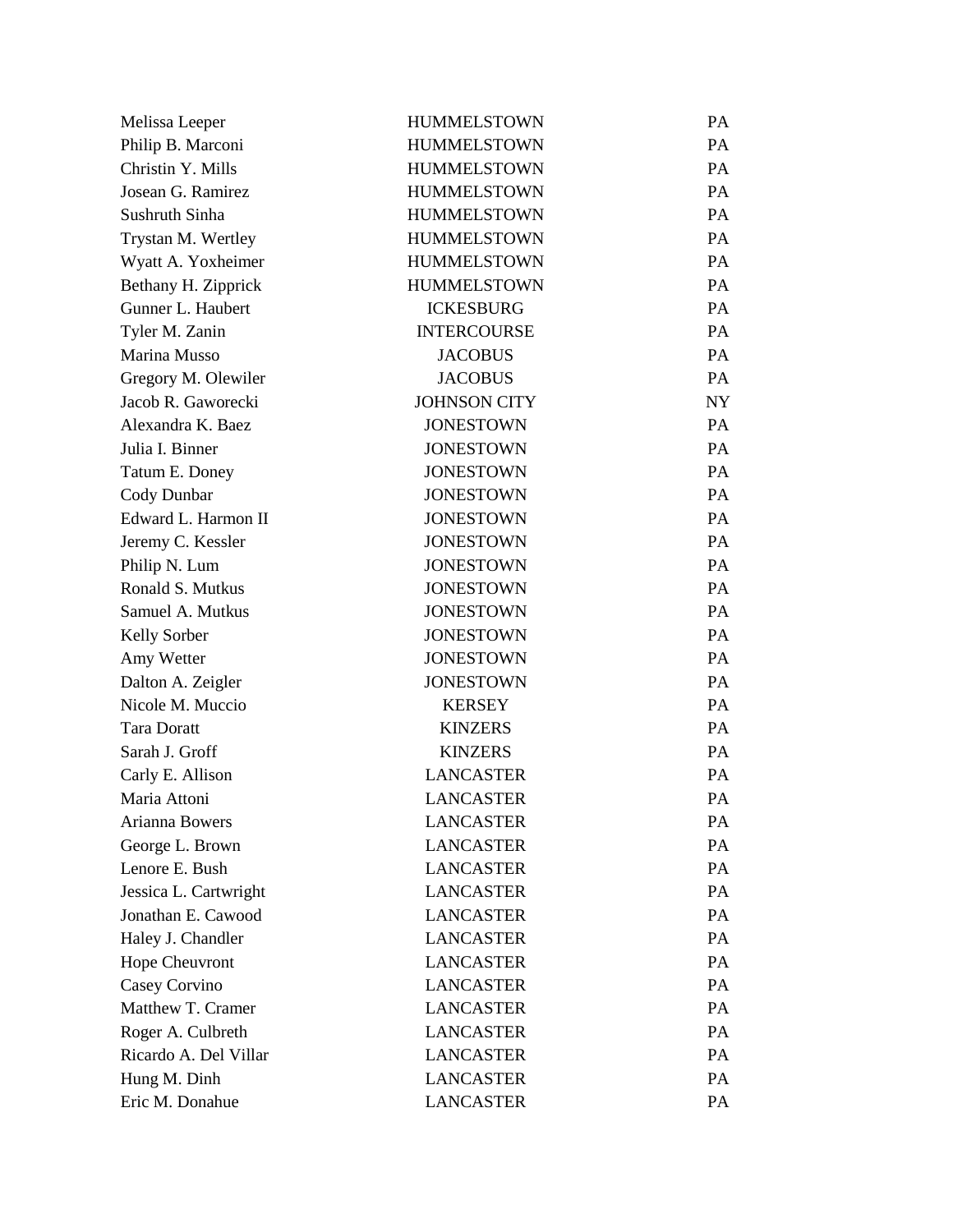| <b>Emily Donton</b>        | <b>LANCASTER</b> | PA        |
|----------------------------|------------------|-----------|
| Anna M. Eckman             | <b>LANCASTER</b> | PA        |
| Anthony Eisenberger        | <b>LANCASTER</b> | PA        |
| Rachel L. Esbenshade       | <b>LANCASTER</b> | PA        |
| Teresa R. Freiberg         | <b>LANCASTER</b> | PA        |
| Jennifer K. Gehman         | <b>LANCASTER</b> | PA        |
| Jessica J. Giaquinto       | <b>LANCASTER</b> | PA        |
| Erin N. Groff              | <b>LANCASTER</b> | PA        |
| <b>Tristan Haas</b>        | <b>LANCASTER</b> | PA        |
| Kirstyn J. Harnish         | <b>LANCASTER</b> | PA        |
| Kate E. Hartman            | <b>LANCASTER</b> | PA        |
| Hannah A. Hawkins          | <b>LANCASTER</b> | PA        |
| <b>Hyein Hong</b>          | <b>LANCASTER</b> | PA        |
| Summer D. Houser           | <b>LANCASTER</b> | PA        |
| Khadija A. Hussein         | <b>LANCASTER</b> | PA        |
| Katherine M. Hutcheson     | <b>LANCASTER</b> | PA        |
| Roos D. Jules              | <b>LANCASTER</b> | <b>PA</b> |
| Nini Kim                   | <b>LANCASTER</b> | PA        |
| Nathan W. King             | <b>LANCASTER</b> | PA        |
| David Kinney               | <b>LANCASTER</b> | PA        |
| Julia E. Kuro              | <b>LANCASTER</b> | PA        |
| Elizabeth A. Landis        | <b>LANCASTER</b> | PA        |
| Susan Z. Le                | <b>LANCASTER</b> | PA        |
| Kali T. Lucas              | <b>LANCASTER</b> | PA        |
| <b>Christopher Luong</b>   | <b>LANCASTER</b> | PA        |
| Nevin J. Madric            | <b>LANCASTER</b> | PA        |
| Alexandria L. Maldonado    | <b>LANCASTER</b> | PA        |
| <b>Russell Manley</b>      | <b>LANCASTER</b> | PA        |
| Olivia K. Martin           | <b>LANCASTER</b> | PA        |
| William J. McClintock      | <b>LANCASTER</b> | PA        |
| <b>Brooke A. McCormack</b> | <b>LANCASTER</b> | PA        |
| Andrew B. Meyer            | <b>LANCASTER</b> | PA        |
| Victoria L. Mims           | <b>LANCASTER</b> | PA        |
| Julia Mitchell             | <b>LANCASTER</b> | PA        |
| Alexis R. Mongeau          | <b>LANCASTER</b> | PA        |
| Faith M. Motter            | <b>LANCASTER</b> | PA        |
| Mahlei A. Mueller          | <b>LANCASTER</b> | PA        |
| Joanne Nazario             | <b>LANCASTER</b> | PA        |
| Ericka L. Neff             | <b>LANCASTER</b> | PA        |
| Luke T. Netherton          | <b>LANCASTER</b> | PA        |
| Abigail L. Nguyen          | <b>LANCASTER</b> | PA        |
| Lan T. Nguyen              | <b>LANCASTER</b> | PA        |
| Maria B. Osuna             | <b>LANCASTER</b> | PA        |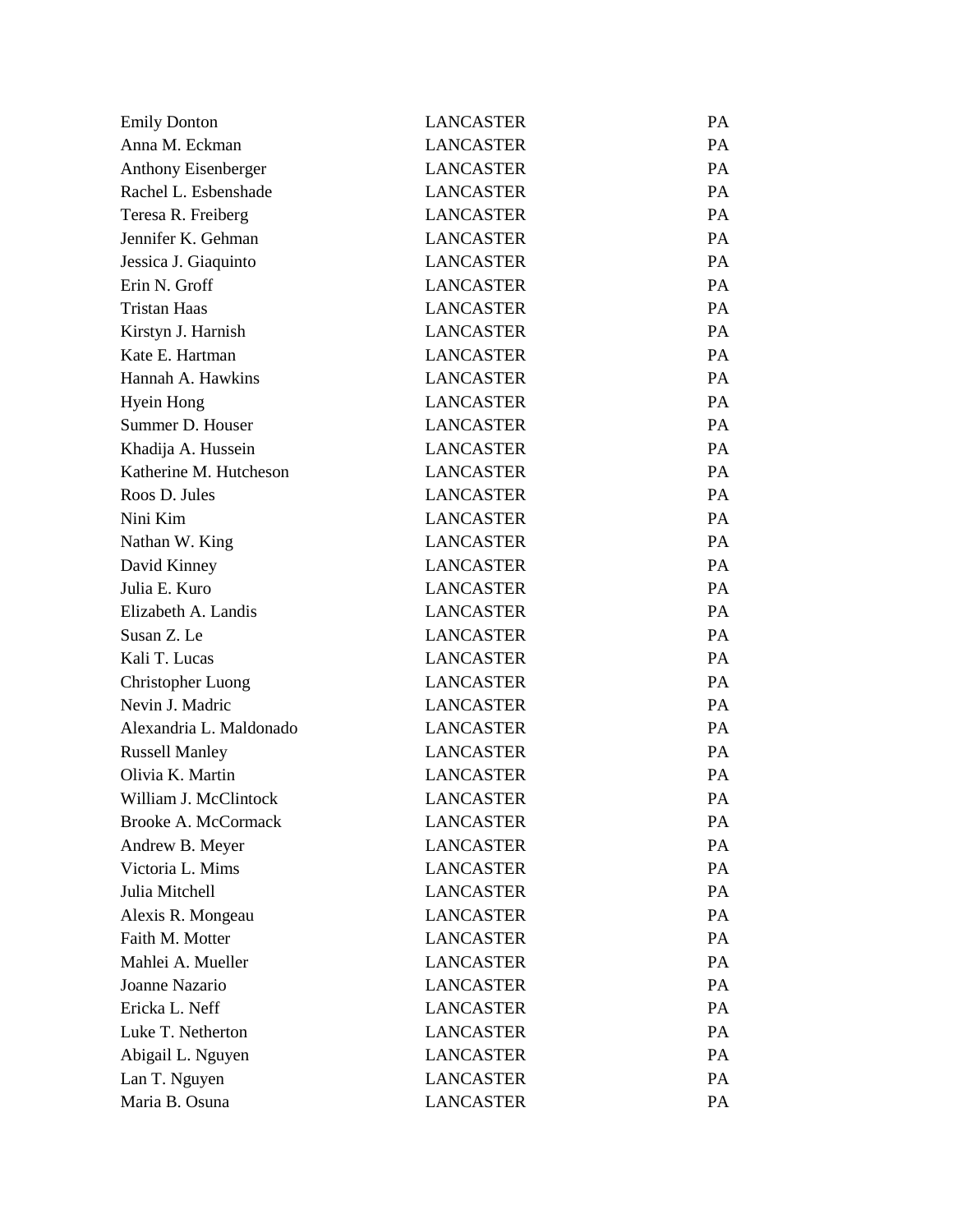| Muhammad Parham-Ransom        | <b>LANCASTER</b>   | PA |
|-------------------------------|--------------------|----|
| Quinn D. Peffer               | <b>LANCASTER</b>   | PA |
| Alyssa M. Porr                | <b>LANCASTER</b>   | PA |
| Wannaree Prathumwan           | <b>LANCASTER</b>   | PA |
| Samantha J. Pribila           | <b>LANCASTER</b>   | PA |
| Olivia G. Raifsnider          | <b>LANCASTER</b>   | PA |
| David A. Reist                | <b>LANCASTER</b>   | PA |
| Sandy Riguera Guillen         | <b>LANCASTER</b>   | PA |
| Kristen L. Riker              | <b>LANCASTER</b>   | PA |
| Daniela B. Rivera Munoz       | <b>LANCASTER</b>   | PA |
| Mitchell J. Rochester         | <b>LANCASTER</b>   | PA |
| Sloane A. Rodgers             | <b>LANCASTER</b>   | PA |
| Monica Rodriguez              | <b>LANCASTER</b>   | PA |
| Brenda Roman                  | <b>LANCASTER</b>   | PA |
| Janet Sample                  | <b>LANCASTER</b>   | PA |
| Jaclyn N. Schupp              | <b>LANCASTER</b>   | PA |
| Hunter J. Severe              | <b>LANCASTER</b>   | PA |
| Nichole R. Shirk              | <b>LANCASTER</b>   | PA |
| Hannah G. Smith               | <b>LANCASTER</b>   | PA |
| Katrina A. Smith              | <b>LANCASTER</b>   | PA |
| Khari Smith                   | <b>LANCASTER</b>   | PA |
| Joanna Tien                   | <b>LANCASTER</b>   | PA |
| Brendan Varela-Keen           | <b>LANCASTER</b>   | PA |
| Michelle E. VonNieda-Lagrassa | <b>LANCASTER</b>   | PA |
| Rebecca A. Wanner             | <b>LANCASTER</b>   | PA |
| Jennifer V. Weaver            | <b>LANCASTER</b>   | PA |
| Peter Weida                   | <b>LANCASTER</b>   | PA |
| Colin T. Wenger               | <b>LANCASTER</b>   | PA |
| Kyle R. Wilner                | <b>LANCASTER</b>   | PA |
| Bethlehem F. Worku            | <b>LANCASTER</b>   | PA |
| Wei Zhang                     | <b>LANCASTER</b>   | PA |
| Timothy A. Nunn               | <b>LANDISVILLE</b> | PA |
| Averi K. Ryner                | <b>LANDISVILLE</b> | PA |
| Benjamin G. Skiles            | <b>LANDISVILLE</b> | PA |
| Mighty F. Aluko               | <b>LEBANON</b>     | PA |
| Amber J. Arnold               | <b>LEBANON</b>     | PA |
| Erika P. Arnold               | <b>LEBANON</b>     | PA |
| Adrianne C. Barton            | <b>LEBANON</b>     | PA |
| Mason C. Billman              | <b>LEBANON</b>     | PA |
| Emily L. Bonilla              | <b>LEBANON</b>     | PA |
| Joey Brewer                   | <b>LEBANON</b>     | PA |
| Lisa R. Campos                | <b>LEBANON</b>     | PA |
| Morgan C. Celesky             | <b>LEBANON</b>     | PA |
|                               |                    |    |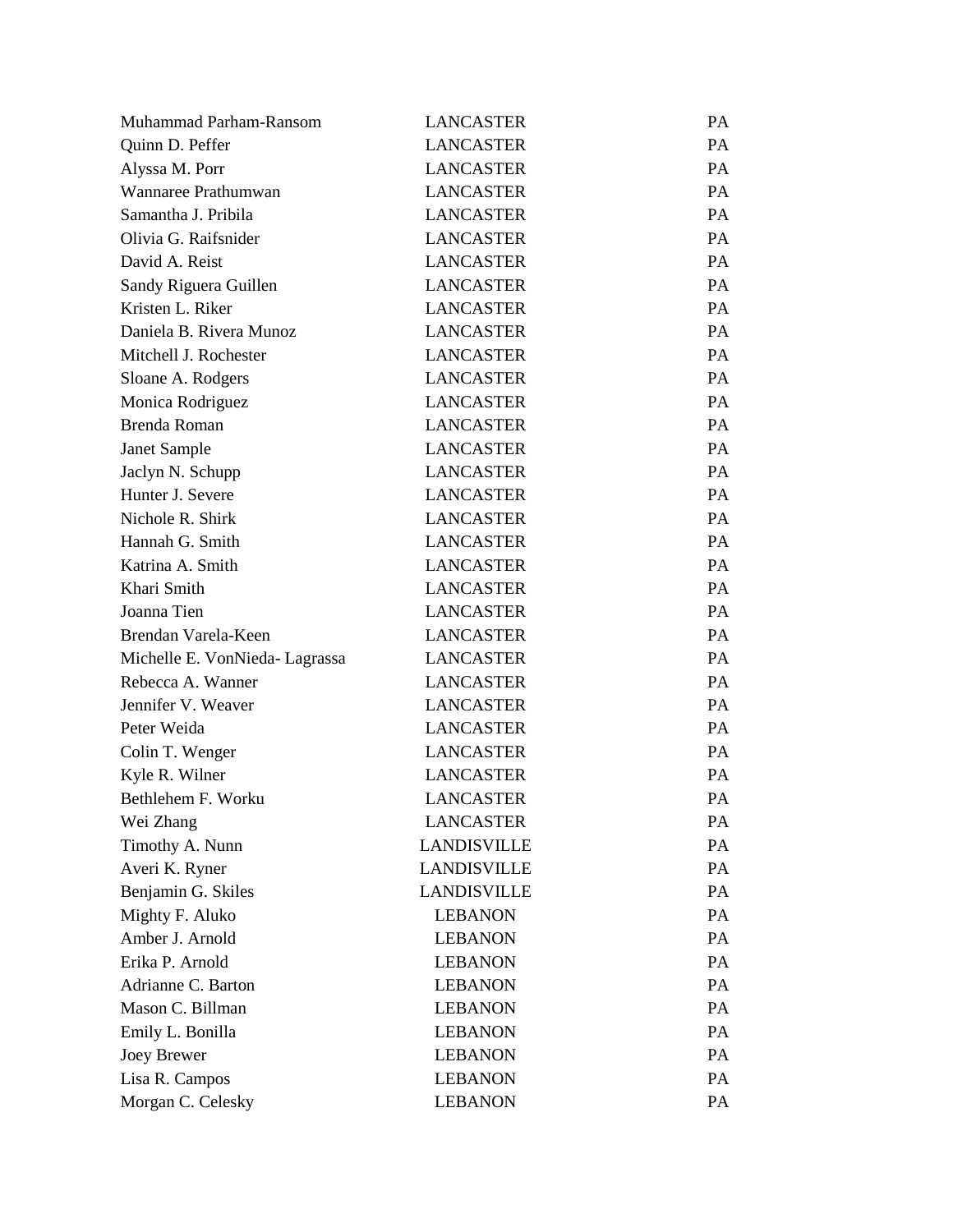| Nicholas I. Culbert    | <b>LEBANON</b>  | PA |
|------------------------|-----------------|----|
| Mason J. Eberly        | <b>LEBANON</b>  | PA |
| Mostafa Elhabashy      | <b>LEBANON</b>  | PA |
| Trevor D. Firestone    | <b>LEBANON</b>  | PA |
| Azlyn P. Hain          | <b>LEBANON</b>  | PA |
| Ashton Haulman         | <b>LEBANON</b>  | PA |
| David J. Hernandez     | <b>LEBANON</b>  | PA |
| <b>Charles Howell</b>  | <b>LEBANON</b>  | PA |
| <b>Mark Humphries</b>  | <b>LEBANON</b>  | PA |
| Jamie Kawski           | <b>LEBANON</b>  | PA |
| <b>Billie Kelliher</b> | <b>LEBANON</b>  | PA |
| <b>Brandon Klein</b>   | <b>LEBANON</b>  | PA |
| Uyen T. Le             | <b>LEBANON</b>  | PA |
| Natalie A. Lutz        | <b>LEBANON</b>  | PA |
| Ashley A. Maulfair     | <b>LEBANON</b>  | PA |
| Brandon M. McLaughlin  | <b>LEBANON</b>  | PA |
| Madison R. Mercado     | <b>LEBANON</b>  | PA |
| Jodi L. Mongrain       | <b>LEBANON</b>  | PA |
| Jan M. Monserrat       | <b>LEBANON</b>  | PA |
| Grachelle K. Morales   | <b>LEBANON</b>  | PA |
| Donovan Moulden        | <b>LEBANON</b>  | PA |
| Viviana M. Munoz       | <b>LEBANON</b>  | PA |
| Donald Muritz          | <b>LEBANON</b>  | PA |
| Madison A. O'Donnell   | <b>LEBANON</b>  | PA |
| Erik Peiffer           | <b>LEBANON</b>  | PA |
| Michael D. Perlaki     | <b>LEBANON</b>  | PA |
| Fabiola Priano         | <b>LEBANON</b>  | PA |
| Freysha E. Rivera      | <b>LEBANON</b>  | PA |
| <b>Andrey Sentsov</b>  | <b>LEBANON</b>  | PA |
| Boris V. Sentsov       | <b>LEBANON</b>  | PA |
| Jeffrey S. Stretavski  | <b>LEBANON</b>  | PA |
| Tavian C. Sumlin       | <b>LEBANON</b>  | PA |
| Jason A. Sweigart      | <b>LEBANON</b>  | PA |
| Hunter E. Trimble      | <b>LEBANON</b>  | PA |
| Dylan J. Walborn       | <b>LEBANON</b>  | PA |
| Joshua T. Wysokowski   | <b>LEBANON</b>  | PA |
| Paul R. Hammer         | <b>LEESPORT</b> | PA |
| Stephanie M. Bryner    | <b>LEMOYNE</b>  | PA |
| Sierra M. Englehart    | <b>LEMOYNE</b>  | PA |
| Hillary A. Lundgren    | <b>LEMOYNE</b>  | PA |
| Larissa Schaufele      | <b>LEMOYNE</b>  | PA |
| Peyton V. Thumma       | <b>LEMOYNE</b>  | PA |
| Syann M. Valentin      | <b>LEMOYNE</b>  | PA |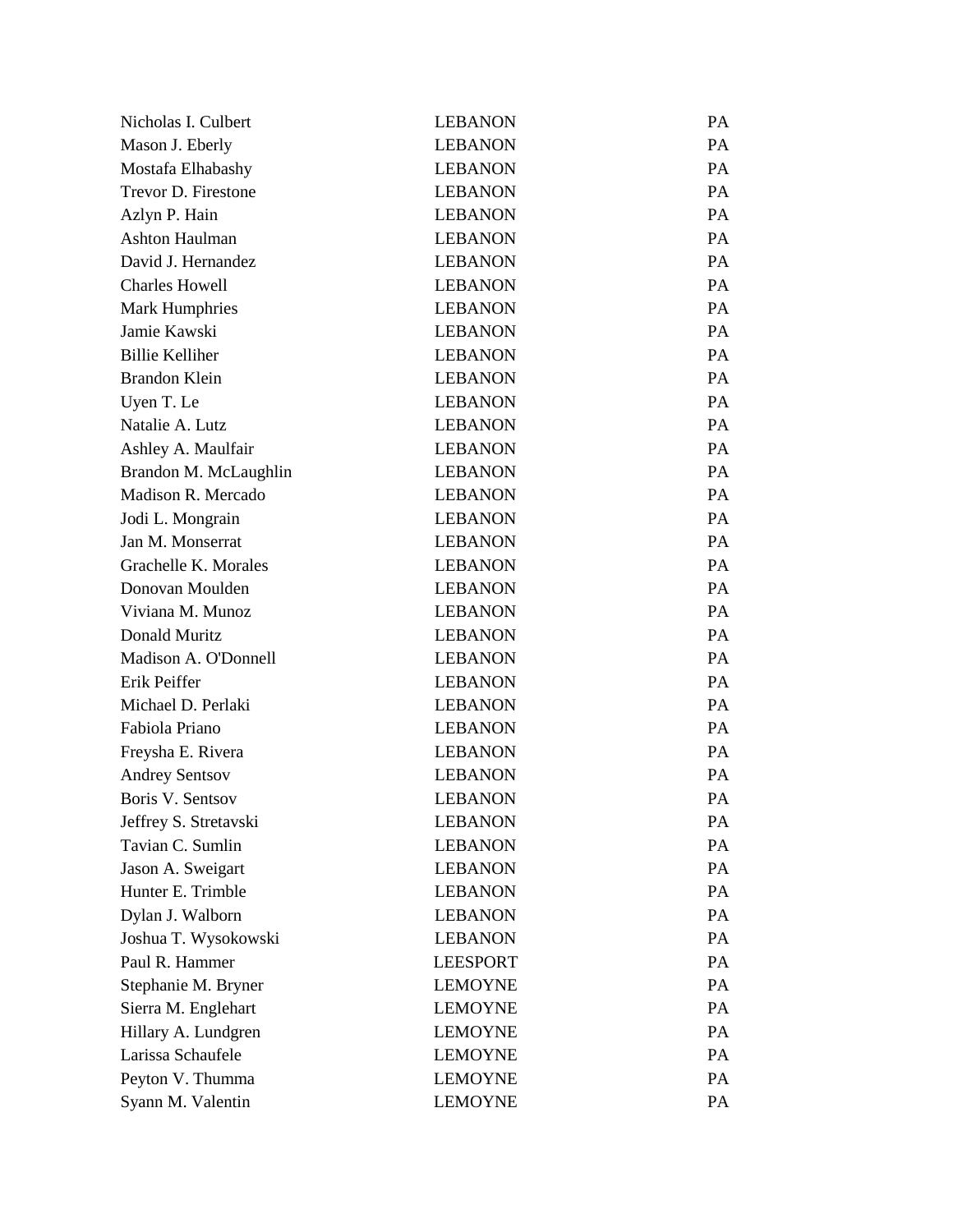| Abigail R. Forney         | <b>LEOLA</b>      | <b>PA</b> |
|---------------------------|-------------------|-----------|
| Evan D. Leaman            | <b>LEOLA</b>      | PA        |
| Katie B. Toth             | <b>LEOLA</b>      | <b>PA</b> |
| Kyla J. Burkey            | <b>LEWISBERRY</b> | PA        |
| Hannah Groft              | <b>LEWISBERRY</b> | <b>PA</b> |
| Braydon M. Kline          | <b>LEWISBERRY</b> | PA        |
| Sydney A. Plasky          | <b>LEWISBERRY</b> | <b>PA</b> |
| Kyle S. Roy               | <b>LEWISBERRY</b> | PA        |
| Madelyn Wolfe             | <b>LEWISBURG</b>  | <b>PA</b> |
| Kelsey E. Habbershon      | <b>LEWISTOWN</b>  | PA        |
| Emma J. Hepler            | <b>LEWISTOWN</b>  | <b>PA</b> |
| Sophia G. Matthews        | <b>LEWISTOWN</b>  | PA        |
| Claire R. Mulkey          | <b>LEWISTOWN</b>  | <b>PA</b> |
| Martin L. Renno           | <b>LEWISTOWN</b>  | PA        |
| Luis D. Arauz             | <b>LITITZ</b>     | <b>PA</b> |
| Ethan T. Arters           | <b>LITITZ</b>     | PA        |
| Mei Li Bernstein          | <b>LITITZ</b>     | <b>PA</b> |
| Ebony S. Bonano           | <b>LITITZ</b>     | PA        |
| Howard L. Brosnan         | <b>LITITZ</b>     | <b>PA</b> |
| Connor J. Csoky           | <b>LITITZ</b>     | PA        |
| Keyshawn I. Dean          | <b>LITITZ</b>     | <b>PA</b> |
| Vincent Dubesky           | <b>LITITZ</b>     | PA        |
| Keegan A. Flahive         | <b>LITITZ</b>     | <b>PA</b> |
| Kylie M. Funk             | <b>LITITZ</b>     | PA        |
| Timothy J. Gageby         | <b>LITITZ</b>     | <b>PA</b> |
| Heather L. Geahr          | <b>LITITZ</b>     | PA        |
| Kyle M. Gingrich          | <b>LITITZ</b>     | <b>PA</b> |
| Ruth B. Glick-Lynch       | <b>LITITZ</b>     | PA        |
| Marissa L. Hershey        | <b>LITITZ</b>     | <b>PA</b> |
| Jason P. Hines            | <b>LITITZ</b>     | PA        |
| Cole S. Hoffman           | <b>LITITZ</b>     | PA        |
| Joseph Kline              | <b>LITITZ</b>     | PA        |
| Sierra Kohl               | <b>LITITZ</b>     | PA        |
| Gavin L. Maurer           | <b>LITITZ</b>     | PA        |
| <b>Matthew Moeller</b>    | <b>LITITZ</b>     | PA        |
| Jonathan Morales Gonzalez | <b>LITITZ</b>     | PA        |
| Ryan C. Myer              | <b>LITITZ</b>     | PA        |
| Jillian M. Preniczky      | <b>LITITZ</b>     | PA        |
| Mollie K. Rohrer          | <b>LITITZ</b>     | PA        |
| Kristie L. Striver        | <b>LITITZ</b>     | PA        |
| Megan N. Tobolski         | <b>LITITZ</b>     | PA        |
| Natsuki Tsuruyama         | <b>LITITZ</b>     | PA        |
| Gretchen E. Walther       | <b>LITITZ</b>     | PA        |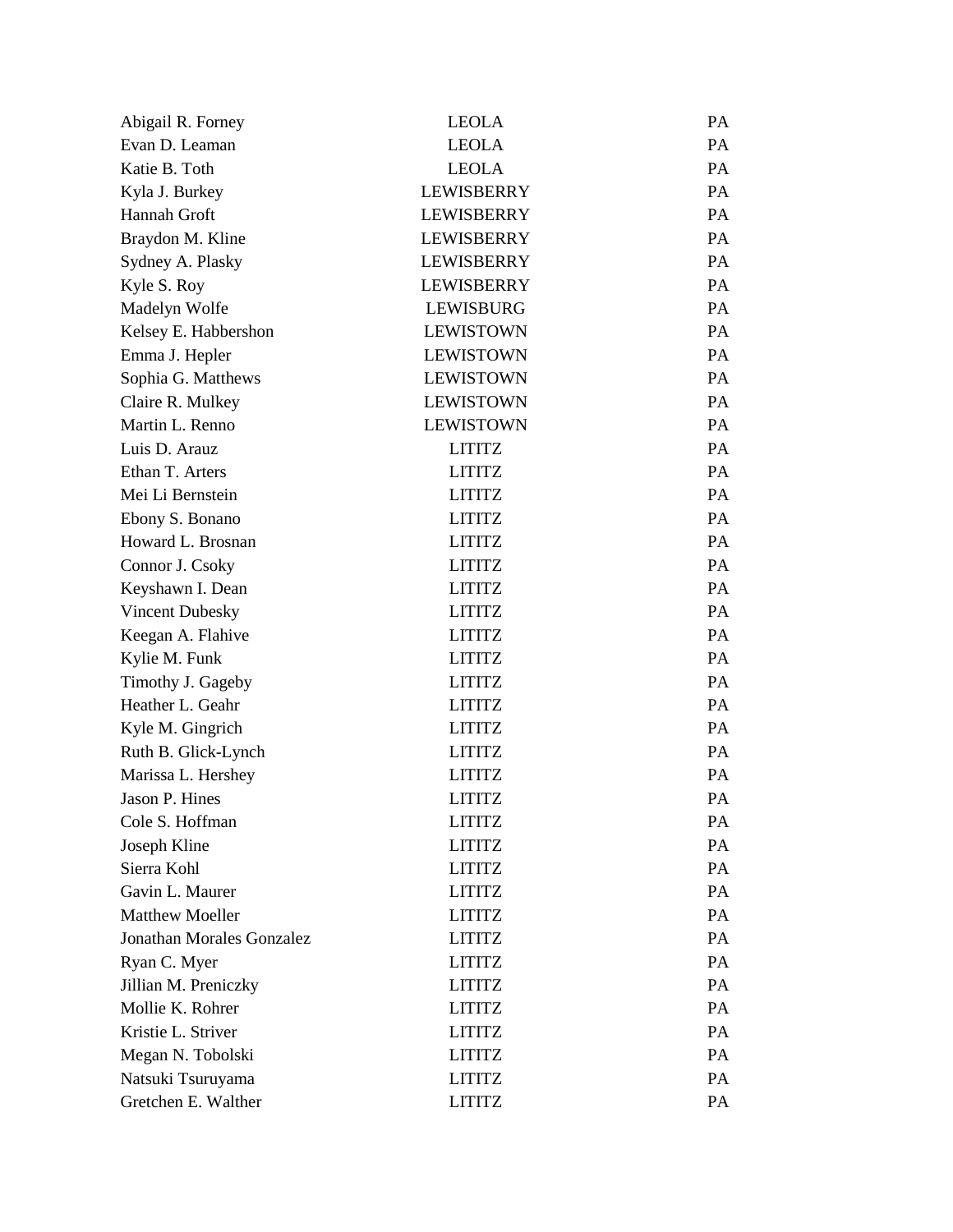| Chloe E. Wood            | <b>LITITZ</b>          | PA        |
|--------------------------|------------------------|-----------|
| Cullen J. Wright         | <b>LITITZ</b>          | PA        |
| Ryan A. Baird            | <b>LITTLESTOWN</b>     | PA        |
| Gabrielle N. Barnes      | <b>LITTLESTOWN</b>     | PA        |
| Tyler K. Barthel         | <b>LITTLESTOWN</b>     | <b>PA</b> |
| Brianna L. Brown         | <b>LITTLESTOWN</b>     | PA        |
| Dustin L. Brown          | <b>LITTLESTOWN</b>     | PA        |
| Shannon N. Gida          | <b>LITTLESTOWN</b>     | PA        |
| Allan G. Hansen          | <b>LITTLESTOWN</b>     | <b>PA</b> |
| Christian M. Hines       | <b>LITTLESTOWN</b>     | PA        |
| <b>Holly Johnson</b>     | <b>LITTLESTOWN</b>     | PA        |
| David T. Kinsella        | <b>LITTLESTOWN</b>     | PA        |
| Robert R. Meekins        | <b>LITTLESTOWN</b>     | <b>PA</b> |
| Emily C. Myers           | <b>LITTLESTOWN</b>     | PA        |
| Allison M. Owings        | <b>LITTLESTOWN</b>     | PA        |
| Kyle N. Petry            | <b>LITTLESTOWN</b>     | PA        |
| Joseph C. Taylor         | <b>LITTLESTOWN</b>     | <b>PA</b> |
| Colleen Lesher           | <b>LIVERPOOL</b>       | PA        |
| Madelyn M. Pyle          | <b>LIVERPOOL</b>       | PA        |
| Sylvia L. Beiler         | <b>LOYSVILLE</b>       | PA        |
| Torie E. Ritter          | <b>LOYSVILLE</b>       | <b>PA</b> |
| <b>Christopher Sharr</b> | <b>LYKENS</b>          | PA        |
| Mary-Alice L. Shields    | <b>LYKENS</b>          | PA        |
| Gabrielle M. Thomas      | <b>LYKENS</b>          | PA        |
| Alaina H. Reese          | <b>MANCHESTER</b>      | <b>PA</b> |
| Gillian Shoff            | <b>MANCHESTER</b>      | PA        |
| Caleb A. Enck            | <b>MANHEIM</b>         | PA        |
| Yvonne C. Johnson        | <b>MANHEIM</b>         | PA        |
| Wyatt G. Moser           | <b>MANHEIM</b>         | PA        |
| Michael P. Votano        | <b>MANHEIM</b>         | PA        |
| Tracey L. Walters        | <b>MANHEIM</b>         | PA        |
| Danika C. Wrede          | <b>MANHEIM</b>         | PA        |
| Katlyn M. Zurin          | <b>MANHEIM</b>         | PA        |
| Kailee L. Lechene        | <b>MARIETTA</b>        | PA        |
| Cindy J. Orr             | <b>MARIETTA</b>        | PA        |
| Mariah J. Stoutzenberger | <b>MARIETTA</b>        | PA        |
| Noah H. Brady            | <b>MARYSVILLE</b>      | PA        |
| Marissa A. Humphrey      | <b>MARYSVILLE</b>      | PA        |
| Autumn G. Schmoel        | <b>MAYTOWN</b>         | PA        |
| <b>Mason Beverln</b>     | <b>MC ALISTERVILLE</b> | PA        |
| Gabrielle F. Koehler     | <b>MC ALISTERVILLE</b> | PA        |
| Hannah P. Scholl         | MC ALISTERVILLE        | PA        |
| Alexus R. Hartman        | MC CLURE               | PA        |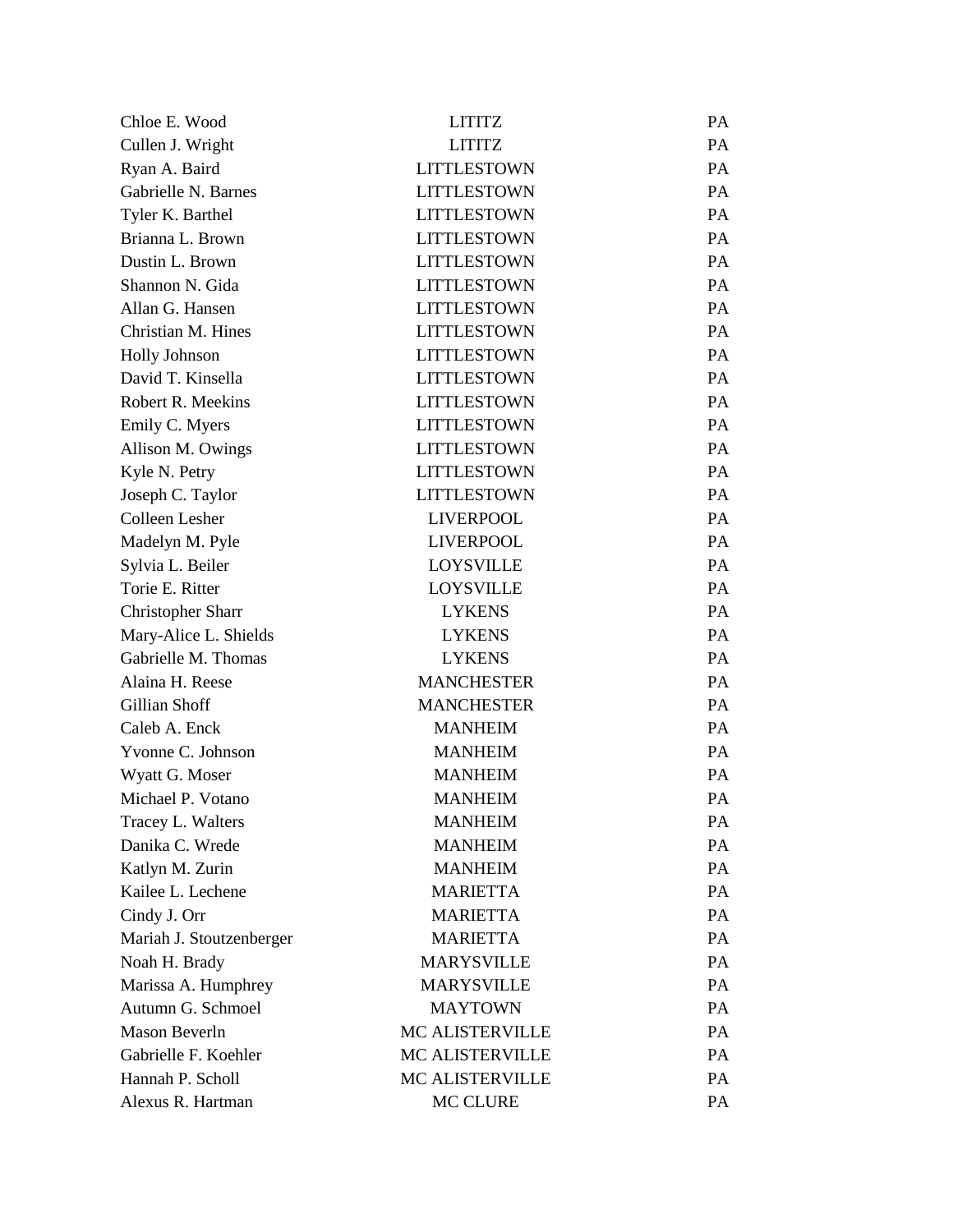| Kerris M. Moore            | <b>MC CLURE</b>      | <b>PA</b> |
|----------------------------|----------------------|-----------|
| Gerard G. Lewis            | MC VEYTOWN           | PA        |
| Sarah M. Coates            | <b>MCSHERRYSTOWN</b> | <b>PA</b> |
| Andrew T. Jacobs           | <b>MCSHERRYSTOWN</b> | PA        |
| David Martin               | <b>MCSHERRYSTOWN</b> | <b>PA</b> |
| Serenity J. Sigmon         | <b>MCSHERRYSTOWN</b> | PA        |
| Hassan B. Aden             | <b>MECHANICSBURG</b> | <b>PA</b> |
| Naman Agarwal              | <b>MECHANICSBURG</b> | PA        |
| Amanda L. Anderson         | <b>MECHANICSBURG</b> | <b>PA</b> |
| Cristine Mae T. Arzola     | <b>MECHANICSBURG</b> | PA        |
| Alessia L. Avara           | <b>MECHANICSBURG</b> | <b>PA</b> |
| Sydney A. Bennett          | <b>MECHANICSBURG</b> | PA        |
| Gildas R. Bitoumbou Ossibi | <b>MECHANICSBURG</b> | <b>PA</b> |
| Luke J. Blascovich         | <b>MECHANICSBURG</b> | PA        |
| Brady R. Bortner           | <b>MECHANICSBURG</b> | <b>PA</b> |
| Chayce R. Brevig           | <b>MECHANICSBURG</b> | PA        |
| Margaretha S. Bria         | <b>MECHANICSBURG</b> | <b>PA</b> |
| Lisa J. Buffington         | <b>MECHANICSBURG</b> | PA        |
| Jacob L. Cagle             | <b>MECHANICSBURG</b> | <b>PA</b> |
| Christian A. Calhoun       | <b>MECHANICSBURG</b> | PA        |
| China M. Campbell          | <b>MECHANICSBURG</b> | <b>PA</b> |
| Melissa Campbell           | <b>MECHANICSBURG</b> | PA        |
| Tafadzwa K. Chakala        | <b>MECHANICSBURG</b> | <b>PA</b> |
| Samantha Coleman           | <b>MECHANICSBURG</b> | PA        |
| Annika Conrey              | <b>MECHANICSBURG</b> | <b>PA</b> |
| Nicholas A. Corchado       | <b>MECHANICSBURG</b> | PA        |
| Ryan Corchado              | <b>MECHANICSBURG</b> | PA        |
| Chelsea L. Darhower        | <b>MECHANICSBURG</b> | PA        |
| Jackson J. Druck           | <b>MECHANICSBURG</b> | <b>PA</b> |
| Rachel L. Engle            | <b>MECHANICSBURG</b> | PA        |
| Kruger A. Gaibor           | <b>MECHANICSBURG</b> | <b>PA</b> |
| Caroline George            | <b>MECHANICSBURG</b> | PA        |
| Jarek I. German            | <b>MECHANICSBURG</b> | PA        |
| Rebecca P. Gibbs           | <b>MECHANICSBURG</b> | PA        |
| Joseph R. Gifford          | <b>MECHANICSBURG</b> | PA        |
| Victoria W. Hairston       | <b>MECHANICSBURG</b> | PA        |
| Shane K. Hancock           | <b>MECHANICSBURG</b> | PA        |
| <b>Bradley Hanshaw</b>     | <b>MECHANICSBURG</b> | PA        |
| <b>Allison Henry</b>       | <b>MECHANICSBURG</b> | PA        |
| Sang V. Ho                 | <b>MECHANICSBURG</b> | PA        |
| Andrea L. Hoover           | <b>MECHANICSBURG</b> | PA        |
| Michelle A. Huffer         | <b>MECHANICSBURG</b> | PA        |
| Jacob R. Hunt              | <b>MECHANICSBURG</b> | PA        |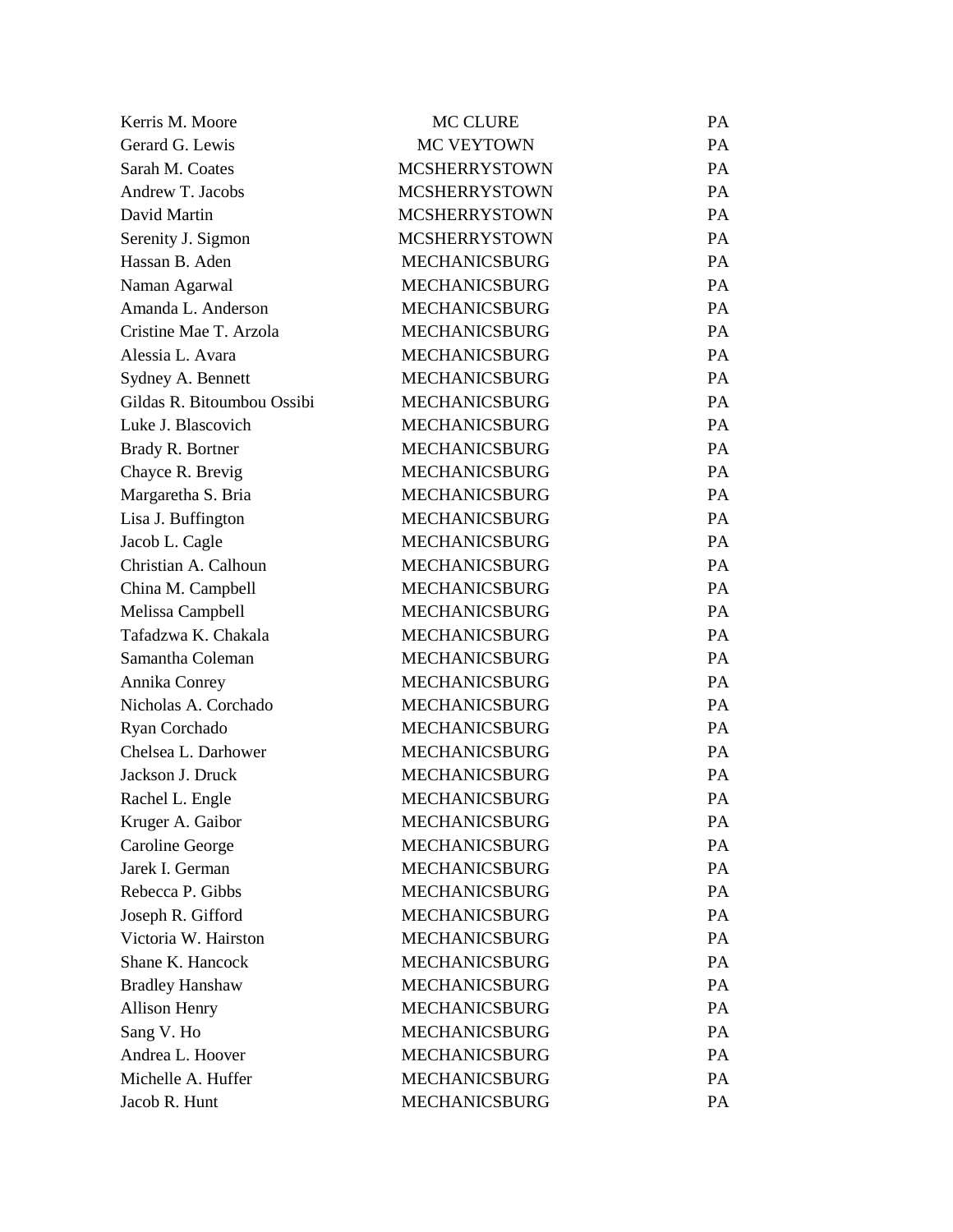| Matthew S. Hurd              | <b>MECHANICSBURG</b> | PA |
|------------------------------|----------------------|----|
| Lindsey A. Johnson           | <b>MECHANICSBURG</b> | PA |
| Siyamthanda Jojo             | <b>MECHANICSBURG</b> | PA |
| Adeela Kanwal                | <b>MECHANICSBURG</b> | PA |
| Faiyad B. Khan               | <b>MECHANICSBURG</b> | PA |
| Christopher V. Lautenbacher  | <b>MECHANICSBURG</b> | PA |
| Kyle P. Lebo                 | <b>MECHANICSBURG</b> | PA |
| Chelsea E. Leffler           | <b>MECHANICSBURG</b> | PA |
| Matthew T. Liskey            | <b>MECHANICSBURG</b> | PA |
| Margarette R. Mattson        | <b>MECHANICSBURG</b> | PA |
| Melissa J. Miller            | <b>MECHANICSBURG</b> | PA |
| Susan J. Minnich             | <b>MECHANICSBURG</b> | PA |
| Craig D. Moir                | <b>MECHANICSBURG</b> | PA |
| Jacob L. Monn                | <b>MECHANICSBURG</b> | PA |
| <b>Colin Moore</b>           | <b>MECHANICSBURG</b> | PA |
| Alexis L. Morrison           | <b>MECHANICSBURG</b> | PA |
| Valerie A. Motter            | <b>MECHANICSBURG</b> | PA |
| Andrew E. Neal               | <b>MECHANICSBURG</b> | PA |
| Kaileigh E. Nearhoof         | <b>MECHANICSBURG</b> | PA |
| Philip E. Noss               | <b>MECHANICSBURG</b> | PA |
| <b>Twinkle Patel</b>         | <b>MECHANICSBURG</b> | PA |
| <b>Jacky Phan</b>            | <b>MECHANICSBURG</b> | PA |
| Randon E. Phillips           | <b>MECHANICSBURG</b> | PA |
| Hank J. Rosenberry           | <b>MECHANICSBURG</b> | PA |
| Omar Sharifi                 | <b>MECHANICSBURG</b> | PA |
| Nathan M. Silvani            | <b>MECHANICSBURG</b> | PA |
| Alexa L. Skokowski           | <b>MECHANICSBURG</b> | PA |
| Zachary W. Smith             | <b>MECHANICSBURG</b> | PA |
| Bryun A. Souther             | <b>MECHANICSBURG</b> | PA |
| Zakary T. Speraw             | <b>MECHANICSBURG</b> | PA |
| Kellie C. Swor               | <b>MECHANICSBURG</b> | PA |
| Hunter H. Szymczyk           | <b>MECHANICSBURG</b> | PA |
| Lael V. Thomas               | <b>MECHANICSBURG</b> | PA |
| Vibha Tiwari                 | <b>MECHANICSBURG</b> | PA |
| Anna E. Toth                 | <b>MECHANICSBURG</b> | PA |
| Julia Toth                   | <b>MECHANICSBURG</b> | PA |
| Thuy D. Tran                 | <b>MECHANICSBURG</b> | PA |
| <b>Christopher Valentine</b> | <b>MECHANICSBURG</b> | PA |
| Reagan K. VanSteenacker      | <b>MECHANICSBURG</b> | PA |
| Jenna L. Walton              | <b>MECHANICSBURG</b> | PA |
| Brittany M. Weaver           | <b>MECHANICSBURG</b> | PA |
| Veronica Wilkinson           | <b>MECHANICSBURG</b> | PA |
| Courtney C. Williams         | MECHANICSBURG        | PA |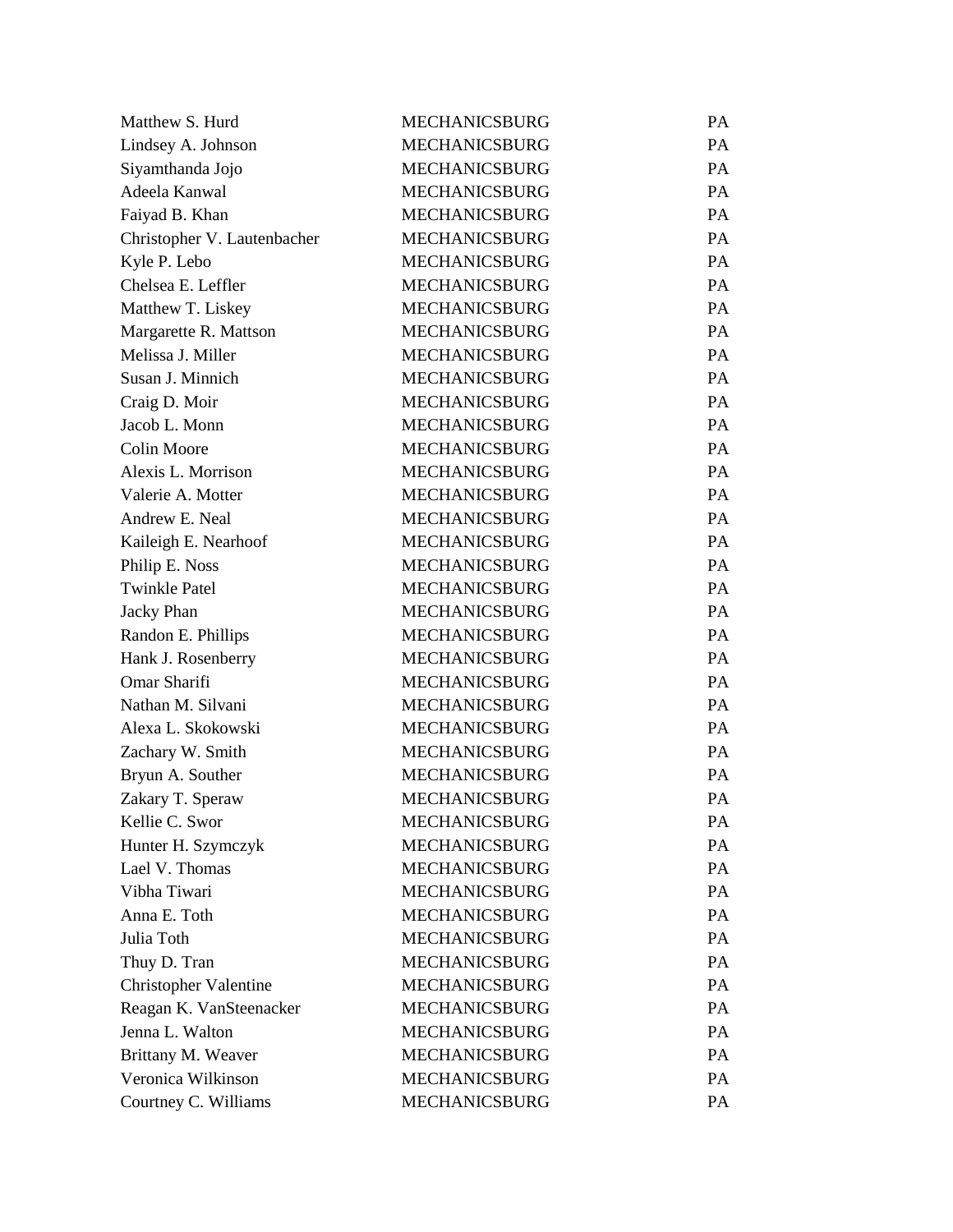| James Williams         | <b>MECHANICSBURG</b> | PA        |
|------------------------|----------------------|-----------|
| Michael C. Wolfe       | <b>MECHANICSBURG</b> | PA        |
| Ashlee Zrncic          | <b>MECHANICSBURG</b> | PA        |
| Stephen E. Grow        | <b>MEHOOPANY</b>     | PA        |
| Mahlon H. Baney        | <b>MIDDLEBURG</b>    | PA        |
| Bryan Hauck            | <b>MIDDLEBURG</b>    | PA        |
| Bridget A. Tompkins    | <b>MIDDLEBURG</b>    | PA        |
| Makayla Anderson       | <b>MIDDLETOWN</b>    | PA        |
| Dylan R. Andree        | <b>MIDDLETOWN</b>    | PA        |
| Abigail M. Beutler     | <b>MIDDLETOWN</b>    | PA        |
| Luke R. Coughlin       | <b>MIDDLETOWN</b>    | PA        |
| Elvina E. Fischer      | <b>MIDDLETOWN</b>    | PA        |
| Darien J. Goddard      | <b>MIDDLETOWN</b>    | PA        |
| Bryanna N. Harmon      | <b>MIDDLETOWN</b>    | PA        |
| Kirsten Hrobak         | <b>MIDDLETOWN</b>    | PA        |
| Lidia Jerep Boge       | <b>MIDDLETOWN</b>    | PA        |
| Chelsea R. John        | <b>MIDDLETOWN</b>    | PA        |
| Haden W. Landis        | <b>MIDDLETOWN</b>    | PA        |
| Brianna J. Martin      | <b>MIDDLETOWN</b>    | PA        |
| Carlos A. Martinez     | <b>MIDDLETOWN</b>    | PA        |
| Christian N. Nordai    | <b>MIDDLETOWN</b>    | PA        |
| Peter C. Stoe          | <b>MIDDLETOWN</b>    | PA        |
| Zachary T. Zimmerman   | <b>MIDDLETOWN</b>    | PA        |
| Bailey C. Imes         | <b>MIFFLIN</b>       | <b>PA</b> |
| Ashley L. Talmadge     | <b>MIFFLINBURG</b>   | PA        |
| Levi A. Harper         | <b>MIFFLINTOWN</b>   | PA        |
| Anna M. Hughes         | <b>MIFFLINTOWN</b>   | PA        |
| Glenn E. McMullen      | <b>MIFFLINTOWN</b>   | PA        |
| Micah J. Whitesel      | <b>MIFFLINTOWN</b>   | PA        |
| Conrad Zimmerman       | <b>MIFFLINTOWN</b>   | PA        |
| <b>Reneka Dews</b>     | <b>MILLERSBURG</b>   | PA        |
| Megan LaBone           | <b>MILLERSBURG</b>   | PA        |
| Akira G. Palmer        | <b>MILLERSBURG</b>   | PA        |
| Abbie N. Reed          | <b>MILLERSBURG</b>   | PA        |
| Britney L. Spotts      | <b>MILLERSBURG</b>   | PA        |
| Aaron D. Troutman      | <b>MILLERSBURG</b>   | PA        |
| Valerie Zuck           | <b>MILLERSBURG</b>   | PA        |
| Jane E. Delancey       | <b>MILLERSTOWN</b>   | PA        |
| Zachary R. Fortenbaugh | <b>MILLERSTOWN</b>   | PA        |
| Jacob R. MacDonald     | <b>MILLERSTOWN</b>   | PA        |
| Colin J. Mather        | <b>MILLERSTOWN</b>   | PA        |
| Bryanna R. Paden       | <b>MILLERSTOWN</b>   | PA        |
| Lauren N. Anderson     | <b>MILLERSVILLE</b>  | PA        |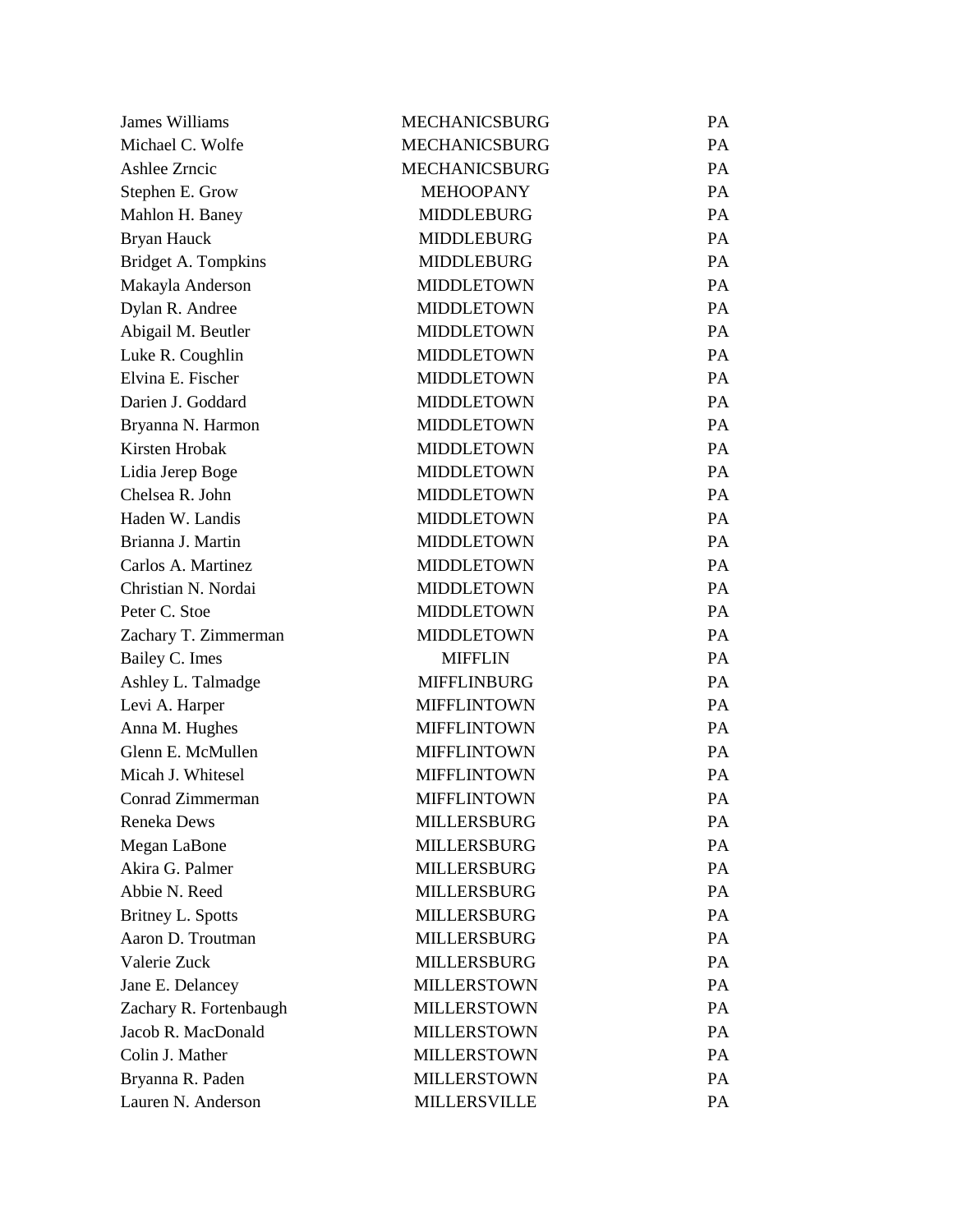| Samantha J. Balistrieri   | <b>MILLERSVILLE</b>         | PA |
|---------------------------|-----------------------------|----|
| Ashley N. Coblentz        | <b>MILLERSVILLE</b>         | PA |
| Kritsada Wongsa           | <b>MILLERSVILLE</b>         | PA |
| Austin M. Zink            | <b>MILLERSVILLE</b>         | PA |
| Maurice H. David          | <b>MOHNTON</b>              | PA |
| Joel C. Wenger            | <b>MOHNTON</b>              | PA |
| Emily E. Henke            | <b>MONT ALTO</b>            | PA |
| Jennifer M. Black         | <b>MOUNT CARMEL</b>         | PA |
| Miah M. Deutsch           | <b>MOUNT HOLLY SPRINGS</b>  | PA |
| Tam T. Lam                | MOUNT HOLLY SPRINGS         | PA |
| Jodie C. Moore            | MOUNT HOLLY SPRINGS         | PA |
| Ritu Bhalodia             | <b>MOUNT JOY</b>            | PA |
| Riya Bhalodia             | <b>MOUNT JOY</b>            | PA |
| Angelina R. Buckwalter    | <b>MOUNT JOY</b>            | PA |
| Elizabeth A. Fox          | <b>MOUNT JOY</b>            | PA |
| Alexander V. Jones        | <b>MOUNT JOY</b>            | PA |
| <b>Brittany N. Jones</b>  | <b>MOUNT JOY</b>            | PA |
| Allexas R. Kirchgessner   | <b>MOUNT JOY</b>            | PA |
| Jordan E. Kuntzelman      | MOUNT JOY                   | PA |
| Ryan M. Liebl             | <b>MOUNT JOY</b>            | PA |
| Ryan J. Simmons           | <b>MOUNT JOY</b>            | PA |
| Victoria A. Simmons       | <b>MOUNT JOY</b>            | PA |
| <b>Wyatt Stoner</b>       | MOUNT JOY                   | PA |
| Arthur G. Westerfer       | <b>MOUNT JOY</b>            | PA |
| Josephine V. Wiker        | <b>MOUNT JOY</b>            | PA |
| Christina A. Zayas        | <b>MOUNT JOY</b>            | PA |
| Dorcas Miller             | <b>MOUNT PLEASANT MILLS</b> | PA |
| <b>Conner Austin</b>      | <b>MOUNT WOLF</b>           | PA |
| Chelsea C. Childs         | <b>MOUNT WOLF</b>           | PA |
| Ryan P. Davis             | <b>MOUNT WOLF</b>           | PA |
| Yi Meng                   | <b>MOUNT WOLF</b>           | PA |
| Timothy T. Streb          | <b>MOUNT WOLF</b>           | PA |
| Paul Blyznyuk             | <b>MOUNTVILLE</b>           | PA |
| Steven M. Coasey          | <b>MOUNTVILLE</b>           | PA |
| Yashira M. Gonzalez-Muniz | <b>MOUNTVILLE</b>           | PA |
| Rachel A. Jimenez         | <b>MOUNTVILLE</b>           | PA |
| Mckayla C. Metz Borden    | <b>MOUNTVILLE</b>           | PA |
| Dylan H. Althouse         | <b>MYERSTOWN</b>            | PA |
| Erica A. Barshinger       | <b>MYERSTOWN</b>            | PA |
| Riley J. Browning         | <b>MYERSTOWN</b>            | PA |
| Samuel R. Diamond         | <b>MYERSTOWN</b>            | PA |
| Faustina J. Falk          | <b>MYERSTOWN</b>            | PA |
| Morgan L. Fern            | <b>MYERSTOWN</b>            | PA |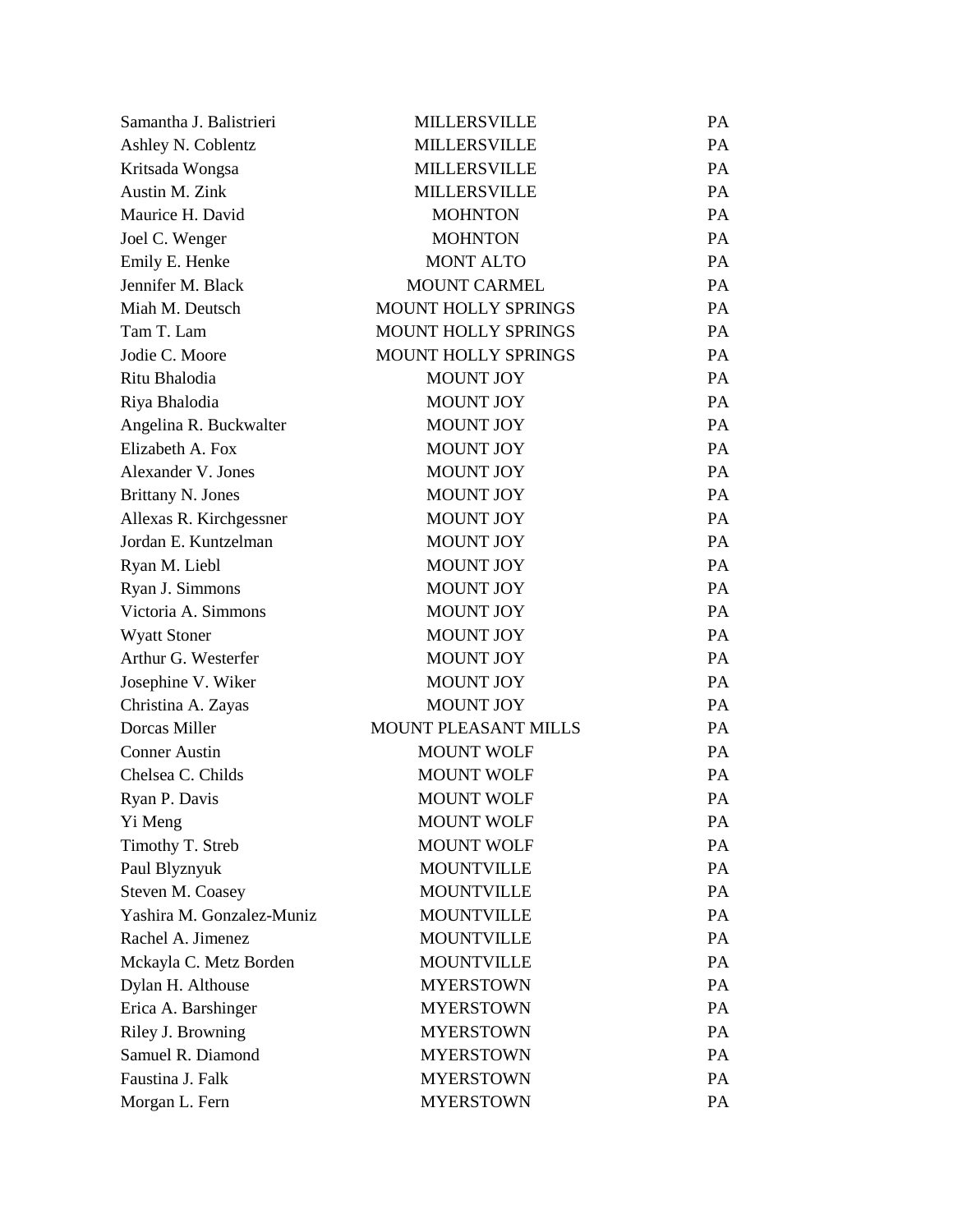| Tyler Hill              | <b>MYERSTOWN</b>      | <b>PA</b> |
|-------------------------|-----------------------|-----------|
| Anne O. Jay             | <b>MYERSTOWN</b>      | PA        |
| Seongwon Kang           | <b>MYERSTOWN</b>      | <b>PA</b> |
| Dylan J. Landuyt        | <b>MYERSTOWN</b>      | PA        |
| <b>Alexis Laucks</b>    | <b>MYERSTOWN</b>      | <b>PA</b> |
| Luke T. Newmaster       | <b>MYERSTOWN</b>      | PA        |
| Genesis C. Santiago     | <b>MYERSTOWN</b>      | <b>PA</b> |
| Grace A. Heinrich       | <b>NARVON</b>         | PA        |
| Lakyn M. Morton         | <b>NEEDMORE</b>       | <b>PA</b> |
| Phoenix O. Simpson      | <b>NEW BLOOMFIELD</b> | PA        |
| Rae E. Ziegler          | <b>NEW BLOOMFIELD</b> | <b>PA</b> |
| Hayley E. Anderson      | NEW CUMBERLAND        | PA        |
| Colleen M. Barno        | <b>NEW CUMBERLAND</b> | <b>PA</b> |
| Kaylie A. Brinsky       | NEW CUMBERLAND        | PA        |
| Christian M. Cole       | NEW CUMBERLAND        | <b>PA</b> |
| Ashley A. Foltz         | NEW CUMBERLAND        | PA        |
| Harleigh E. Freeman     | <b>NEW CUMBERLAND</b> | <b>PA</b> |
| Joyce Giboyeaux         | NEW CUMBERLAND        | PA        |
| Kyle J. Hidden          | NEW CUMBERLAND        | <b>PA</b> |
| Kathryn V. Keiper-Smith | NEW CUMBERLAND        | PA        |
| Taylor M. Montefour     | <b>NEW CUMBERLAND</b> | <b>PA</b> |
| Truc T. Phan            | NEW CUMBERLAND        | PA        |
| <b>Aaron Rearick</b>    | NEW CUMBERLAND        | <b>PA</b> |
| <b>Willow Rende</b>     | NEW CUMBERLAND        | PA        |
| Alexander S. Rowley     | <b>NEW CUMBERLAND</b> | <b>PA</b> |
| Brittany N. Boone       | <b>NEW FREEDOM</b>    | PA        |
| Brady L. Dorbert        | <b>NEW FREEDOM</b>    | PA        |
| Garrett Wisner          | <b>NEW FREEDOM</b>    | PA        |
| Brittney A. Bloss       | <b>NEW HOLLAND</b>    | <b>PA</b> |
| Dane C. Fox             | <b>NEW HOLLAND</b>    | PA        |
| Laverne D. King         | <b>NEW HOLLAND</b>    | <b>PA</b> |
| Tommy R. Thomas         | <b>NEW MILFORD</b>    | PA        |
| Kesha M. Batson         | <b>NEW OXFORD</b>     | PA        |
| Allison N. Etzler       | <b>NEW OXFORD</b>     | PA        |
| Kristen R. Faust        | <b>NEW OXFORD</b>     | PA        |
| Hannah G. Fenby         | NEW OXFORD            | PA        |
| Miguel Garcia           | <b>NEW OXFORD</b>     | PA        |
| Nina M. Laughman        | <b>NEW OXFORD</b>     | PA        |
| Luke M. Milhimes        | <b>NEW OXFORD</b>     | PA        |
| Kayla Reichert          | NEW OXFORD            | PA        |
| Nadine Sandoval         | <b>NEW OXFORD</b>     | PA        |
| Corrina E. Wineberg     | <b>NEW OXFORD</b>     | PA        |
| Nichole L. Wolford      | NEW OXFORD            | PA        |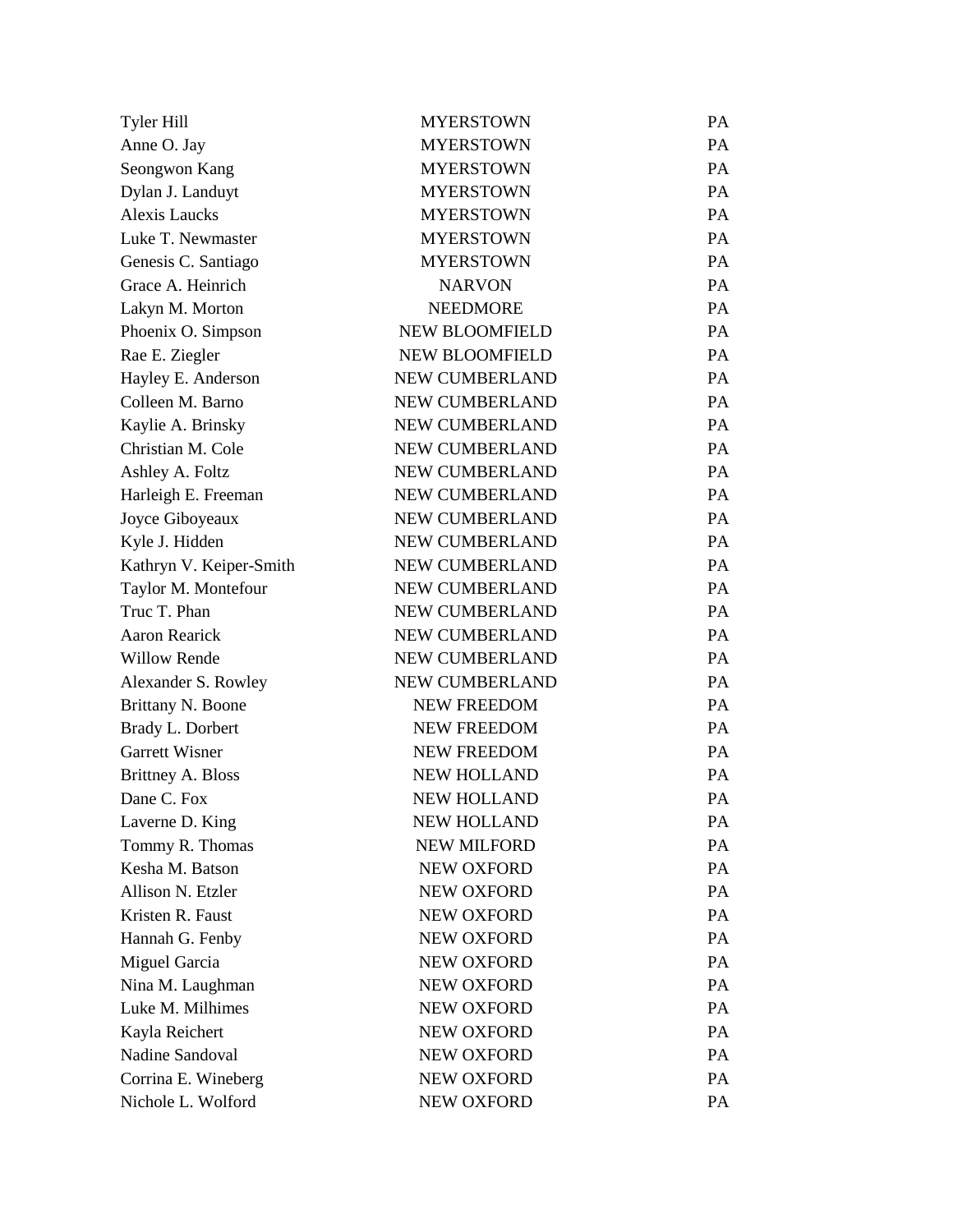| Jacob S. Cropper       | <b>NEW PARK</b>       | PA        |
|------------------------|-----------------------|-----------|
| Kristine M. Adams      | <b>NEW PROVIDENCE</b> | PA        |
| Skyler M. Bemesderfer  | <b>NEW PROVIDENCE</b> | PA        |
| Rachel M. Bair         | <b>NEWMANSTOWN</b>    | PA        |
| Jared L. Weaver        | <b>NEWMANSTOWN</b>    | <b>PA</b> |
| Lydia A. Benner        | <b>NEWPORT</b>        | PA        |
| Courtney A. Fleisher   | <b>NEWPORT</b>        | PA        |
| Antonio F. Garcia      | <b>NEWPORT</b>        | PA        |
| Stefanie R. Gouse      | <b>NEWPORT</b>        | PA        |
| Tristan H. Kemble      | <b>NEWPORT</b>        | PA        |
| Walker T. Lydell       | <b>NEWPORT</b>        | PA        |
| Nina L. Markle         | <b>NEWPORT</b>        | PA        |
| Ian E. McGuigan        | <b>NEWPORT</b>        | <b>PA</b> |
| Kristijo Melendez      | <b>NEWPORT</b>        | PA        |
| Austin J. Neidigh      | <b>NEWPORT</b>        | PA        |
| Emily E. Peters        | <b>NEWPORT</b>        | PA        |
| <b>Faith Wetzler</b>   | <b>NEWPORT</b>        | <b>PA</b> |
| Brian D. Bennett       | <b>NEWVILLE</b>       | PA        |
| Cathy Carbonell        | <b>NEWVILLE</b>       | PA        |
| Theodore D. Coomes     | <b>NEWVILLE</b>       | PA        |
| John R. Felter         | <b>NEWVILLE</b>       | PA        |
| Rachael A. Findley     | <b>NEWVILLE</b>       | PA        |
| Keirstyn P. Ruth       | <b>NEWVILLE</b>       | PA        |
| Grant M. Fleming       | <b>OBERLIN</b>        | <b>PA</b> |
| <b>Emmanuel Huerta</b> | <b>OBERLIN</b>        | PA        |
| Kenneth J. Seib        | <b>ORRSTOWN</b>       | <b>PA</b> |
| Quintina Smith         | <b>ORRTANNA</b>       | PA        |
| Breanna L. Brannen     | <b>PALMYRA</b>        | <b>PA</b> |
| Ricardo R. Campbell    | <b>PALMYRA</b>        | PA        |
| Angela L. Davis        | <b>PALMYRA</b>        | PA        |
| <b>Rachel Dudley</b>   | <b>PALMYRA</b>        | PA        |
| Megan L. Duffy         | <b>PALMYRA</b>        | PA        |
| William P. Gremmel     | <b>PALMYRA</b>        | PA        |
| Lauren K. Huhn         | <b>PALMYRA</b>        | PA        |
| Natalie F. Kennedy     | <b>PALMYRA</b>        | PA        |
| Keith D. Kneisley      | <b>PALMYRA</b>        | PA        |
| Joe D. Montenegro      | <b>PALMYRA</b>        | PA        |
| Taylor C. Newhard      | <b>PALMYRA</b>        | PA        |
| Amber N. Reich         | <b>PALMYRA</b>        | PA        |
| Julia M. Reist         | <b>PALMYRA</b>        | PA        |
| Punam Rizal            | <b>PALMYRA</b>        | PA        |
| <b>Adam Robinson</b>   | <b>PALMYRA</b>        | PA        |
| Jonathan M. Sharp      | <b>PALMYRA</b>        | PA        |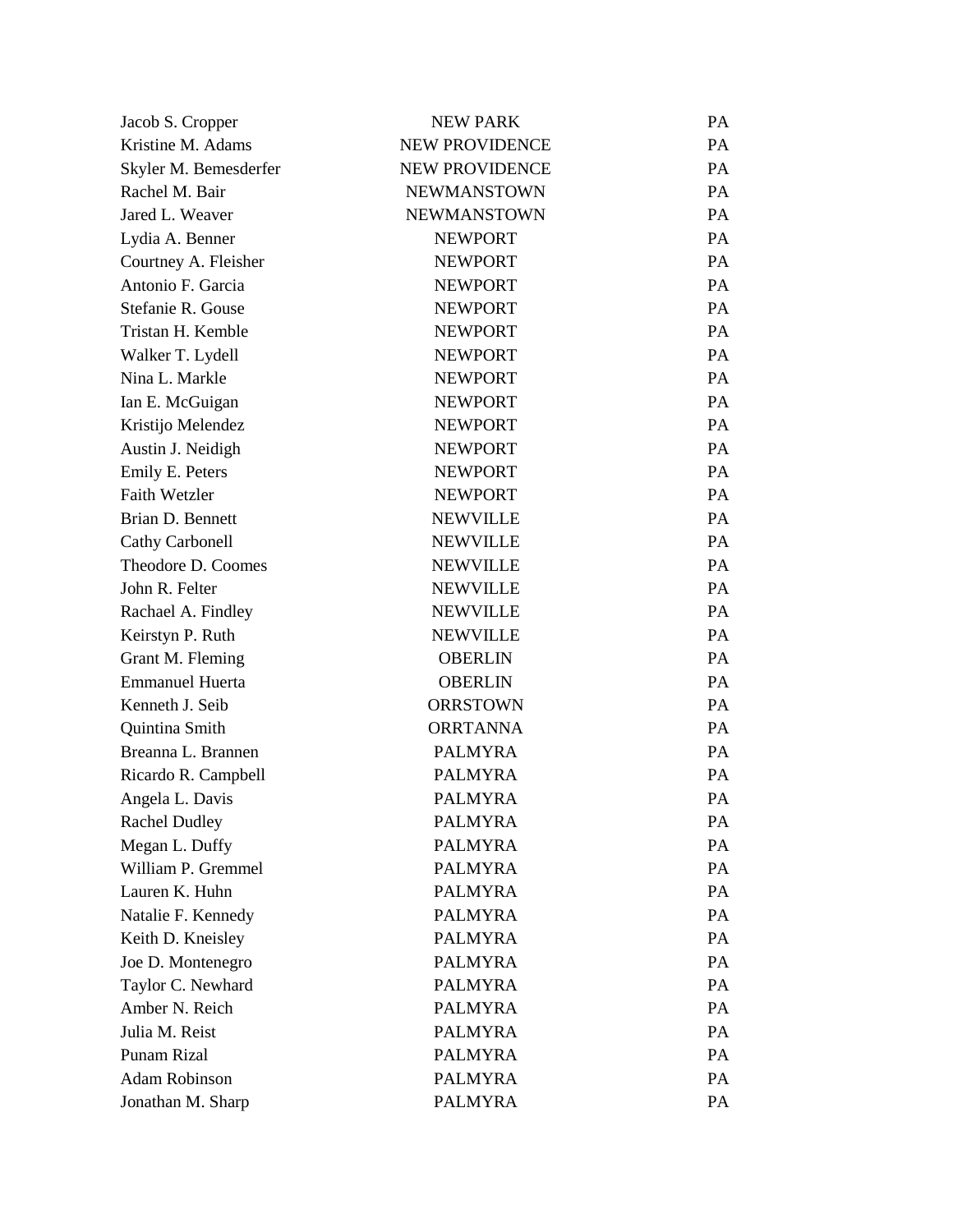| Brenden M. Smith            | <b>PALMYRA</b>      | PA |
|-----------------------------|---------------------|----|
| Rachael C. Talalai          | <b>PALMYRA</b>      | PA |
| Sylvia V. Vela              | <b>PALMYRA</b>      | PA |
| Stephen E. Frank            | <b>PARADISE</b>     | PA |
| <b>Brittany Hershey</b>     | <b>PARADISE</b>     | PA |
| <b>Emanuel J. Stoltzfus</b> | <b>PARADISE</b>     | PA |
| Albrea M. Doss              | PEACH BOTTOM        | PA |
| Adele Callahan              | <b>PEQUEA</b>       | PA |
| Kelly Callahan              | <b>PEQUEA</b>       | PA |
| Zhong D. Li                 | <b>PHILADELPHIA</b> | PA |
| John M. Shenk               | <b>PINE GROVE</b>   | PA |
| Rebecca A. Shenk            | <b>PINE GROVE</b>   | PA |
| Justin L. Ward              | <b>PINE GROVE</b>   | PA |
| Savannah L. Kauffman        | PORT ROYAL          | PA |
| Danica S. Landis            | PORT ROYAL          | PA |
| <b>Steven Carr</b>          | PORT TREVORTON      | PA |
| Amber O. Constantino        | QUARRYVILLE         | PA |
| Dana Landis                 | QUARRYVILLE         | PA |
| Alison R. Lawson            | <b>QUARRYVILLE</b>  | PA |
| Hannah E. McNamee           | QUARRYVILLE         | PA |
| Randi R. Rambo              | QUARRYVILLE         | PA |
| Naomi Recalo                | <b>READING</b>      | PA |
| Maria A. Guevara            | <b>REAMSTOWN</b>    | PA |
| Corrie L. Agim              | <b>RED LION</b>     | PA |
| Stacia C. Altice            | <b>RED LION</b>     | PA |
| Matthew E. Browning         | <b>RED LION</b>     | PA |
| Korin J. Dietz              | <b>RED LION</b>     | PA |
| Alia A. Dyke                | <b>RED LION</b>     | PA |
| Dawn M. Lee                 | <b>RED LION</b>     | PA |
| Gavin McClane               | <b>RED LION</b>     | PA |
| Dean J. McGahan             | <b>RED LION</b>     | PA |
| Ashley I. Oerman            | <b>RED LION</b>     | PA |
| <b>Ashley Rodriguez</b>     | <b>RED LION</b>     | PA |
| Shayla A. Scallorn          | <b>RED LION</b>     | PA |
| Sarah N. Smith              | <b>RED LION</b>     | PA |
| Katherine I. Wagman         | <b>RED LION</b>     | PA |
| Anna M. Williams            | <b>RED LION</b>     | PA |
| Peter A. Zani               | <b>RED LION</b>     | PA |
| Jennifer J. Staub           | <b>REEDSVILLE</b>   | PA |
| Megan E. Wilt               | <b>REEDSVILLE</b>   | PA |
| Michelle Mease              | <b>RICHFIELD</b>    | PA |
| Abbie L. Keath              | <b>RICHLAND</b>     | PA |
| Karissa L. Moser            | <b>RICHLAND</b>     | PA |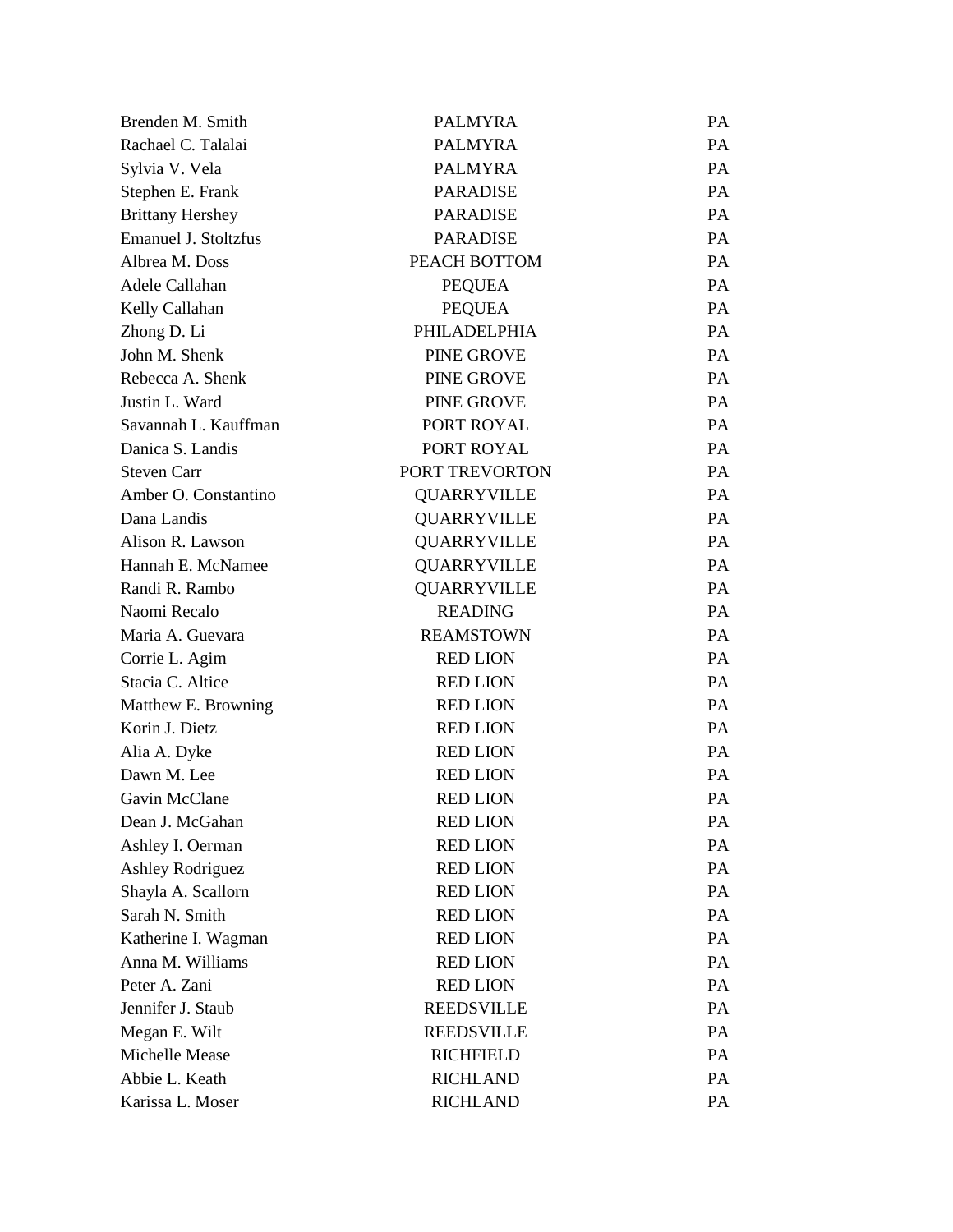| Ashley M. Smaltz          | <b>RICHLAND</b>         | PA |
|---------------------------|-------------------------|----|
| Ani M. Staudt             | <b>ROBESONIA</b>        | PA |
| Aubrey J. Garman          | <b>RONKS</b>            | PA |
| Austin J. Goodrow         | <b>SAINT MARYS</b>      | PA |
| Ashley A. Hnath           | <b>SAINT MARYS</b>      | PA |
| Katherine L. Hayes        | <b>SAINT THOMAS</b>     | PA |
| William A. Mihailoff      | <b>SCHUYLKILL HAVEN</b> | PA |
| Melissa L. Stahl          | <b>SELINSGROVE</b>      | PA |
| Jessica Weaver            | <b>SELINSGROVE</b>      | PA |
| Andrew M. Inman           | <b>SENECA</b>           | PA |
| Laurie A. Blevins Gilbert | <b>SEVEN VALLEYS</b>    | PA |
| Jason C. Delozier         | <b>SEVEN VALLEYS</b>    | PA |
| Noah E. McClymont         | <b>SEVEN VALLEYS</b>    | PA |
| Karoline A. Nyland        | <b>SEVEN VALLEYS</b>    | PA |
| Joshua A. Appleby         | <b>SHADE GAP</b>        | PA |
| Isaac E. Beitler          | <b>SHERMANS DALE</b>    | PA |
| Hope Burden               | <b>SHERMANS DALE</b>    | PA |
| Emma R. Egolf             | <b>SHERMANS DALE</b>    | PA |
| <b>Austin Foose</b>       | <b>SHERMANS DALE</b>    | PA |
| Carl C. Morrow            | <b>SHERMANS DALE</b>    | PA |
| Seth A. Seely             | <b>SHERMANS DALE</b>    | PA |
| Dylan W. Zeigler          | <b>SHERMANS DALE</b>    | PA |
| Alison J. Dietrich        | <b>SHILLINGTON</b>      | PA |
| Catherine R. Edwards      | <b>SHIPPENSBURG</b>     | PA |
| Makaela C. Koser          | <b>SHIPPENSBURG</b>     | PA |
| <b>Holly Mackey</b>       | <b>SHIPPENSBURG</b>     | PA |
| Janine A. Reid            | <b>SHIPPENSBURG</b>     | PA |
| Abigail H. Wild           | <b>SHIPPENSBURG</b>     | PA |
| Hannah N. Hinssen         | <b>SHIREMANSTOWN</b>    | PA |
| Albert J. Hykes           | <b>SHIREMANSTOWN</b>    | PA |
| Hang T. Nguyen            | <b>SHIREMANSTOWN</b>    | PA |
| Noah B. Walseman          | <b>SHIREMANSTOWN</b>    | PA |
| Jay C. Cummings           | <b>SHREWSBURY</b>       | PA |
| Nicholas M. Silvestri     | <b>SHREWSBURY</b>       | PA |
| Jill A. Nolt              | <b>SMOKETOWN</b>        | PA |
| <b>Brittany Bell</b>      | <b>SPRING GROVE</b>     | PA |
| James A. Grove            | <b>SPRING GROVE</b>     | PA |
| Jason W. Heitmann         | <b>SPRING GROVE</b>     | PA |
| Alyssa M. Pannuty         | <b>SPRING GROVE</b>     | PA |
| <b>Jason Waltz</b>        | <b>SPRING GROVE</b>     | PA |
| Marisa L. Wolfe           | <b>SPRING GROVE</b>     | PA |
| Sarah L. Zavatsky         | <b>SPRING GROVE</b>     | PA |
| <b>Yating Liu</b>         | <b>STATE COLLEGE</b>    | PA |
|                           |                         |    |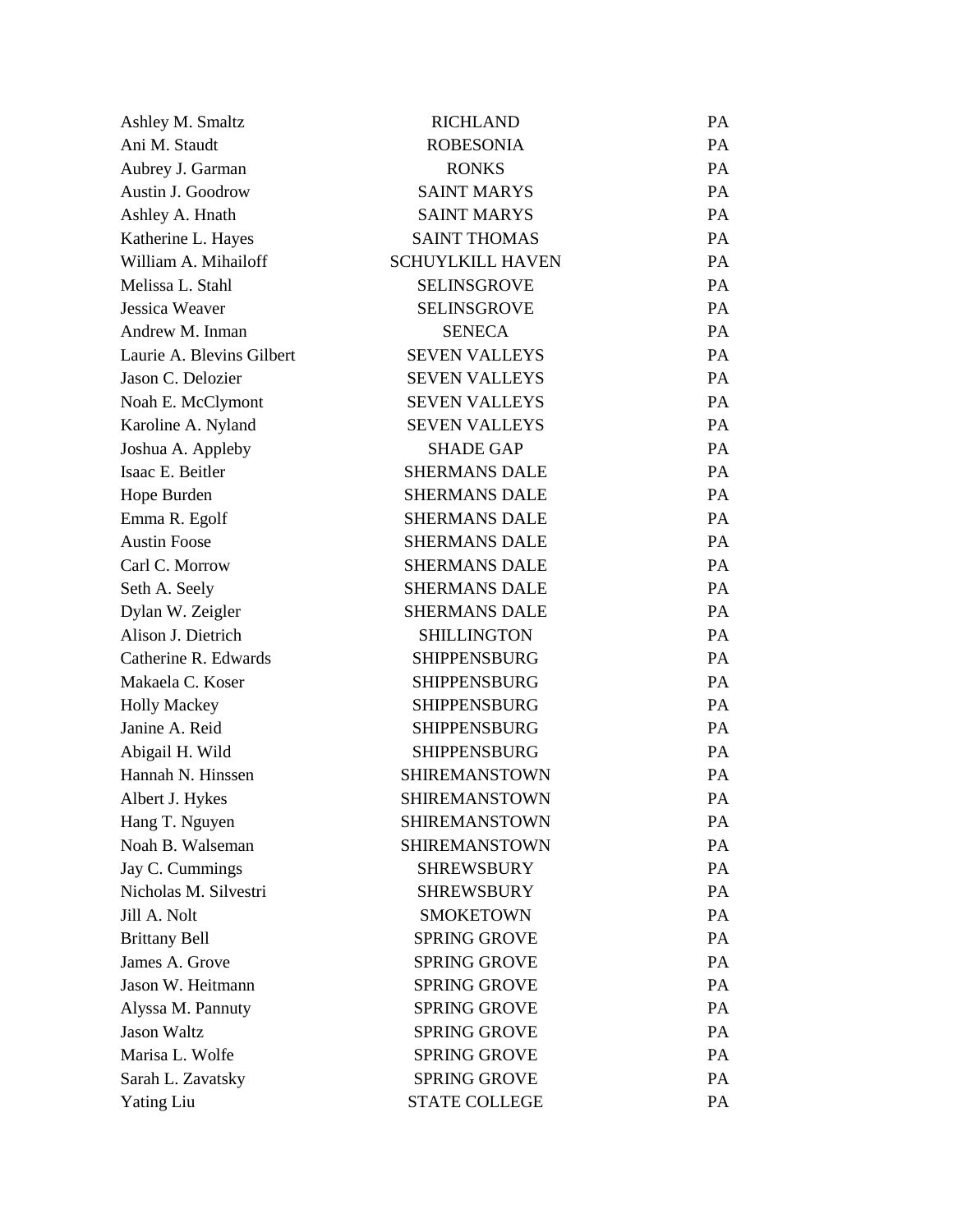| Randy C. Moore          | <b>STATE LINE</b>      | PA        |
|-------------------------|------------------------|-----------|
| Tadesse Gebeyehu        | <b>STEELTON</b>        | PA        |
| Edgar I. Hernandez      | <b>STEELTON</b>        | PA        |
| Ishmael A. Hodge        | <b>STEELTON</b>        | PA        |
| Geraldo Luciano         | <b>STEELTON</b>        | <b>PA</b> |
| Innocencia K. Sackey    | <b>STEELTON</b>        | PA        |
| Chimbuchi P. Uwakwe     | <b>STEELTON</b>        | <b>PA</b> |
| Jared L. Sauder         | <b>STEVENS</b>         | PA        |
| Courtney L. Wenrich     | <b>STEVENS</b>         | <b>PA</b> |
| Andrew S. Bartkowski    | <b>STEWARTSTOWN</b>    | PA        |
| Kayvan Doorandish       | <b>STEWARTSTOWN</b>    | PA        |
| Clayton T. Gorman       | <b>STEWARTSTOWN</b>    | PA        |
| Leah A. Hays            | <b>STEWARTSTOWN</b>    | <b>PA</b> |
| Savannah M. Kirby       | <b>STEWARTSTOWN</b>    | PA        |
| Mary E. Klopcic         | <b>STEWARTSTOWN</b>    | PA        |
| Allison P. Wilson       | <b>STEWARTSTOWN</b>    | PA        |
| <b>Shannon Campbell</b> | <b>STRASBURG</b>       | <b>PA</b> |
| Elizabeth J. Imhof      | <b>STRASBURG</b>       | PA        |
| Liana D. Kieley         | <b>STRASBURG</b>       | PA        |
| Alia L. Puffenberger    | <b>STRASBURG</b>       | PA        |
| Ashley M. Stoltzfus     | <b>STRASBURG</b>       | <b>PA</b> |
| Elisabeth C. Blain      | <b>TALMAGE</b>         | PA        |
| Joshua C. Duty          | <b>TALMAGE</b>         | PA        |
| Noah J. Branston        | <b>TERRE HILL</b>      | PA        |
| Daniel C. Styer         | <b>TERRE HILL</b>      | <b>PA</b> |
| Bethany K. Fuhrman      | <b>THOMASVILLE</b>     | PA        |
| Cody C. Spangler        | <b>THOMASVILLE</b>     | PA        |
| Kristen Bach            | <b>TOWER CITY</b>      | PA        |
| Jason K. Chamberlain    | <b>TOWER CITY</b>      | PA        |
| Hannah Hammond          | <b>UPPERSTRASBURG</b>  | PA        |
| Elise M. Feight         | <b>WALNUT BOTTOM</b>   | PA        |
| Audrey L. Shenk         | <b>WASHINGTON BORO</b> | PA        |
| Craig D. Bumbaugh       | WAYNESBORO             | PA        |
| Kaylee E. Galloway      | <b>WAYNESBORO</b>      | PA        |
| Alexander McQueen       | WAYNESBORO             | PA        |
| Mariah L. Noll          | <b>WAYNESBORO</b>      | PA        |
| Lindsay D. Eyler        | <b>WELLSBORO</b>       | PA        |
| Catalina D. Gowdy       | WELLSVILLE             | PA        |
| <b>Emily Eck</b>        | WILLIAMSPORT           | PA        |
| Emily N. Herman         | WILLIAMSPORT           | PA        |
| Hayley M. Burns         | WILLIAMSTOWN           | PA        |
| Michele E. Bollinger    | <b>WILLOW STREET</b>   | PA        |
| Veronica Cazillo        | <b>WILLOW STREET</b>   | PA        |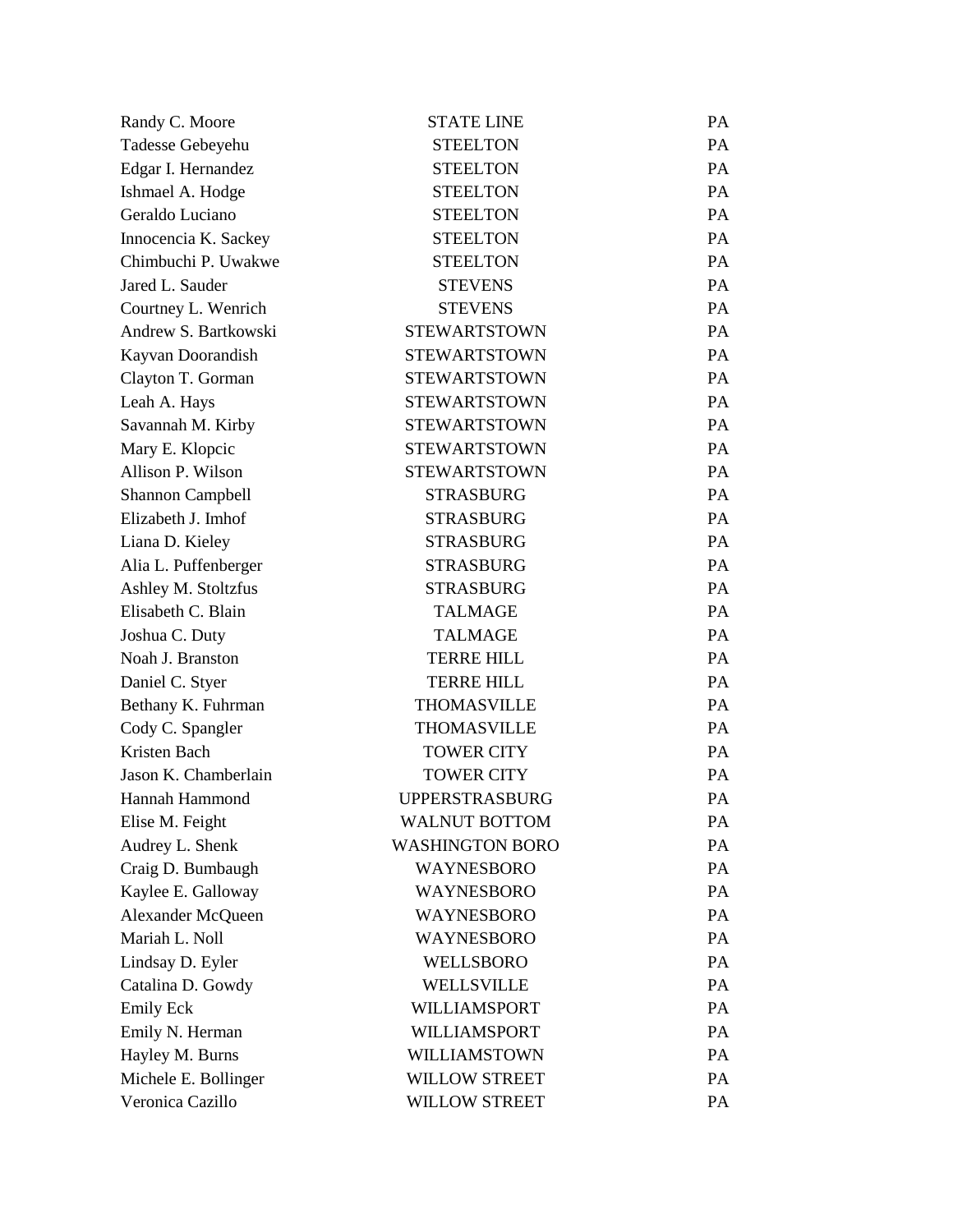| Sarah E. Fish          | <b>WILLOW STREET</b> | PA |
|------------------------|----------------------|----|
| Jennifer L. Groff      | <b>WILLOW STREET</b> | PA |
| Paul A. Hauser         | <b>WILLOW STREET</b> | PA |
| Juliann Knollmeyer     | <b>WILLOW STREET</b> | PA |
| Tiffany N. Raeburn     | <b>WILLOW STREET</b> | PA |
| Lauren M. Hess         | <b>WINDSOR</b>       | PA |
| Madison P. McGuire     | <b>WINDSOR</b>       | PA |
| Elisha J. Berger       | <b>WOMELSDORF</b>    | PA |
| Robert A. Ehrhart      | <b>WRIGHTSVILLE</b>  | PA |
| Erin N. Habecker       | <b>WRIGHTSVILLE</b>  | PA |
| Lisa R. Myers          | <b>WRIGHTSVILLE</b>  | PA |
| Alanna B. Schweers     | WRIGHTSVILLE         | PA |
| Briana Sprenkle        | <b>WRIGHTSVILLE</b>  | PA |
| Mukhtar Abdulhaqq      | <b>YORK</b>          | PA |
| Sean P. Allen          | <b>YORK</b>          | PA |
| Marli V. Austin        | <b>YORK</b>          | PA |
| Huy D. Bach            | <b>YORK</b>          | PA |
| Chase Beam             | <b>YORK</b>          | PA |
| Robert L. Bigelow      | <b>YORK</b>          | PA |
| Christopher M. Boyd    | <b>YORK</b>          | PA |
| Andrew G. Braddy       | <b>YORK</b>          | PA |
| Melissa A. Branham     | <b>YORK</b>          | PA |
| Jacob A. Braun         | <b>YORK</b>          | PA |
| <b>Faith Brenneman</b> | <b>YORK</b>          | PA |
| Paige Bruckart         | <b>YORK</b>          | PA |
| Lauren M. Buettner     | <b>YORK</b>          | PA |
| Laura Callaghan        | <b>YORK</b>          | PA |
| Jose G. Cintron Aponte | <b>YORK</b>          | PA |
| Ashley N. Conners      | <b>YORK</b>          | PA |
| Heidi L. Cox           | <b>YORK</b>          | PA |
| Katie M. Crews         | <b>YORK</b>          | PA |
| <b>Brittany Crist</b>  | <b>YORK</b>          | PA |
| Julie E. Cross         | <b>YORK</b>          | PA |
| Nathan R. Davis        | <b>YORK</b>          | PA |
| Wendy M. Dell          | <b>YORK</b>          | PA |
| Ashley N. Dent         | <b>YORK</b>          | PA |
| Luis M. Elias          | <b>YORK</b>          | PA |
| Sarah A. Ellis         | <b>YORK</b>          | PA |
| Andrew J. Emerson      | <b>YORK</b>          | PA |
| Ramon J. Felder        | <b>YORK</b>          | PA |
| Heather M. Fiore       | <b>YORK</b>          | PA |
| Charmaine A. Foster    | <b>YORK</b>          | PA |
| Jessica R. Foster      | <b>YORK</b>          | PA |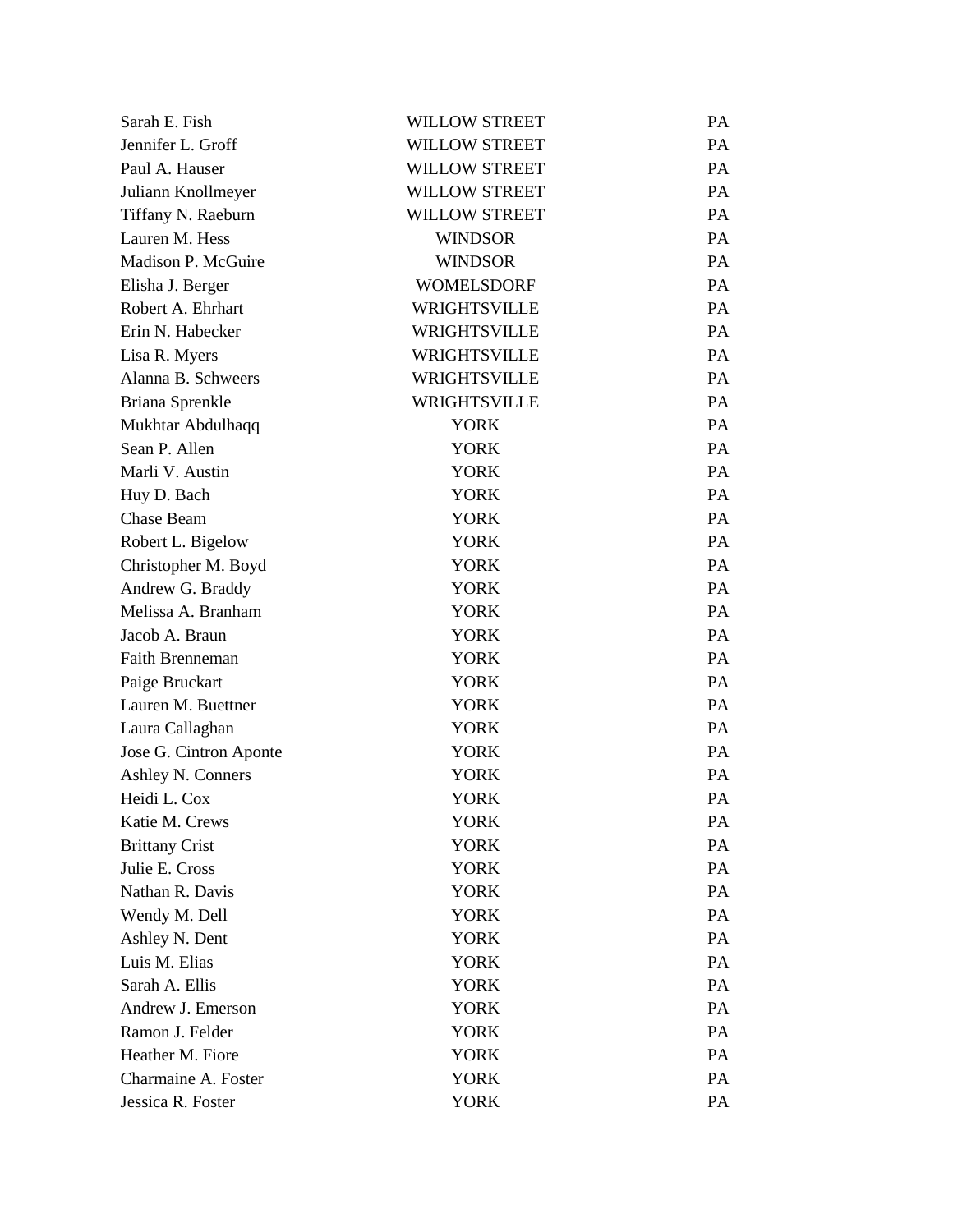| Nicholas A. Furr         | <b>YORK</b> | PA        |
|--------------------------|-------------|-----------|
| Oksana Grechaniuk        | <b>YORK</b> | <b>PA</b> |
| Jessica Guntner          | <b>YORK</b> | PA        |
| Lee C. Heffelfinger      | <b>YORK</b> | PA        |
| Mykela M. Heidel         | <b>YORK</b> | PA        |
| Veronica C. Hernandez    | <b>YORK</b> | <b>PA</b> |
| Willie M. Hicks          | <b>YORK</b> | PA        |
| Destiny F. Hollingshead  | <b>YORK</b> | <b>PA</b> |
| Donald E. Holtzman       | YORK        | PA        |
| Ykendi Hood              | <b>YORK</b> | <b>PA</b> |
| Zackery A. Inamagua      | <b>YORK</b> | PA        |
| Davonta M. Jarvis        | <b>YORK</b> | <b>PA</b> |
| Stephanie Y. Javier      | YORK        | PA        |
| David K. Johnson         | <b>YORK</b> | <b>PA</b> |
| Caroline N. Jury         | <b>YORK</b> | PA        |
| Mohamed Kaba             | <b>YORK</b> | <b>PA</b> |
| Kimberly R. Kazinski     | <b>YORK</b> | PA        |
| Megan E. Knisely         | <b>YORK</b> | PA        |
| Timofey N. Kolchuk       | <b>YORK</b> | PA        |
| Hannah J. Lauer          | <b>YORK</b> | <b>PA</b> |
| Bao-Toan D. Le           | YORK        | PA        |
| Katalina Le              | <b>YORK</b> | <b>PA</b> |
| Pablo J. Leon            | <b>YORK</b> | PA        |
| Paije C. Lerman          | <b>YORK</b> | <b>PA</b> |
| Ritta V. Lunchenko       | <b>YORK</b> | PA        |
| Suzanna V. Lunchenko     | <b>YORK</b> | <b>PA</b> |
| Carlos M. Malave         | <b>YORK</b> | PA        |
| Stephanie Mercado        | <b>YORK</b> | PA        |
| Ethan M. Miller          | <b>YORK</b> | PA        |
| Keena N. Minifield       | YORK        | PA        |
| Tyler M. Moland          | <b>YORK</b> | PA        |
| Hannah C. Moose          | <b>YORK</b> | PA        |
| Charles W. Morris        | <b>YORK</b> | PA        |
| Monica A. Mort           | <b>YORK</b> | PA        |
| Munira Mukhlisova        | <b>YORK</b> | PA        |
| Josiane Myrtil           | <b>YORK</b> | PA        |
| Erin A. Newcomer         | <b>YORK</b> | PA        |
| Ngan T. Le               | <b>YORK</b> | PA        |
| Lam Nguyen               | <b>YORK</b> | PA        |
| Joaquin E. Nuez Sanchez  | <b>YORK</b> | PA        |
| <b>Jamillet Olivares</b> | <b>YORK</b> | PA        |
| Rashin Osman             | <b>YORK</b> | PA        |
| Kayla M. Paluch          | <b>YORK</b> | PA        |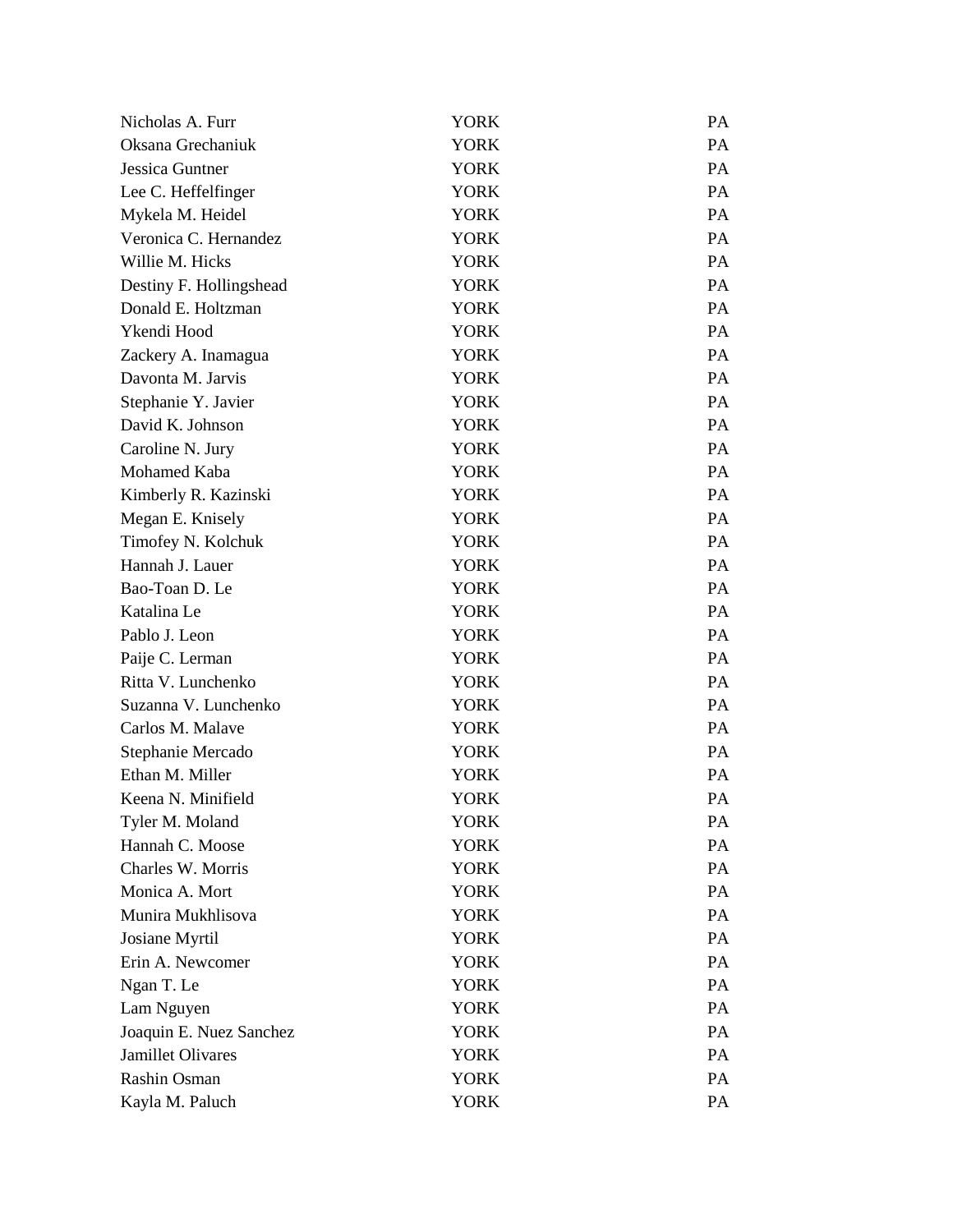| Cameron S. Perry             | <b>YORK</b>  | <b>PA</b> |
|------------------------------|--------------|-----------|
| Matthew R. Pleger            | <b>YORK</b>  | PA        |
| Anna L. Quinones             | <b>YORK</b>  | PA        |
| Peta-Gaye D. Redwood         | <b>YORK</b>  | PA        |
| Tetiana I. Revchuk           | <b>YORK</b>  | <b>PA</b> |
| Samantha Richerick           | <b>YORK</b>  | PA        |
| John W. Rillo                | <b>YORK</b>  | <b>PA</b> |
| Manuela Rodriguez De Cabrera | <b>YORK</b>  | PA        |
| William C. Roe               | <b>YORK</b>  | <b>PA</b> |
| Lohan Rossi                  | <b>YORK</b>  | PA        |
| Kristen N. Samsel            | <b>YORK</b>  | <b>PA</b> |
| Kathryn E. Santiago          | <b>YORK</b>  | PA        |
| Joyce E. Scherer             | <b>YORK</b>  | <b>PA</b> |
| Niccolo K. Scrivani          | <b>YORK</b>  | PA        |
| Parth P. Shah                | <b>YORK</b>  | <b>PA</b> |
| Angela Y. Silkworth          | <b>YORK</b>  | PA        |
| Nicholas J. Spadafora        | <b>YORK</b>  | <b>PA</b> |
| Amanda M. Spalla             | <b>YORK</b>  | PA        |
| Shalynn N. Spangler          | <b>YORK</b>  | <b>PA</b> |
| Ian M. Stauffer              | <b>YORK</b>  | PA        |
| Chad M. Steward              | <b>YORK</b>  | <b>PA</b> |
| Victor O. Svistunov          | <b>YORK</b>  | PA        |
| Kayla Theobald               | <b>YORK</b>  | <b>PA</b> |
| Matthew J. Treharn           | <b>YORK</b>  | PA        |
| Emily N. Trembly             | <b>YORK</b>  | <b>PA</b> |
| Amanda M. Tubbs              | <b>YORK</b>  | PA        |
| Tyler N. Turner              | <b>YORK</b>  | <b>PA</b> |
| Terri A. Valentine           | <b>YORK</b>  | PA        |
| Justin S. Weitkamp           | <b>YORK</b>  | PA        |
| Kaitlyn R. White             | <b>YORK</b>  | PA        |
| Tanner R. Williams           | <b>YORK</b>  | PA        |
| Hannah N. Wood               | <b>YORK</b>  | PA        |
| Benjamin T. Fowler           | YORK HAVEN   | PA        |
| Raymond C. Hess              | YORK HAVEN   | PA        |
| Mitchell H. Robertson        | YORK HAVEN   | PA        |
| Steven S. Shissler           | YORK HAVEN   | PA        |
| Noah J. Aeppli               | YORK SPRINGS | PA        |
| Abigail M. Chronister        | YORK SPRINGS | PA        |
| Philip A. Jones              | YORK SPRINGS | PA        |
| Jonathan T. Ludwig           | YORK SPRINGS | PA        |
| Sandra E. McCaleb            | YORK SPRINGS | PA        |
| Carrie L. McDonough          | YORK SPRINGS | PA        |
| Miranda L. Snelbecker        | YORK SPRINGS | PA        |